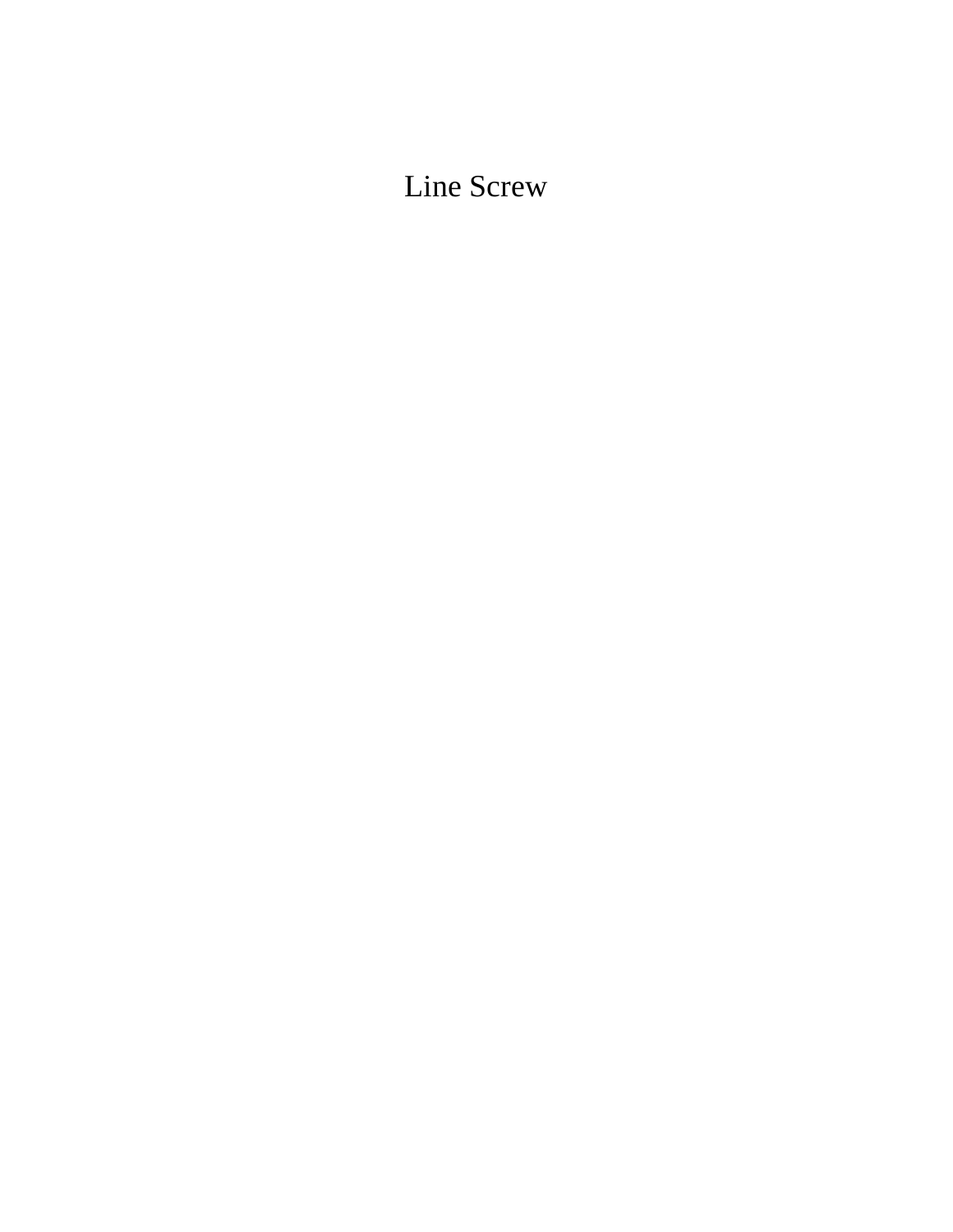# BY THE SAME AUTHOR / DU MEME AUTEUR

Spiral of Mirrors Hunt in an Unmapped Interior Canticle for Electronic Music Man in the Glass Octopus The Great Bear Lake Meditations Parallax Contemporary Poetry of British Columbia The Abstract Beast Volvox Night Freight Nothing Speaks for the Blue Moraines **Quarks** The Calling Search for the Tse-Tse Fly Breath of the Snow Leopard The Qualicum Physics Esox Nobilior Non Esox Lucius Fazes in Elsewhen Fugue Brancusi Various Northern Meditations I N S E L: The Queen Charlotte Islands Meditations Oita Poemas The Completely Collapsible Portable Man: Selected Shorter Lyrics Schedules of Silence: The Collected Longer Poems Torque: Collected Fiction, 1960-1987 VOL I Torpor: Collected Fiction, 1960-1987 VOL II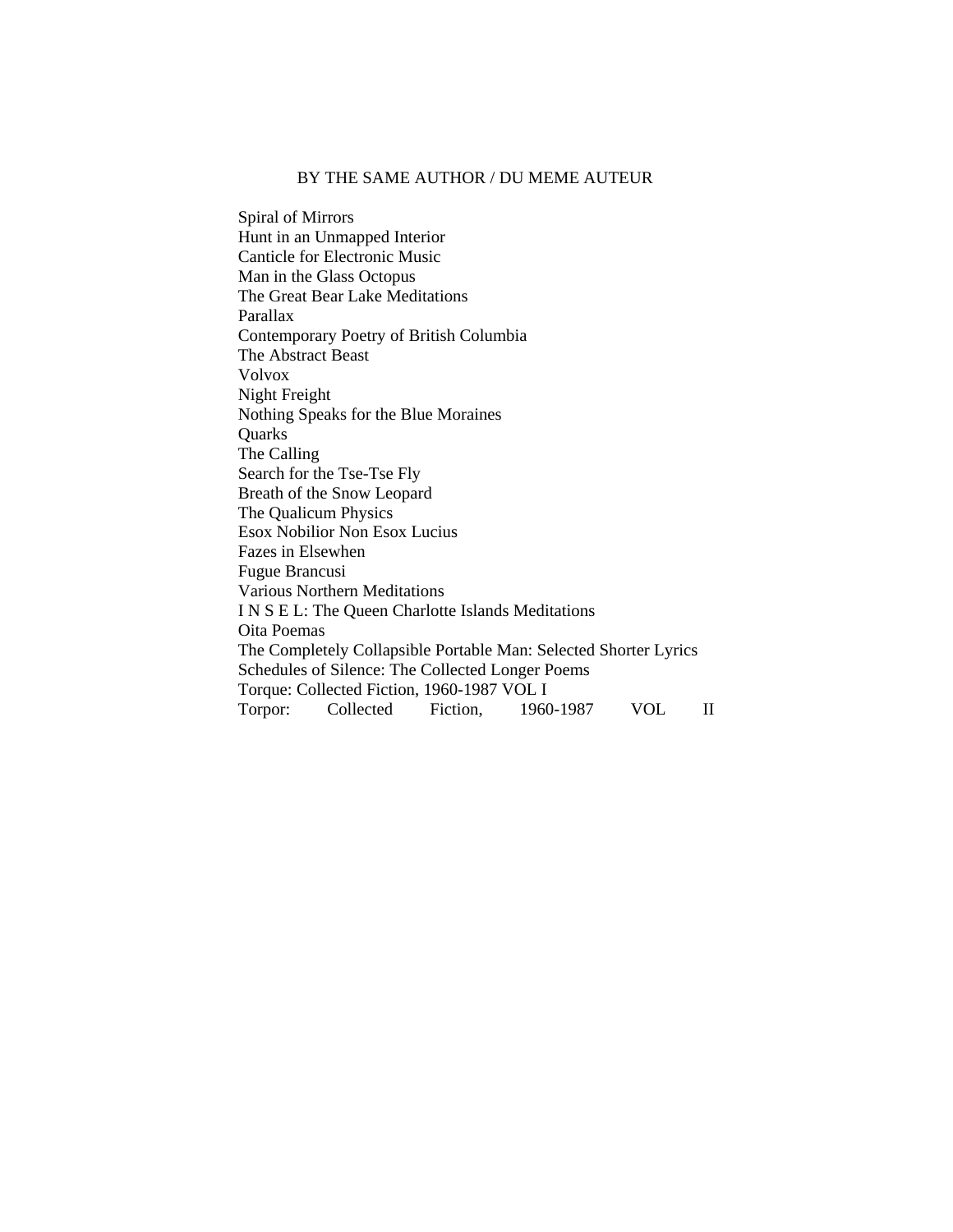Line Screw

*My Twelve Riotous Years Working Behind Bars In Some of North America's Toughest Jails* 

An Unrepentant Memoir by J. Michael Yates

**M&S**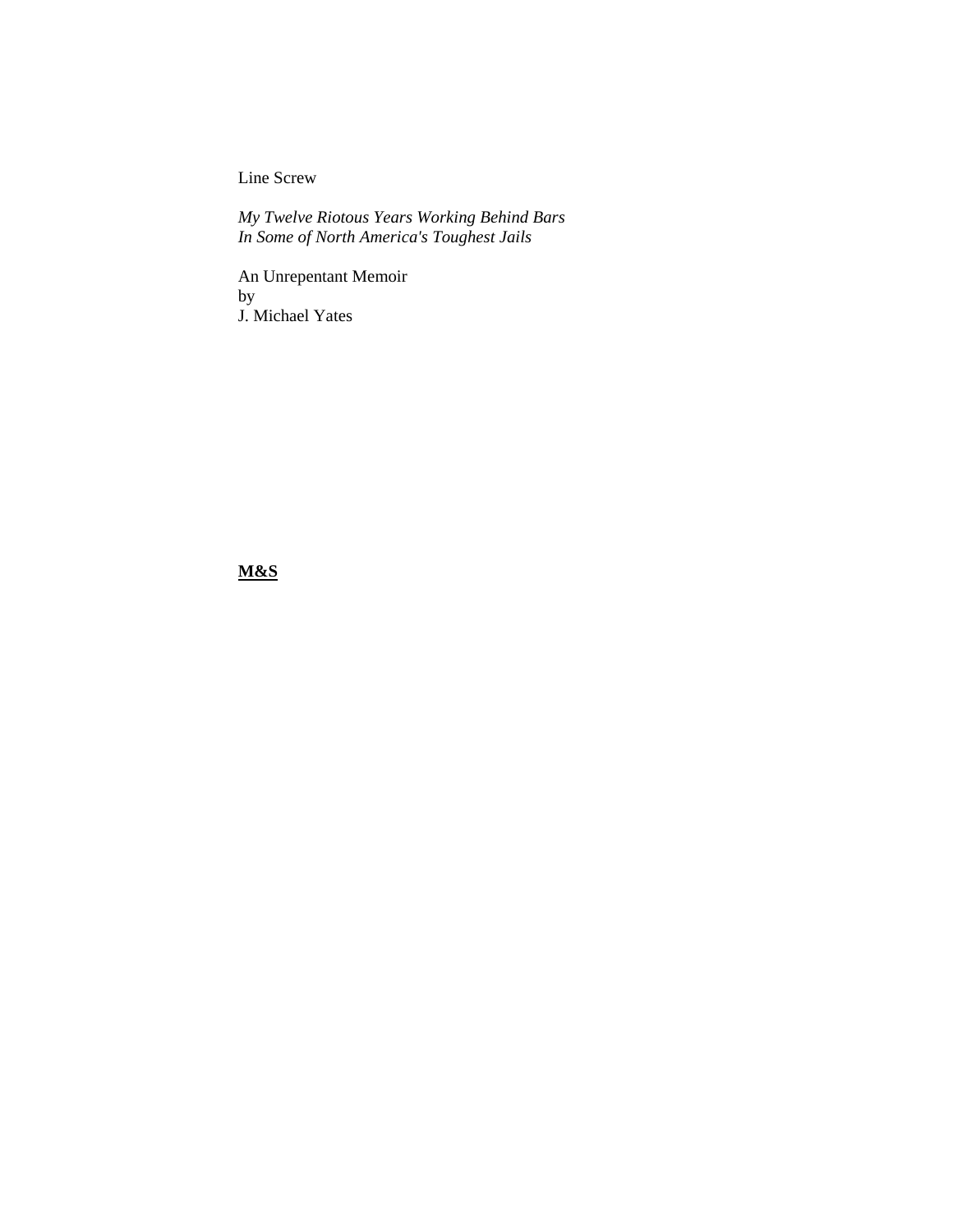Copyright ©1993 J. Michael Yates

All rights reserved. The use of any part of this publication, reproduced, transmitted in any form or by any means, electronic, mechanical, photocopying, recording, or otherwise, or stored in a retrieval system, without the prior written consent of the publisher or, in case of photocopying or other reprographic copying, a licence from Canadian Reprography Collective - is an infringement of the copyright law.

Canadian Cataloguing in Publication Data

Yates, J. Michael, 1938 Line Screw: my twelve riotous years working behind bars in some of North America's toughest jails

#### ISBN 0-7710-9082-X

1. Yates, J. Michael, 1938- . 2. Prisons-British Columbia. 3. Prisons - British Columbia - Officials and employees - Biography. I. Title.

HV9509.B7Y38 1993 365'.92 C93-094186-1

Parts of this book have appeared previously in *Books in Canada* and *The Cacanadadada Review.* 

The publishers acknowledge the support of the Canada Council, the Ontario Arts Council, and the Ontario Ministry of Culture, Tourism and Recreation for their publishing program.

Typesetting by M&S, Toronto.

Printed and bound in Canada. The paper used in this book is acidfree.

McClelland & Stewart Inc. *The Canadian Publishers*  481 University Avenue Toronto, Ontario M5G 2E9

1 2 3 4 597 96 95 94 93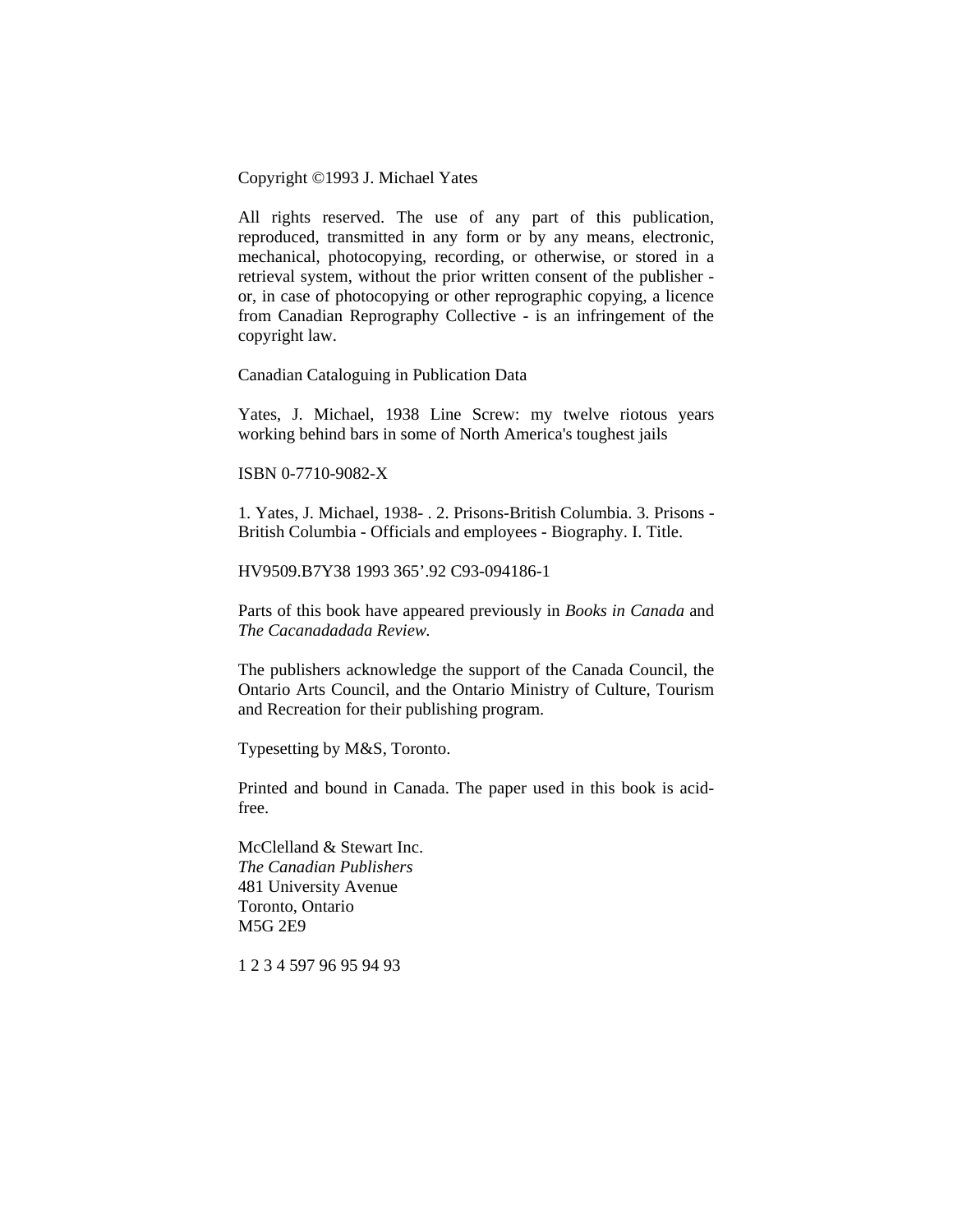To the guards and inmates who gave me my most entertaining decade, and to the memory of two who knew when an inmate is a fellow human being and when a jail is a jail: John Chapman and Ted Colley. They died young.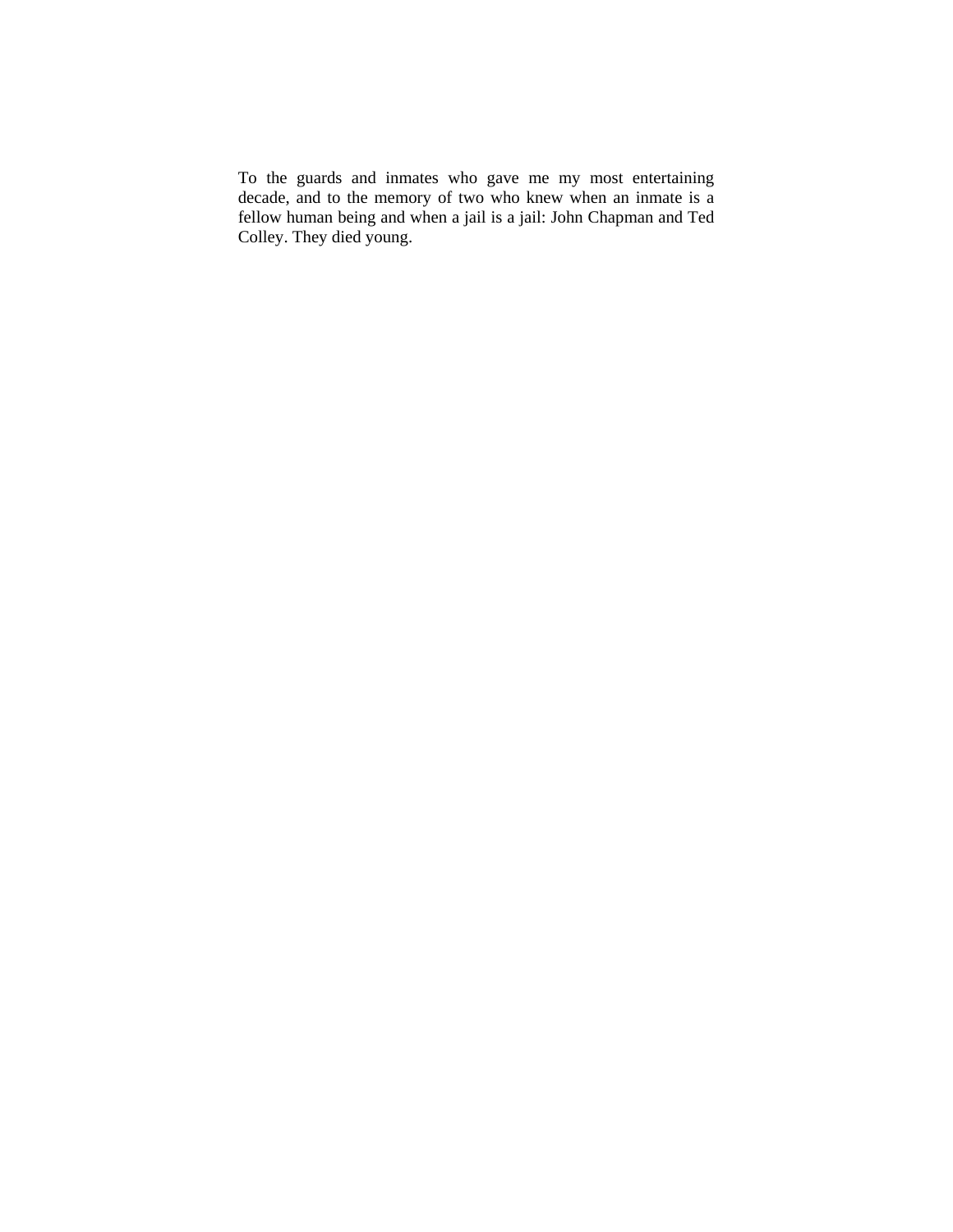# Contents

| Preface                                         | 9   |
|-------------------------------------------------|-----|
| 1. What's a Nice Guard Like Me Doing in a Dirty |     |
| <b>Business Like Poetry?</b>                    | 14  |
| <b>PART ONE: OAKALLA</b>                        |     |
| 2. The Warehouse: On-the-Job Training           | 25  |
| 3. Weapons Training in Black and White          | 46  |
| 4. Taking Direct and Paying Back                | 58  |
| 5. Fear and Burnout: Five Stories               | 75  |
| 6. Celebrities                                  | 92  |
| 7. The Queen of Drag                            | 113 |
| 8. Bugs, Dog Meat, and Stringers: An Oakie      |     |
| Lexicon                                         | 125 |
| 9. The Oakalla Riot of 1983                     | 138 |
| PART TWO: VANCOUVER PRETRIAL                    |     |
| 10. Doing Time with Picard and Data             | 173 |
| 11. Condition Yellow                            |     |
| 12. High-Tech Fleas                             | 196 |
| 13. Jail-breakers                               | 208 |
| 14. AIDS                                        | 215 |
| 15. Keeping Records                             | 224 |
| 16. Graveyard Shift in Segregation              | 230 |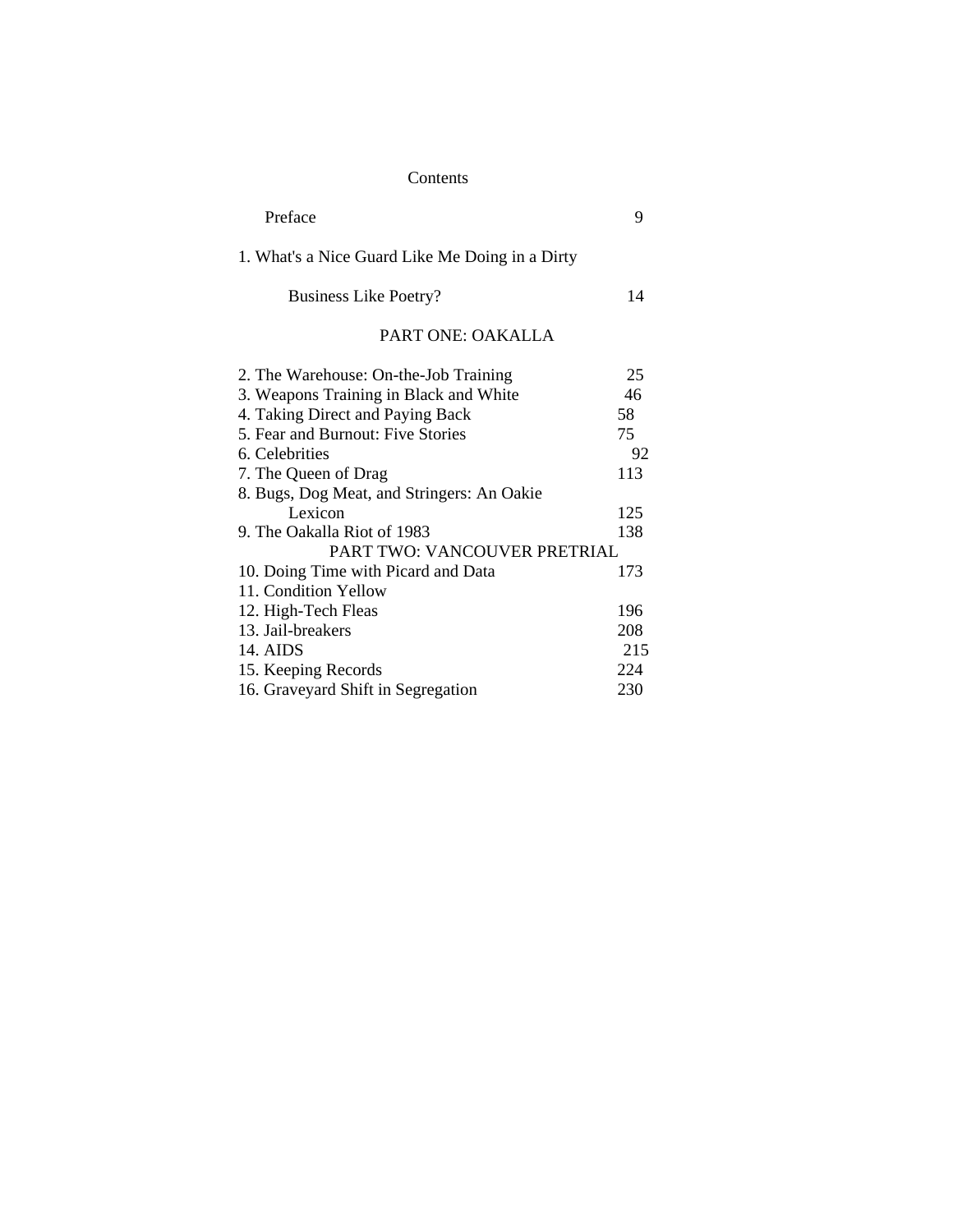# PART THREE: NEW HAVEN

| 17. Heaven                      | 245 |
|---------------------------------|-----|
| 18. First Shifts                | 250 |
| 19. Education at New Haven      | 265 |
| 20. Hoods in the Woods          | 275 |
| 21. Tales of Coitus Interruptus | 289 |
| 22. Board Day                   | 299 |
| Postscript                      | 311 |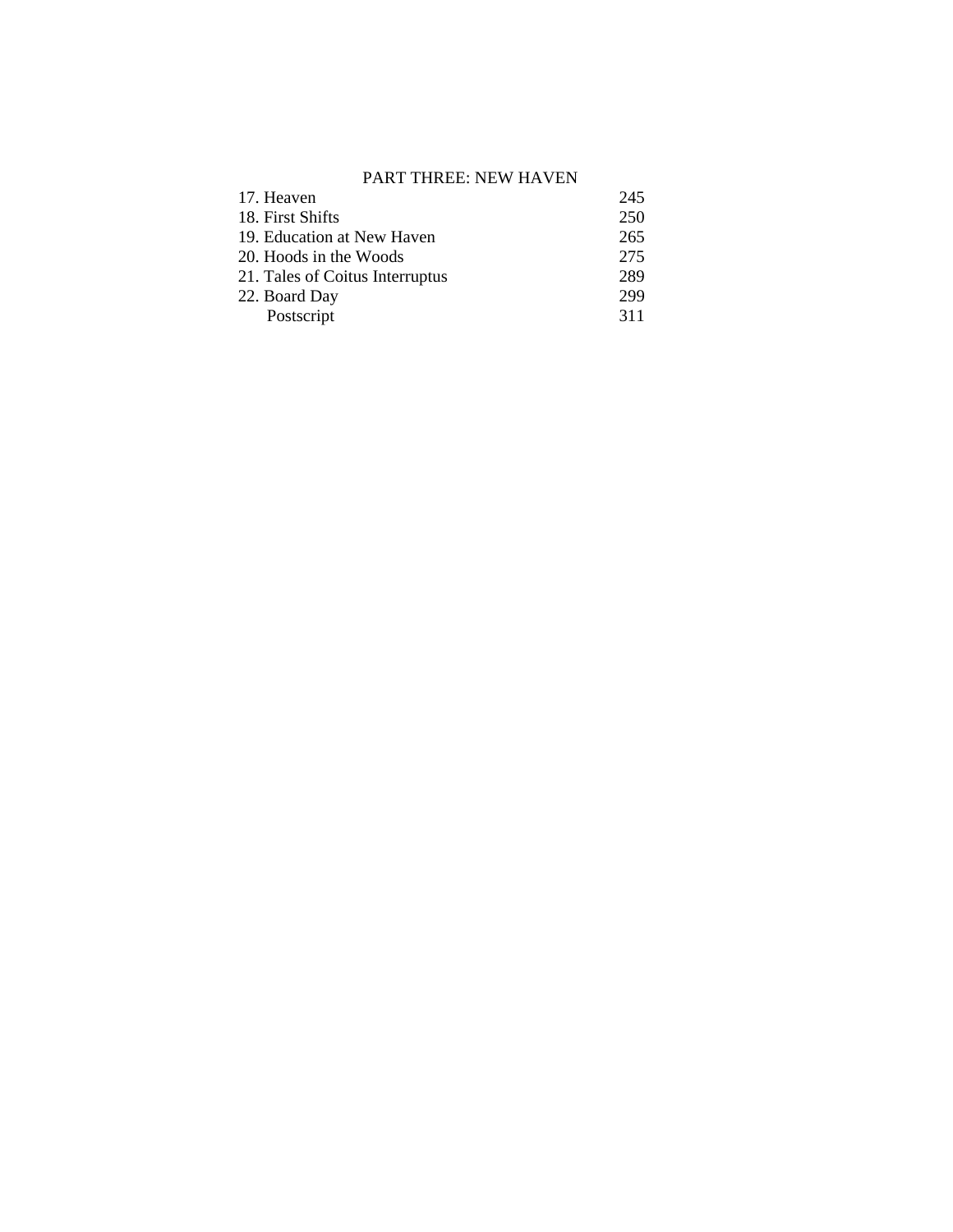*The Line is an idea . . . one needs a special kind of vision to perceive The Line .... Death is hardly a "spice". It is the ultimate experience and common destiny of all living beings. To be in the shadow of death is to come as close as anyone alive can to the absolute unknown of the Beginning and the End. Death, whatever it may be, is the closing chord, the perfect balance, the quiescence of all scales, the final equilibrium of nature. Between it and life there is a short gap . . . . This is where The Line runs, at the edge of this final mystery... The object is never death; it is only the price of admission. For those who would dice with God the stakes are high. The feeling doesn't come except in the presence of mortal danger.* 

- George Jonas*, A Passion Observed*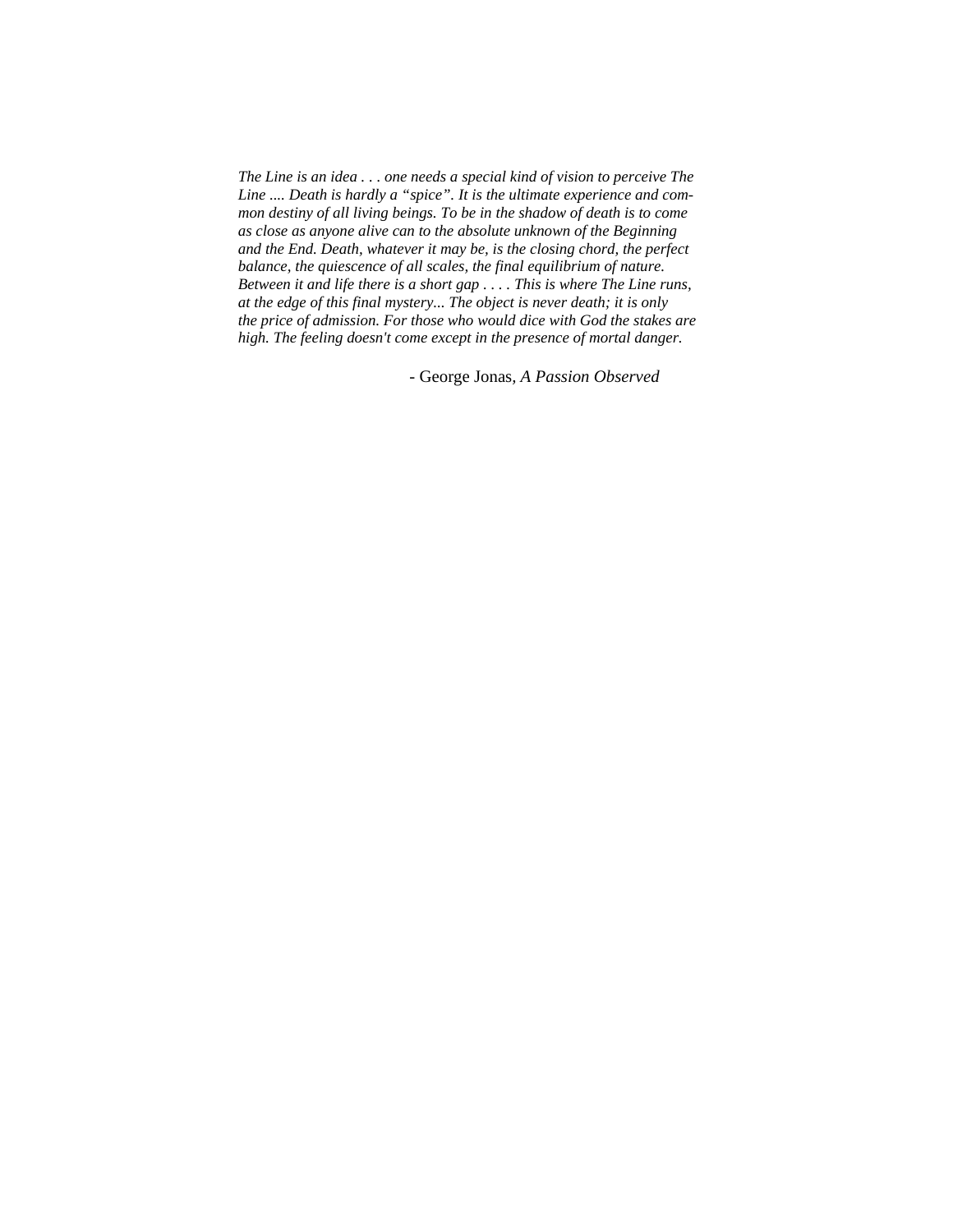Preface

 *The Line is comprised of those members of a system who contiguate most directly with the end user of the service which that system offers. Thus: Line Police, Line Nurses, Line Teachers, Line Corrections* staff, *Line Firefighters. These people are comparable to the dogface, the soldier in the trench at the front lines of a war.*  - Itzik Currach, *The Architecture of Management Styles* 

PRISON. There are numberless academic theories about why people break the law and wind up in prison. Only one reality of being there.

This book is about being there. It's written from the viewpoint of one line officer - prison guard, line screw - whose perception of the criminal justice system goes something like this: It is the business of the courts to try, find, and sentence law-breakers. It is not the business of a prison or a prison guard consciously to inconvenience further those in custody. Like any institution, a prison has rules that must be observed or, quite simply, the numerous people in this relatively confined space couldn't be fed and accommodated.

Let's get the hot questions out of the way at the outset. Whom does a peace officer, a line screw, serve? He or she works more directly for the law than the citizen upholder of the law.

The most powerful tool we have with which to enforce the law is

9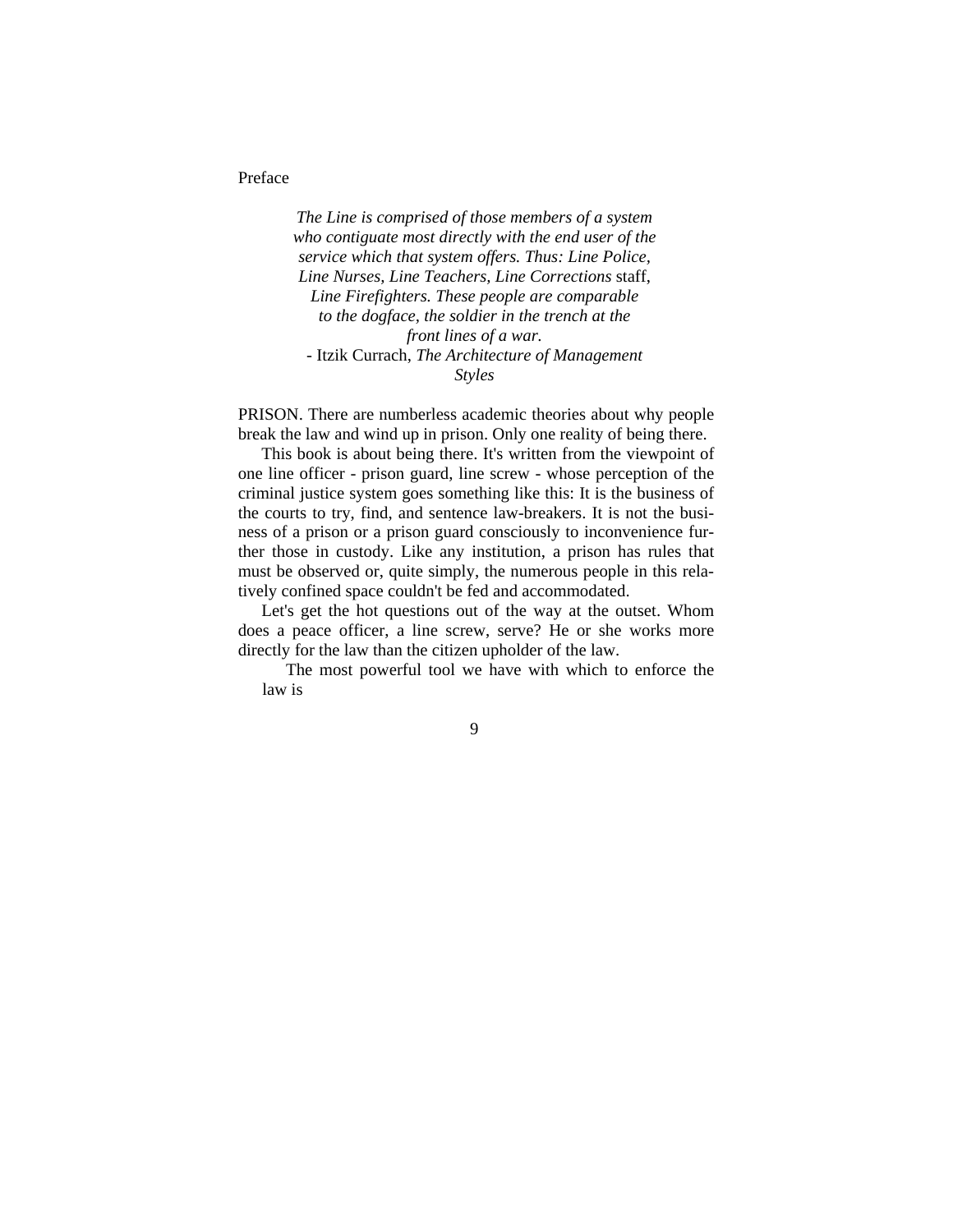## 10 LINE SCREW

the law-abiding public. It is they on whom others model their behaviour and it is they who do not hesitate to report a breach of the law, or "raise the hue and cry," according to our British common law tradition. They keep the peace but are not formal "peace officers."

Under certain circumstances, in the event that someone declared to be dangerous to society is escaping custody, I am empowered to shoot the escapee. Can I find it within myself to shoot the escapee? Absolutely.

To maintain systems of management, operations, discipline, and security, would I use "as much force as necessary" to execute my duty? Let there be no doubt in your mind. The government hired me to do a job whose duties were clearly specified.

Would I obey a manifestly unlawful order from a superior officer to inflict corporal or other punishment on an inmate? No way. I like many cons, both those presently in tenure and those emeritus, but not so much that I want to wear their numbers and uniform. It is a very short trip from one side of the bars to the other via following a stupid order.

Once an inmate knows the parameters of my job and I have explained to him the parameters of his job, I wear one uniform and he wears another; I have an employee number and he has a correctional services number. But we're both locked behind the same bars. All human beings together. We are the line.

You should immediately get rid of the notion that the line in a prison is part of a larger thing called prison, and that the prison is part of a larger thing called Corrections, and that Corrections is part of a larger thing called the Ministry, and that God is in Heaven and all's right with the world.

Anywhere there are walls full of files and computers everywhere you look, communication is bad to nil. Depend on it.

There is the line, and then there is the rest of the mess. Parts of the rest of the mess disagree with other parts, but there is nothing anyone on the line can do about it. They've tried since the beginning of the whole system of *doing time.* To no avail. Thus the elements of the line stick together - guards and inmates - more or less back-toback against the rest of the mess.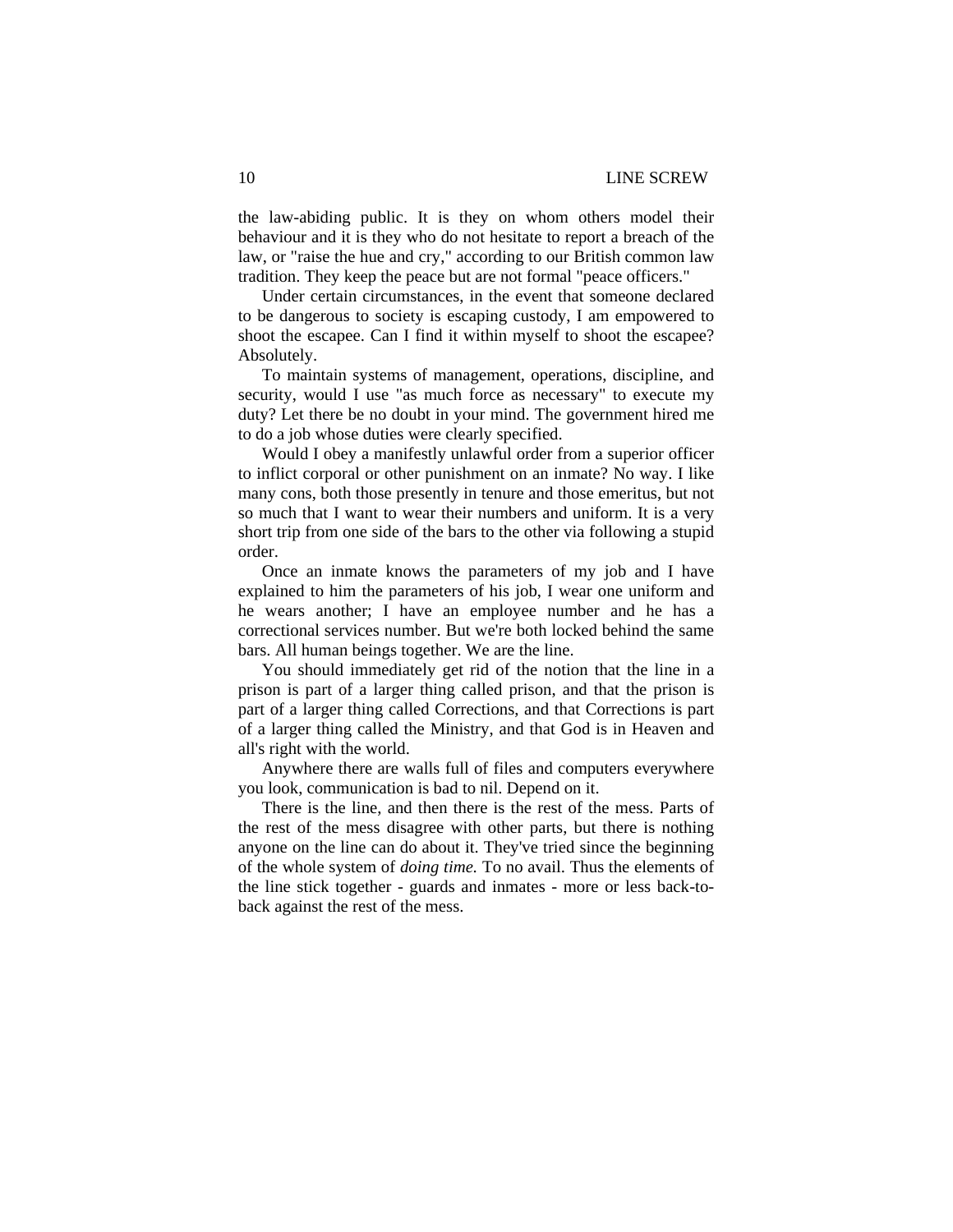# PREFACE

This book is about the line. If the rest of the mess takes a few salvos along the way, that's a bonus.

Prison is tragic. But not serious. This, it seems, is not the popular view. However, it is mine, and its foundation is more than a decade of thinking, seeing, hearing, smelling, saying, and being prison. Also, I am a poet, and a significant part of a poet's job is to look at what passes for reality and point out fraud. It's been this way since the beginning of poetry.

I'm certainly not serious. I ceased teaching at universities because they were such serious places, and when I moved to broadcasting I found that it takes itself terribly seriously. I've also been a logger. Logging takes itself much too seriously.

To me, teaching in a university and being a line screw have the same value and status: no more or less than a way to pay the bills while a world turns in which poetry pays less than crime - and crime, supposedly, doesn't pay at all.

I went to work in prison because I was looking for a job that would engage my imagination while at work; that would pay the damn bills; and, very important, that did not cause me to take work home and interfere with my time for writing poetry.

I found that job in prison.

I remained because, as one who reveres the silly, I had found my comic context.

But aren't there violence and blood and non-God-fearing language in prisons? Certainly, and things even more unpleasant. But this in no way distinguishes life in prisons from what we see in daily life outside prisons, much less on television. Much less in war, in which state we have been for the entirety of my lifetime.

There is violence across the board in the human experience, which we seem to deny when viewing violence in our institutions. I don't expect to see violence vanish from the face of evolution. At the end of language, force waits - regardless of setting.

We forget much too easily that media people, corrections brass, and, quite simply, people have the same social problems as guards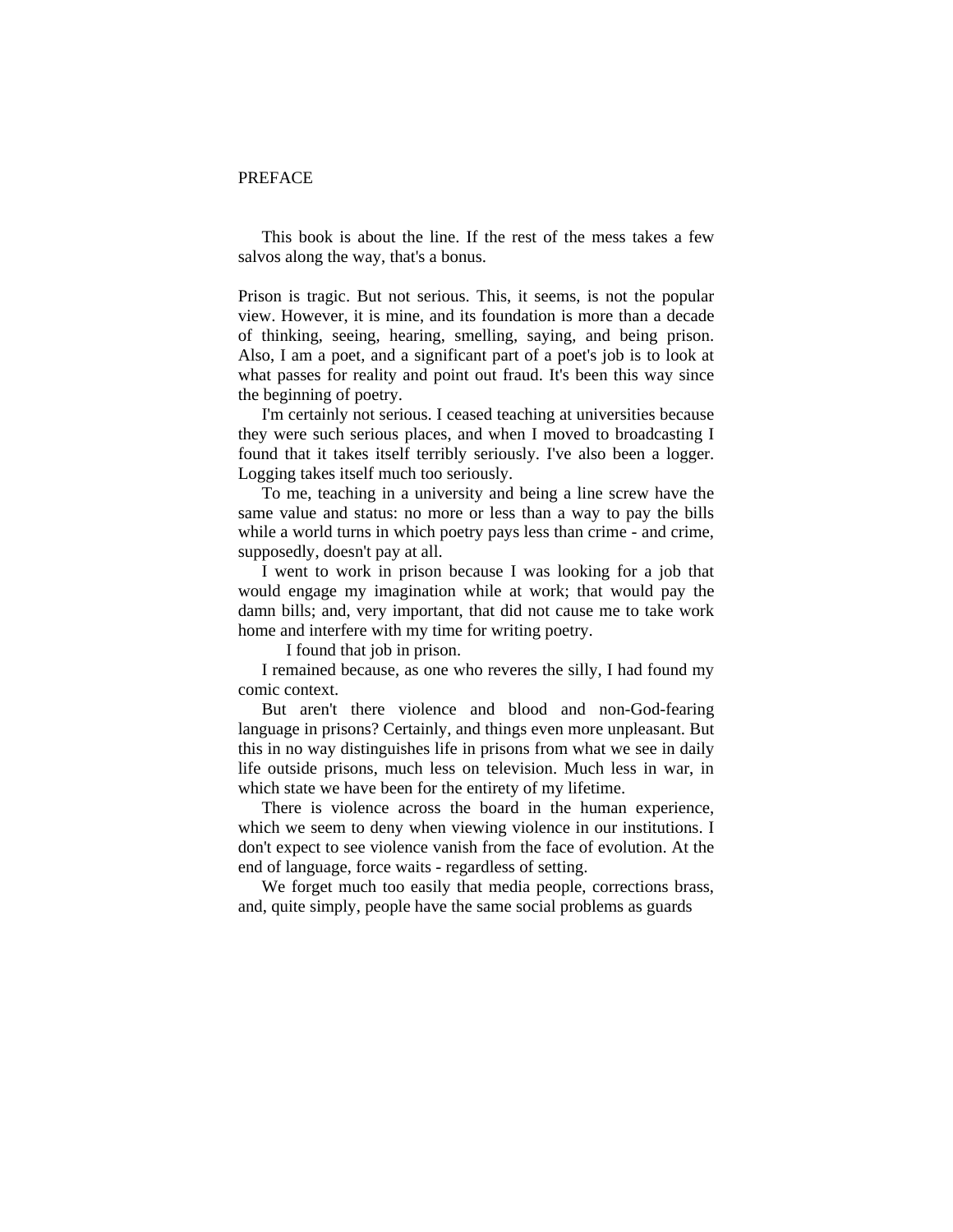and inmates. Usually it is a matter of degree and of who gets caught. And, these days, how the information is packaged for the rest of society. Corrections has proved itself inept at informing the public, and yet it despises the impression the public has of what goes on in prisons.

What's tragic about being human is that we must make laws and then strive to observe them. And fail. Hence the birth of the prison where one *serves time.* It could be said that we all serve time anyway. It passes and it damn well doesn't serve us. Nonetheless, *doing time is* man's most humane antidote to man's "inhumanity to man." Having invoked Wordsworth, I now defer to an earlier and perhaps more potent authority: Dante.

Dante wrote not *The Divine Tragedy* but *The Divine Comedy.* It takes some life experience to understand the reasoning behind Dante's choice of title.

And, it takes considerable life experience to join the line in prison and emerge twelve years later having had a wonderful time.

#### ACKNOWLEDGEMENTS

For years, George Jonas has prodded me to write this book.

Officer Geordie Craig must wear the responsibility for the appearance of this book at this time and it does indeed look good on him, to use one of his favourite phrases. Others who should be "centred out," as we say in the trade, are the very Dutch Deformed Henk Van Staalduinen, Officer Laurel Wade, lately of the Laurel and Hardly show, Cracked Frank Boshard, and Machmellow Ouellette.

Ian Murdoch and Pat and Eileen Kernaghan gave me very important assistance and encouragement. In the home-stretch department, I must acknowledge the extremely effective Denise Bukowski, Diane Bergeron, who gave this project industrial-strength CPR, Dinah Forbes, my patient and good-humoured editor at M&S, and Sandra Payne, possibly the best organizational mind in the Squamolean empire.

Finally, I should like to thank Jack McClelland. In 1967, you were the only honest mind in the Windsor Hotel. If we "young turks" did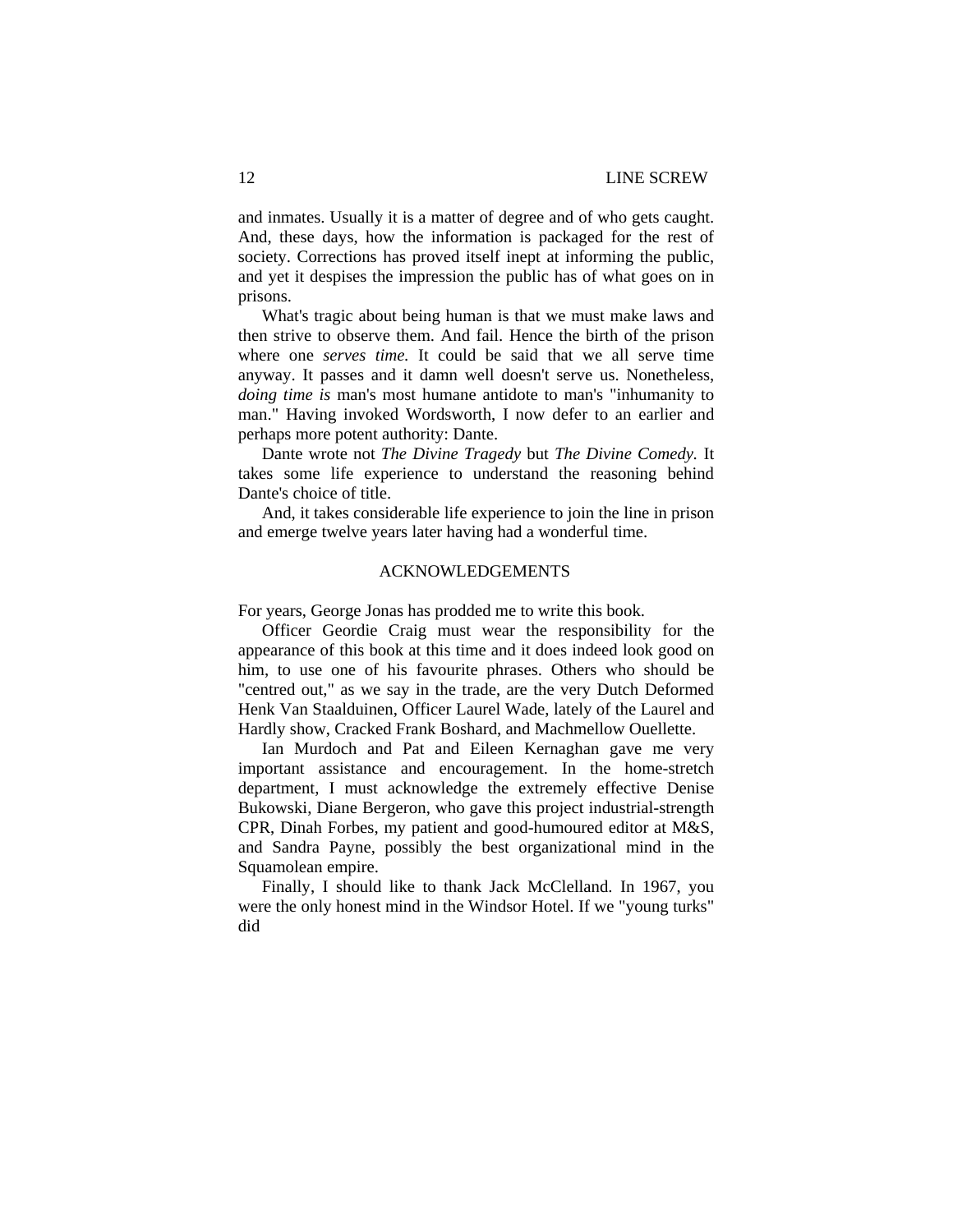anything of significance, it was because of your grounding us in literary/commercial reality.

If I have praised faintly such as Big Little Man, Lumpy, Swede with Swagger Stick, or Howdy Doody, I'm sure they will let me know.

# DISCLAIMER

In order to avoid Having my aging but still quite beautiful Ass sued off, I have falsified certain people, times, and places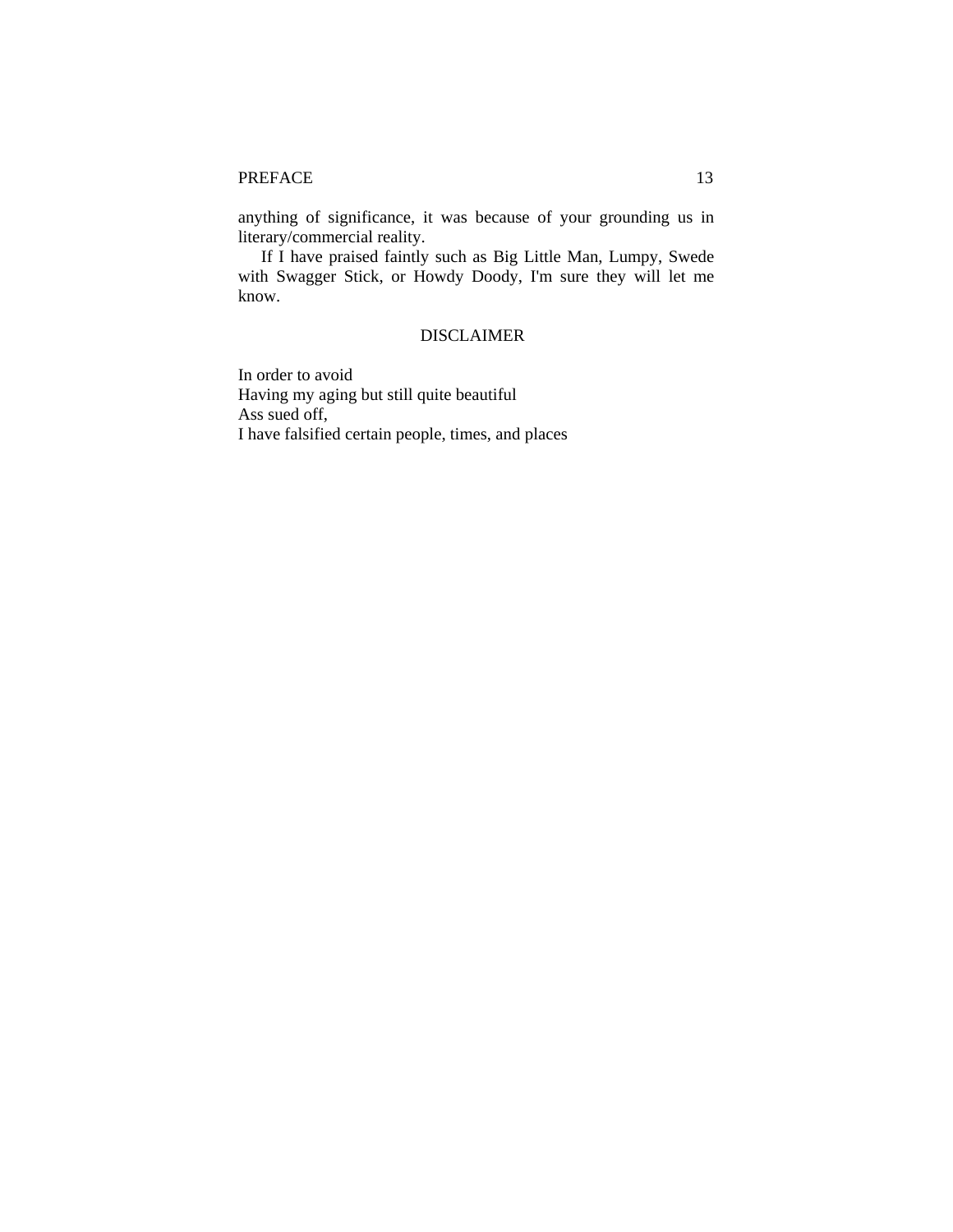What's a Nice Guard Like Me Doing in a Dirty Business Like Poetry?

*All time to write is stolen time. There is nothing in the landscape of living that does not contravene time to write.*  - Cesare Pavese

BECAME a prison guard through a fluke: by simply driving through Vancouver's Kitsilano district at three in the afternoon and getting rear-ended. The woman responsible had never had a ticket, was not drying her nails, and was not blinded by the sun, but she hit me so hard that I was knocked unconscious and into an old Mercedes ahead of me.

Following this little reminder that the random exists came intermittent blindness, migraines (I'd never believed in them before then), severe pain to the whole left side of my body (a shrink told me not to worry about the left side of my head since it is the rational side and of no use to an artist anyway), extreme sound and light sensitivity, and worst of all, loss of memory. Before the accident I could (and now again can) describe the picture-frame hat, the pumps, and the colour and pattern of my mother's dress the first time she took me fishing with bacon-rind, string, a stick and safety-pin when I was three. After the accident, I could tell you the year when *John the Baptist* was painted but I couldn't tell you that the painter was Caravaggio. I had to resign my position as British Columbia Head of Public Relations and Promotion for the Canadian Broadcasting Corporation where I

14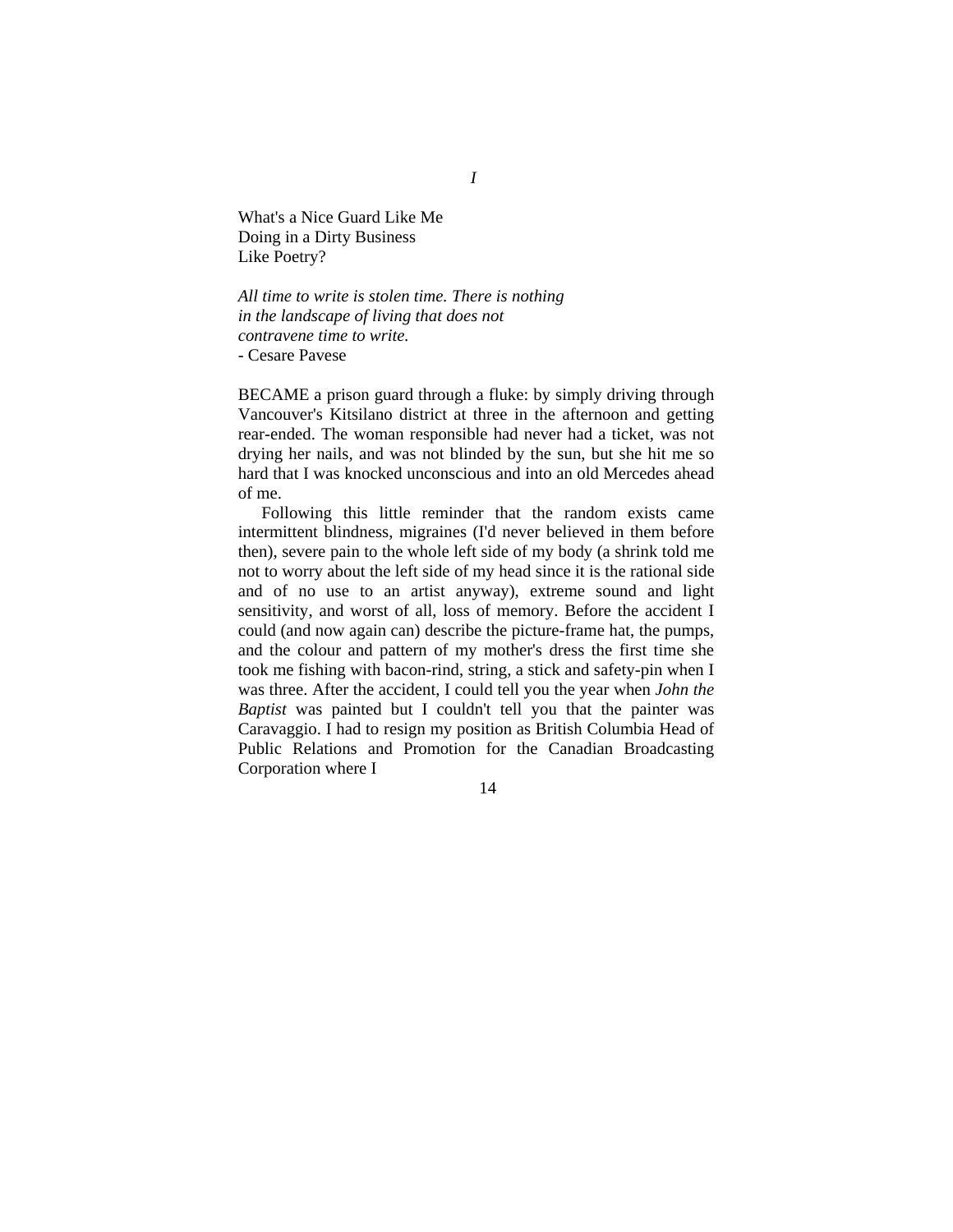5

had a huge office, two secretaries, an outrageous salary, and did little day after day.

Attempting to access my memory for purposes of writing was analogous to setting up to paint a landscape and then, at a critical moment, when the light is perfect, turning to find that all the most essential paints and brushes have vanished.

I had never been very fond of Hemingway, despite that his being a fisherman may have had something to do with my winding up a writer. As a kid, I kept seeing him in all the major magazines with fish he had caught and reasoned that anything you could do while fishing must be a good idea. I wasn't proud to be a writer the day the news remarked that he had fellated the business end of a12-gauge. They had given him electro-shock for depression. It hammered his memory. He said: "I'm a novelist. Without my memory, I don't exist." And thus exited time. Now I was learning whereof Papa Ernie spoke.

I tried amazing schemes: I bought a huge drafting table, which I could tilt radically, and an odious orange recliner. Then using a Cclamp I suspended a blue IBM Selectric typewriter like a rat hanging by its tail, reclined the recliner, then eased into the cockpit. It was the only angle at which I could work without excruciating pain. When I rolled the paper into the platen, the page fell down over the keyboard. I never did come up with a way to solve that problem, and when I touched the keys they instantly forgot English. What appeared on the page was a hash of German and French with granules of Anglo-Saxon, Old Norse, and Old Irish. It was intelligible only to me. I tried to navigate in German only. It wasn't dreadful, but I couldn't translate it and haven't to this day - it was sufficiently bad not to bother.

Terrified to toss the monkey-wrench of suicide into the delicate machinery of family, I spent a large part of each day attempting to dream up a way to extinguish myself so that it would appear to be an accident.

Eventually acupuncture whacked the migraines and I've never had one since. This made me considerably more functional, but the other symptoms dogged me.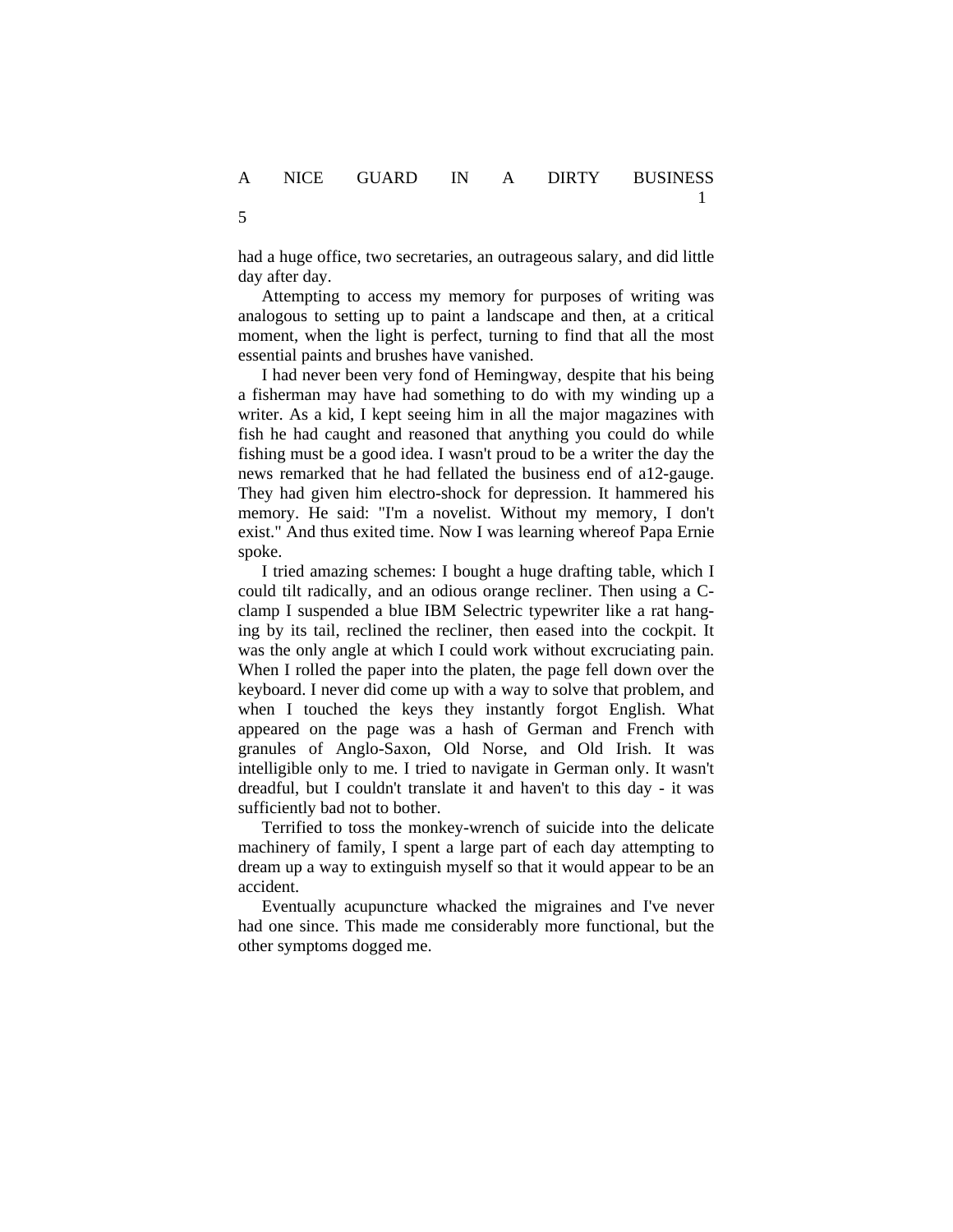By 1981, my wife, Hortense, had had enough and said she just couldn't cope any longer with two pre-school girls and "a wounded animal." And that was that. She helped me find an apartment a couple of miles away and we translated me from nuclear father to apostate.

Gone the job. Gone the poetry. Between 1978 and 1984 I published nothing and wrote about the same amount. The writing community didn't know what the hell to do about me. It was easiest just to treat me as if dead. Only George Jonas and Rosalind MacPhee didn't give me up for dead. And one or two officers at Canada Council.

By 1981 I was sufficiently beyond the migraines to live without drugs. I had little more than a low-grade headache to deal with and complete mistrust of my memory and cognitive faculties. I lived in a fourth-floor apartment in North Vancouver with a balcony and a stupendous view of famed Dog Shit Park.

Togged out in white tennis shorts and shoes, and expensive Vnecked sweater, Bob Yamamoto knocked on my door to inform me that Oakalla was hiring. I'd met Yamamoto and an ex-spy by the name of Kiley Lark years earlier. Lark had written a spy book while working graveyard shifts at Oakalla and they both swore it was the perfect job for a writer.

My only experience with the criminal justice system was in Colorado as a kid where the local bulls bum-rapped me and a friend and decided to keep us in jail overnight to scare the hell out of us. It turned me into a cop-hater for most of my youth, but the hatred had worn off. I was neutral toward the cops, and my notion of prison was the same as anyone else's who watches television: guards beat the hell out of people for a living, and inmates take guards hostage and riot and retaliate at every opportunity.

I had just applied for my permits in North and West Vancouver to drive a cab. I knew I could drive. But I feared that my brain wouldn't handle much more. Even the idea of a job as a guard was terrifying. There would be procedures to be remembered.

Yamamoto set me straight. It was a job, he said, which had a lot of satisfaction, paid decently, and offered time to write. He pointed out that my brain worked well enough to read and pay my rent and buy groceries.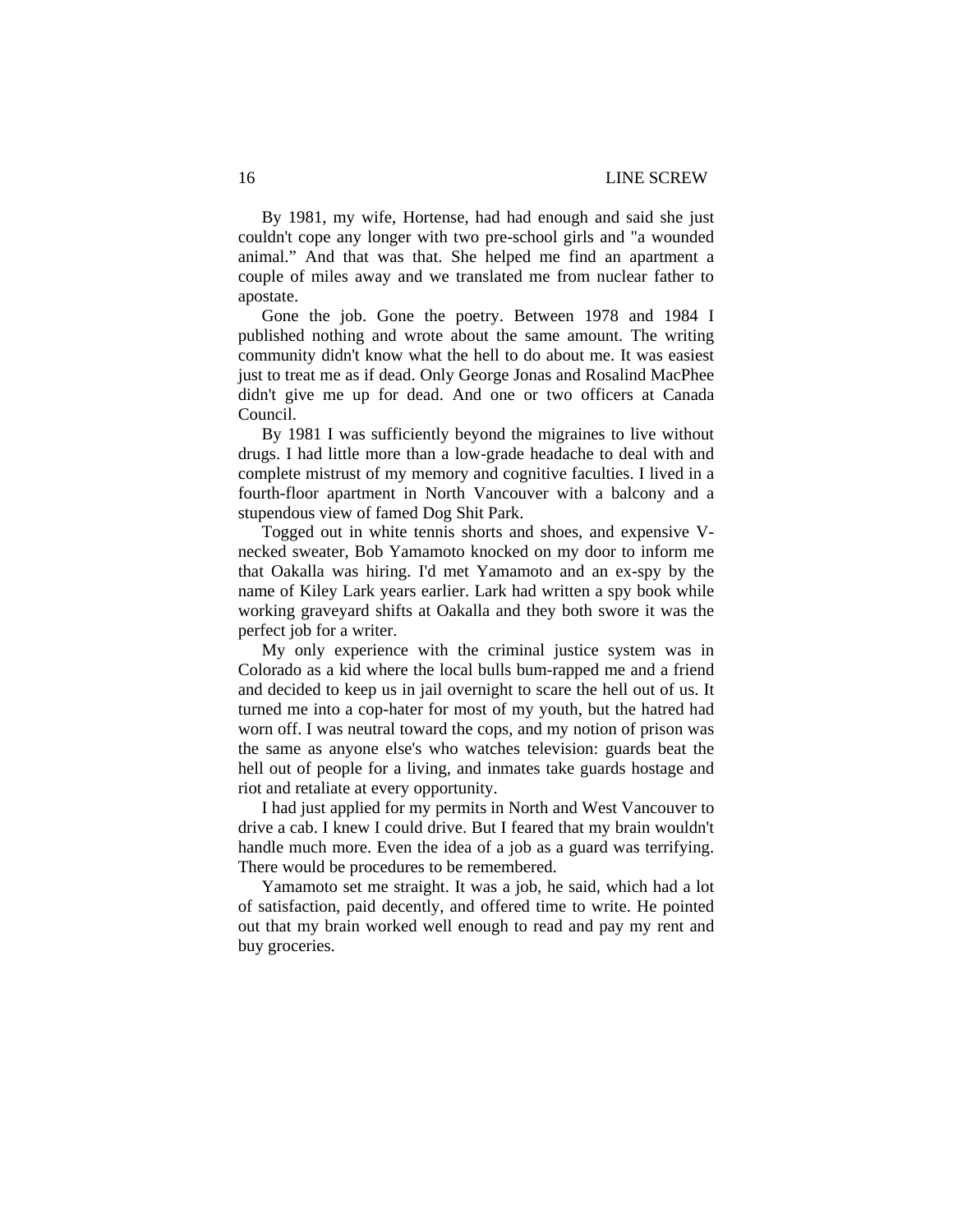I applied for the job.

7

By and by, they called me for an interview.

As I ran the possibility that I might get the job through my thoughts, I wondered whether there was something that might disqualify me. Bob had assured me I had all the prerequisites: selfdefence (military, boxing, or martial arts), grade 12, and to be breathing. For self-defence, I had Reserve Officers Training Corps training, San Antonio Golden Gloves weight-class champ (needed one, had two. *Two outa three ain't bad).* I was big. I was demonstrably metabolic.

The idea of having time to write while getting paid for it had a very powerful appeal (never mind that I wasn't writing and rather suspected I never would again, certain habits of mind persist: being a writer is mostly a quest for time to write). On the other hand, I have never been an aficionado of pain, much less death. Getting smacked around wouldn't be nice. Getting dead wouldn't be nice. But, then again, Bob and the other guards I had met never seemed to be beaten up or especially tough.

What the hell did I know about prisons? What would I say in an interview? In a panic, I called Bob, who came right over. Bob mentioned that he had told Williams, the personnel officer, that I was a college graduate, which may have been a mistake. Williams had gone to work at Oakalla as an auxiliary security officer and couldn't hack it, so he went back to school, picked up a degree in one of the social sciences, and came back as an administrator. Bob said a senior correctional officer (S.C.O.) or higher and the personnel man would be conducting the interview. I was to tell them, in answer to why I sought to be a prison guard, that I was looking for work and felt myself suited to the position. He said they would begin throwing scenarios at me. What if I have an inmate running down toward Deer Lake and I am armed with a12-gauge shotgun? Answer: First, I yell, "Stop!" Second, I fire a warning shot in the air. Third, I shoot at six o'clock low and pepper his legs. The birdshot hurts more being plucked out by the nurse than it does going in. If I'm armed with a .38 pistol, same deal, except that I bead in on one of his legs. Guards use bullets called wad-cutters which go right through and come out the same size, if not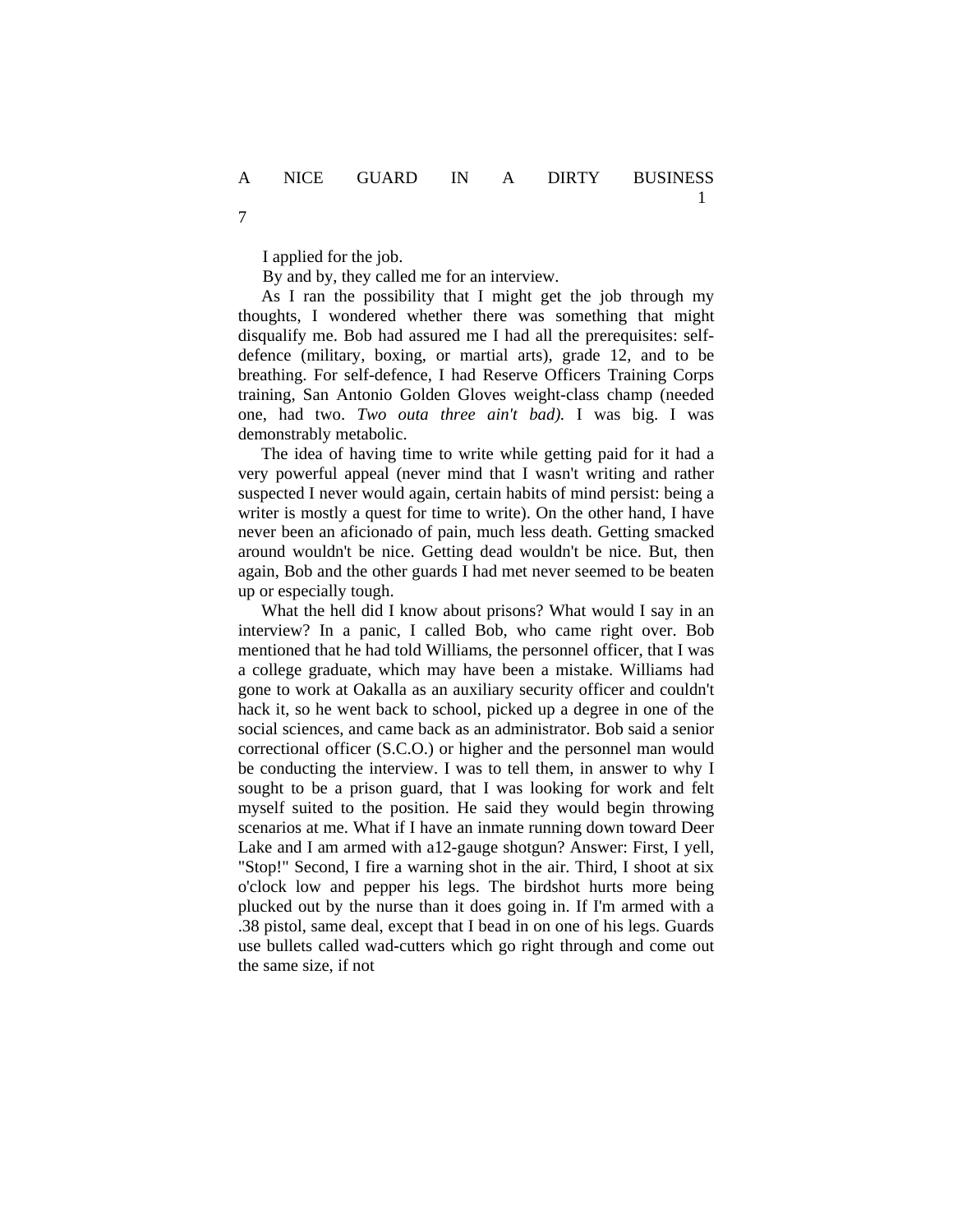stopped by bone. If they asked me what I would do if the con is a nickel-and-dimer running toward Royal Oak Street and I'm armed with a .38, I would not perform the fourth step, shooting at the leg, because it might carry and hit a passing automobile or a house on the other side of the street.

I drove the moo Yamaha up Royal Oak and punched in at the gate with the guard wearing a pistol and a radio, to go down to the Main Gaol (yes, spelled that way - and there were guys who had been there for eons who pronounced it "goal" when giving directions). Past the gate there was a fork in the asphalt. The left went toward Westgate A and B.

The Main Gaol, with its classic Auburn architecture sailing there on the crest of the ridge, gave off august, even heroic vibes to the eye. The Westgate complex exemplified in form how far the human spirit could fall. It bermed down the ridge like an accordion spilling when one hand has drunkenly let go.

"A-side" was the segregation unit - the digger, the hole, isolation, iso, and a dozen other monikers of prison lore - where those who had breached the *Correctional Centre Rules and Regulations* and had been found guilty in Warden's Court did time in isolation while they did their time. Here the protective-custody inmates were housed separate from the population inmates, in a kind of double social ostracism.

"B-side" was a sentenced unit (provincial: "deuce-less" - two years less a day). It had a maintenance area, a Tier Nine (where meals were served, movies were shown, and the "weight-pit" was located -recreation tier), and eleven tiers of cells.

The right-hand spur of pavement went, according to the sign, to the Main Gaol. Along the right fork, a shotgun tower. With the profile of a man in the window. In a uniform. With a shotgun. Could have been a movie set but there were no cameras, lights, facades, or action.

There was a button at the front gate and a uniform let me in and made me sign in a big ledger - like the guest-book at a historic site then pointed me upstairs toward the personnel office.

It was late afternoon and the two men inside were obviously bagged from interviewing people like me all day. I knew from Bob's description the one in uniform was Mike Adler, a deputy director, by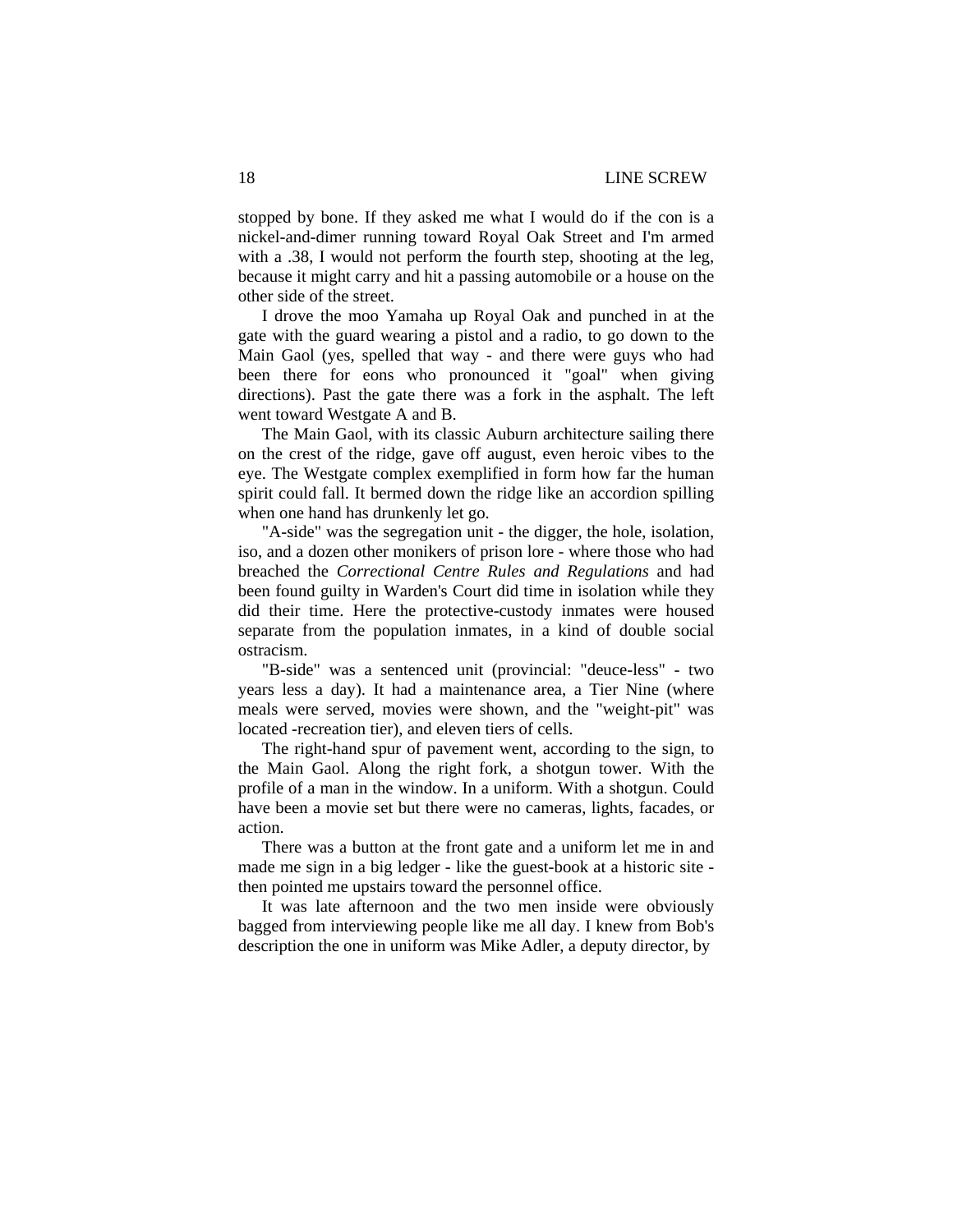his blond curly hair. The other guy, Williams, was a little bristly, per-haps from not being the only university graduate in the room.

I handed him the application. The interrogation began. I gave them a stream of idiocy about why I wanted to be a guard. None of the three of us was listening.

Then came the scenarios.

"Mr. Yates, you have an inmate running across the grounds toward the fence. The fence which parallels Royal Oak. You are armed with a .38 revolver and you have a radio. What do you do?"

"I would call for the inmate to stop at the top of my voice. If he stopped, I would arrest him and take him into custody. If he didn't, I would fire a warning shot into the air. If he still refused to stop, I would not fire."

"Why?"

"Royal Oak is a busy street. There would be danger to passing cars. A .38 has a long trajectory; there are houses on the other side of the street." (I grew up with gunsmiths and have always known firearms, although I don't own so much as a .22 rifle and wouldn't have one in my house.) "I would radio the whereabouts of the person escaping."

"What if this person is charged with violent crime and escaping from a maximum unit?"

"I'm not prepared to risk missing."

"Good thinking, Mr. Yates."

"Thank you."

The interview was a breeze. And, yes, when Adler left, Williams did give me the homily about people too educated to be guards. His final nail was that no one with a degree had ever survived the West Wing. I knew that Bob worked in that wing, but I had no idea yet what the term "remand" meant or the difference between maximum and medium. I was asked to wait in the hall. Williams went downstairs and talked to Mike Adler. He came back and said I was hired. He said to go home and wait till he called me and stay close to the phone. I would then come in to stores, pick up my uniform, and be sworn in.

Right.

I sat by the phone for a month.

There was a minor glitch. Bob had let it out that I was a writer.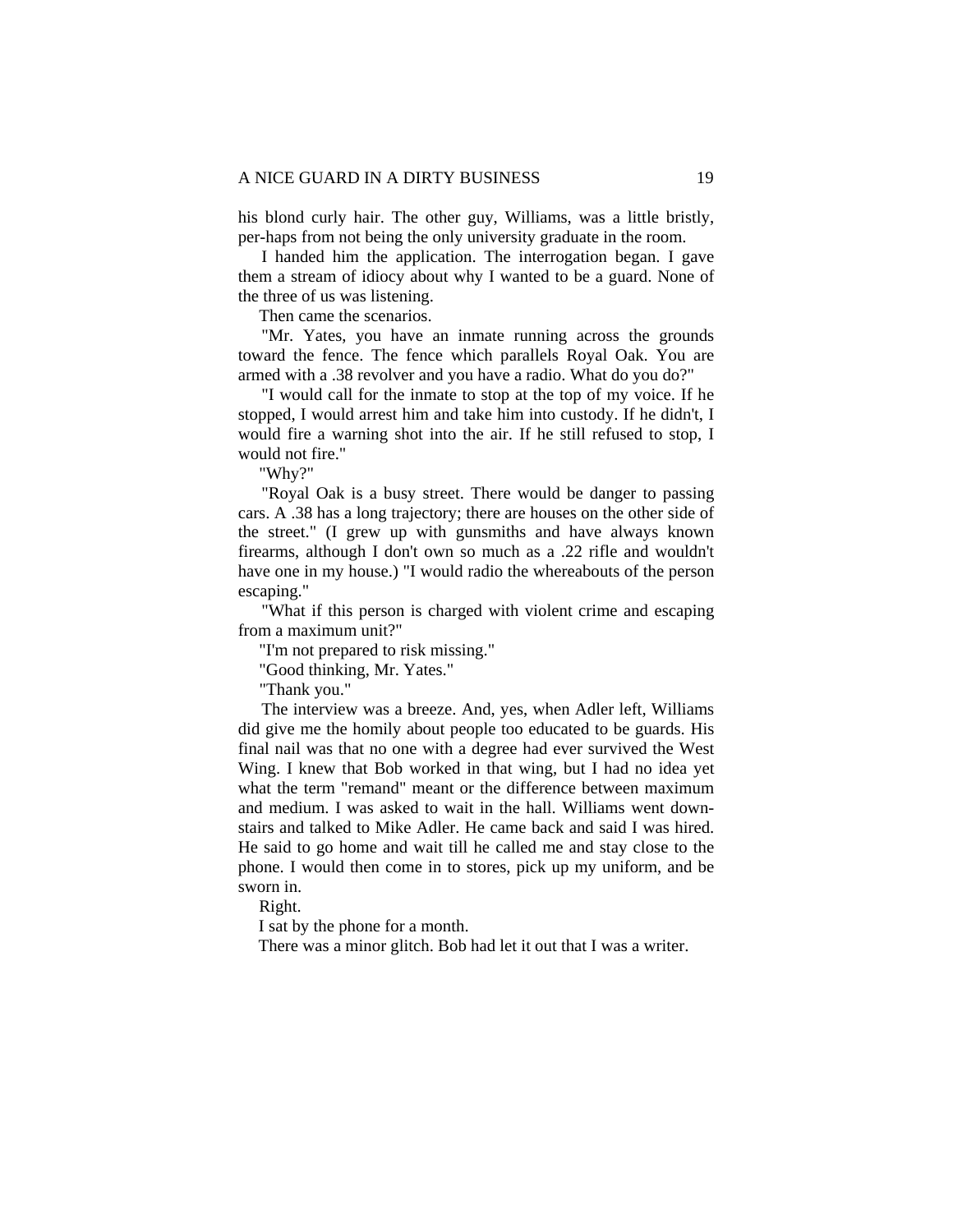Moonlighting and the Public Service Act of B.C. were big issues back then; the no-moonlighting part of the act was struck down following the proclamation of The Charter of Rights. Williams insisted that I write the minister and confess that I was a poet, pointing out that it was a rare year when I made enough revenue to cover postage and paper. I was tempted to add that poetry, as any Aristotelian critic could prove, ceased to be relevant to the human experience somewhere between *The Iliad* and *The Odyssey.* They evidently already knew that. On ministry letterhead I received a special dispensation to persist with my poetry.

On September 15, 1981, I reported to Central Control at the main desk and told them I was new and supposed to report to Mr. Adler. Mike greeted me with a big smile and invited me into his office as if I were visiting royalty. Politely, he oriented me: I was to come to the administration building each day to sign in and find out to which wing or building I'd been assigned. For the next ten days I would be assigned a training officer and be doing O.J.T. (on-the-job training) at Westgate B.

"You'll be working four-on and two-off until you complete your ten-day training period with a training officer. Then you'll be on call. Right now, we're very short of call-board. You should get a lot of work. And there is a seniority list for auxiliaries. As you rise up, you'll get more work. You could even be assigned permanently to one of the units."

"If you have any problems, come to me or Mr. Brent. We run the call-board. If you get a permanent assignment, let us know. Some of the units aren't very good at communicating with administration except for counts."

"It's almost three. You need to go upstairs to have the warden swear you and the other twenty we've just hired in as peace officers."

"I think you have an edge on the younger fellows, Mr. Yates, and that is life experience. This is a human place on both sides of the bars and we need all the wisdom we can get. You cannot learn what we call jail-wisdom in any classroom or book. Stay close to the ones who have been here a long time and don't let their gruffness put you off. Common sense is the chief tool of corrections." He rose, cuing me to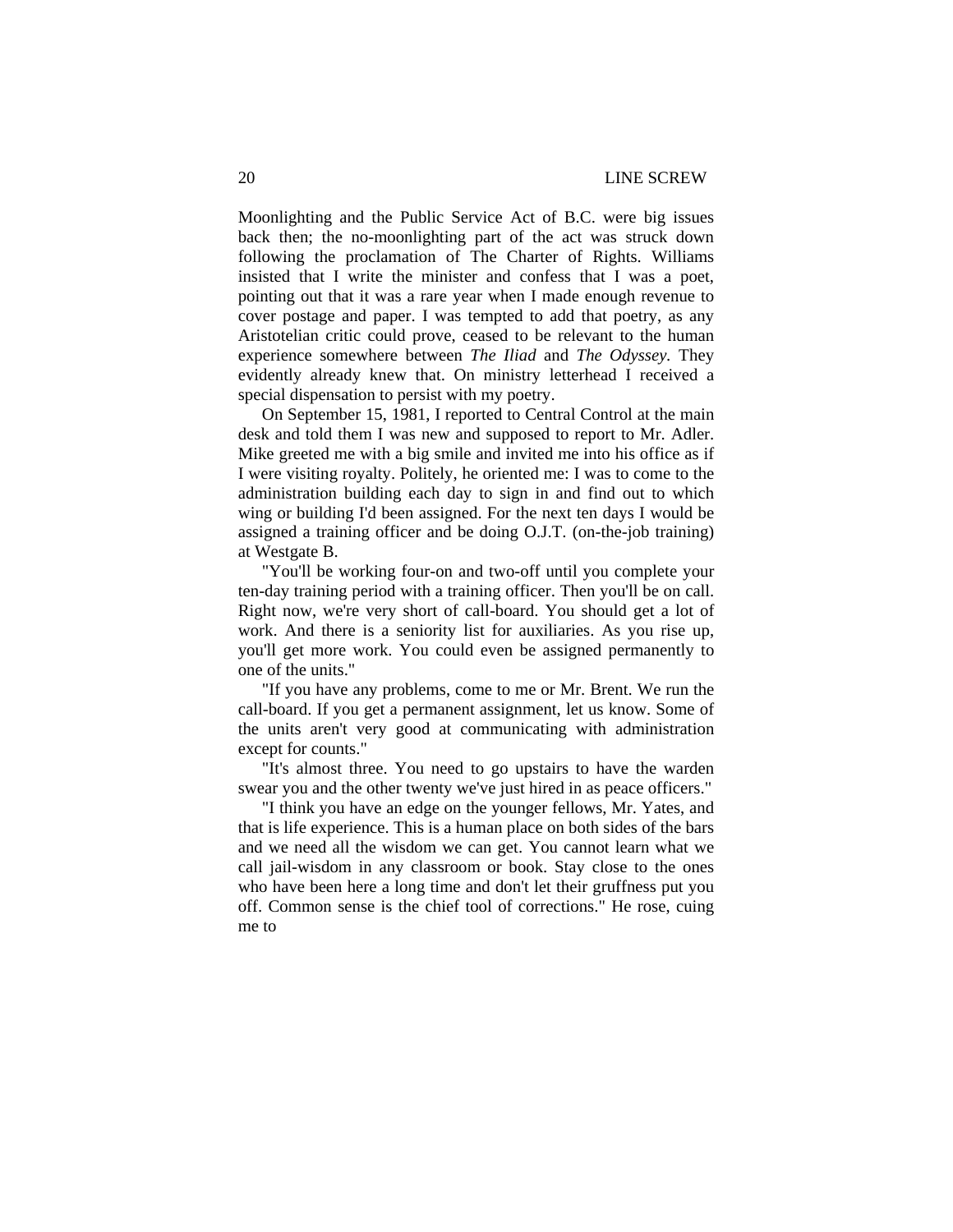get my ass upstairs. "Just one thing I can give you which may be of value . . ."

"Sir?"

"Be a distant presence or be a nice guy or a definable mix of the two, but be *consistent.* Consistency of staff in an institution will prevent a lot of trouble and save a lot of lives."

"Thank you."

"Welcome aboard."

All twenty-one of us headed off to Westgate B to be assigned a training officer.

Within four years, of the twenty-one sworn in that day, only I was left in service.

Thus began my picaresque journey through three very different corrections institutions and twelve very educational years. The structures varied from ancient and classic (Oakalla, now demolished, was a classic piece of prison architecture) to state-of-the-art high-tech ultra-max ( Vancouver Pretrial Services Centre is the highestsecurity custodial unit in North America) to the heritage vernacular architect-ture of the administration building (Samuel McLure, who with Rat-tenbury is one of the two fathers - no, mothers - of B.C. architecture, would have been beaming) which presides over sixtyeight fertile and productive acres of New Haven Correctional Centre.

Entering corrections and going back to school to study criminal law was a great gift. I owe corrections for getting my body into shape and proving to me that my memory, my mind, was intact after all.

In the books I wrote during the years I worked in corrections, you will not find the word "prison." No prison metaphors. I didn't enter service as a peace officer to write about or expose the prison system. I had planned to write a memoir in my dotage, and my prison years would necessarily have been a part of the chronicle.

What changed my mind about the *timing* of my writing this book was a corrections friend, Craig Orson, who took me for a four-hour coffee. He pointed out that if I didn't write, no one would. No one ever had. Or worse, it would come out as a vapid doctoral dissertation with all the humanity footnoted out of it. And most importantly, the old-timers, cons and guards, wouldn't be around as resource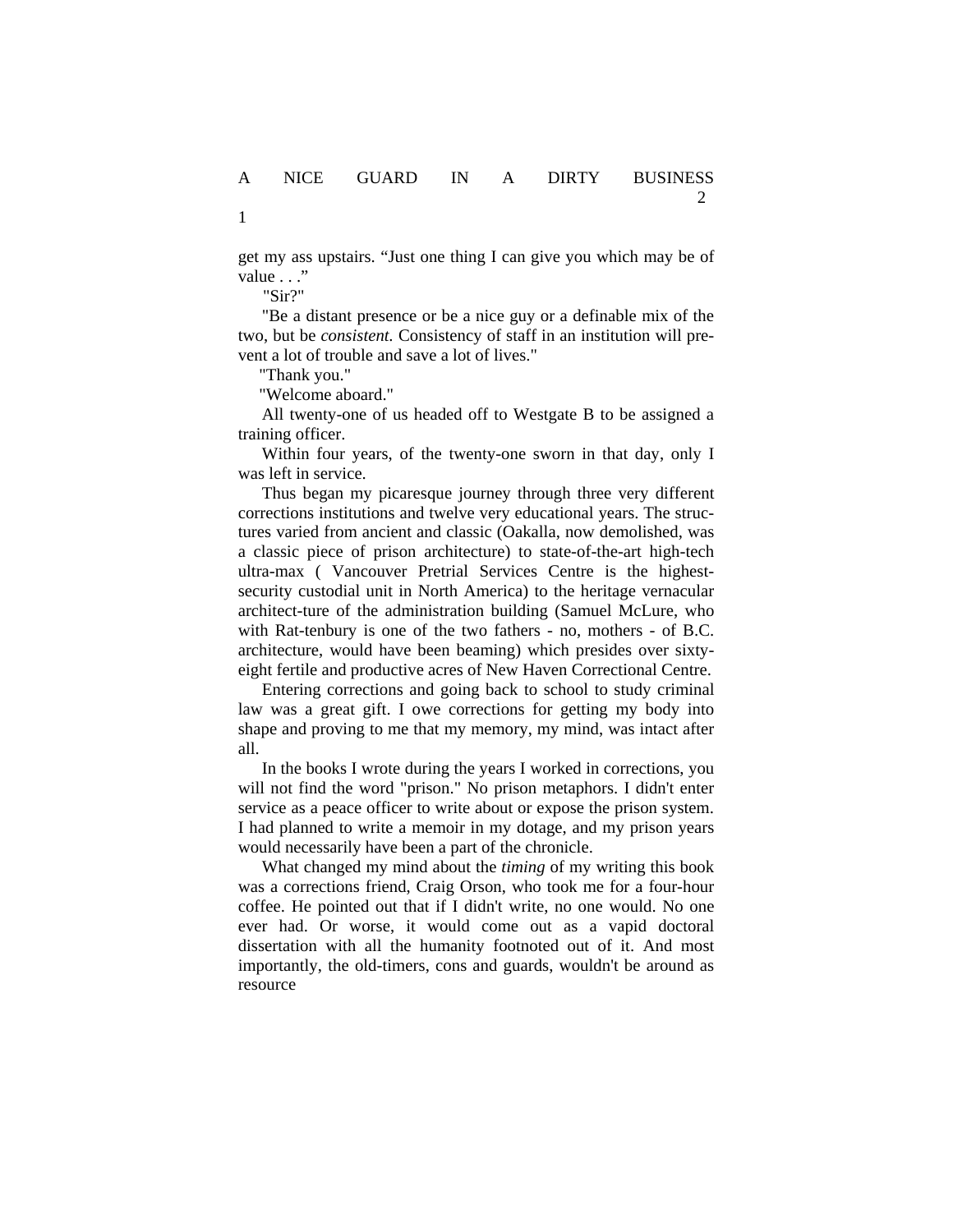people. He listed off those who had already died and were about to die. The life expectancy of those who work in law enforcement (as it is in ambulance services, firefighting, and so on) is very short postretirement.

Whenever a corrections peace officer addresses a group of other peace officers - say, when he has been seconded for a tour of duty as a teacher at the Justice Institute of British Columbia - he must first establish his credentials. Which jails did he work as a line screw? In 1981, if you had worked Oakalla's West Wing you had the attention of all.

Actually, all you had to say was, " I was a West Winger." In those days it was deemed that anyone who worked Oakalla would work there forever - on the assumption that these people were much too heavy to transfer to Prince George Regional Correctional Centre, Vancouver Island, or Kamloops. Inmates and guards of the West Wing were mythologized as the heaviest of the heavy, big as sasquatches, with the temperament of wolverines. Oakalla was to Canadians what Alcatraz was to the Americans.

A load of nonsense, but it's the same process as amplifying Captain Steele (or Sergeant Preston) of the North West Mounted Police, Almighty Voice, Paul Bunyan, or Dan'1 Boone. It's a part of human nature that we just have to put up with. Humans have always dipped people and groups of people in folklore, and the process is not likely to change.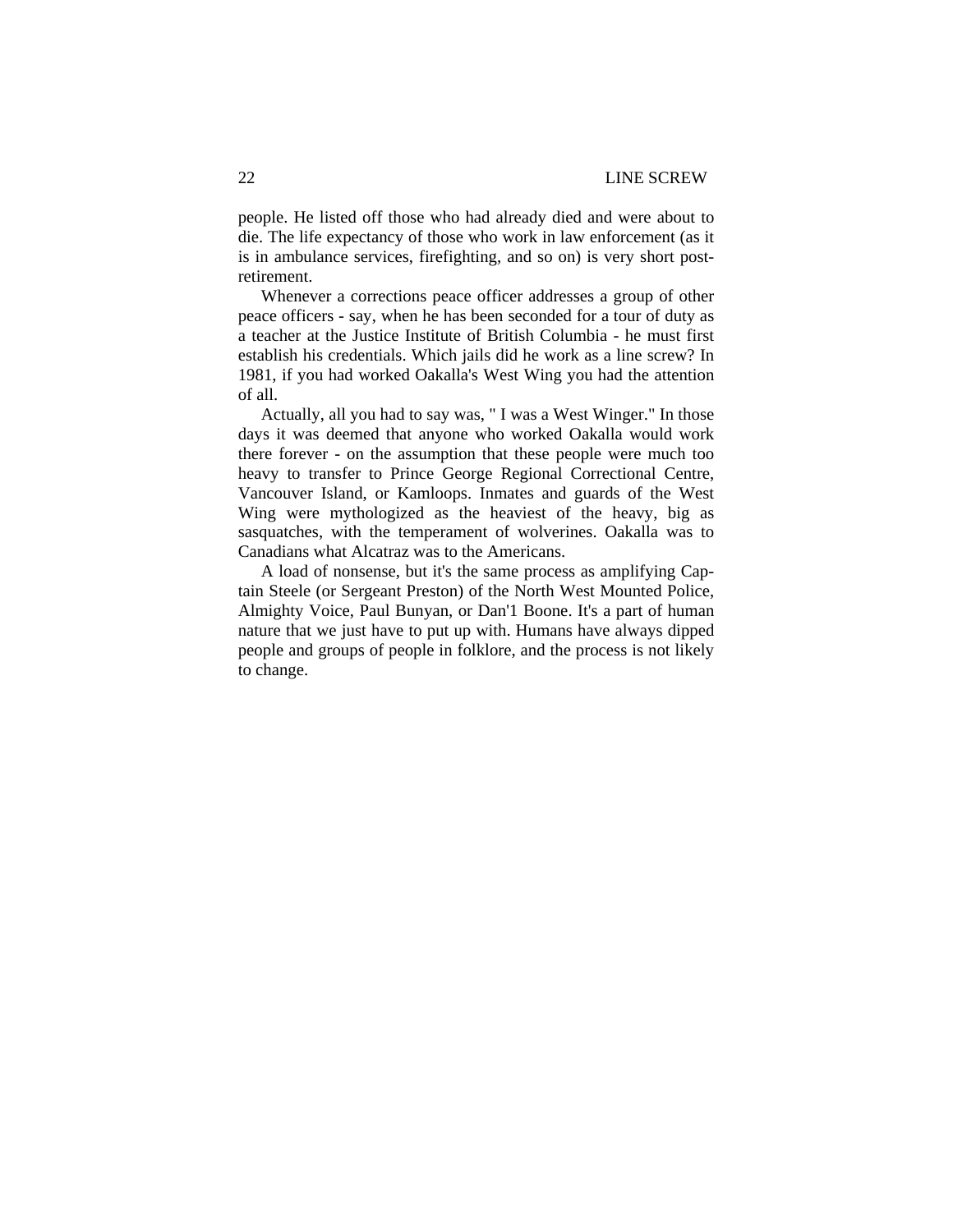PART O N E

Oakalla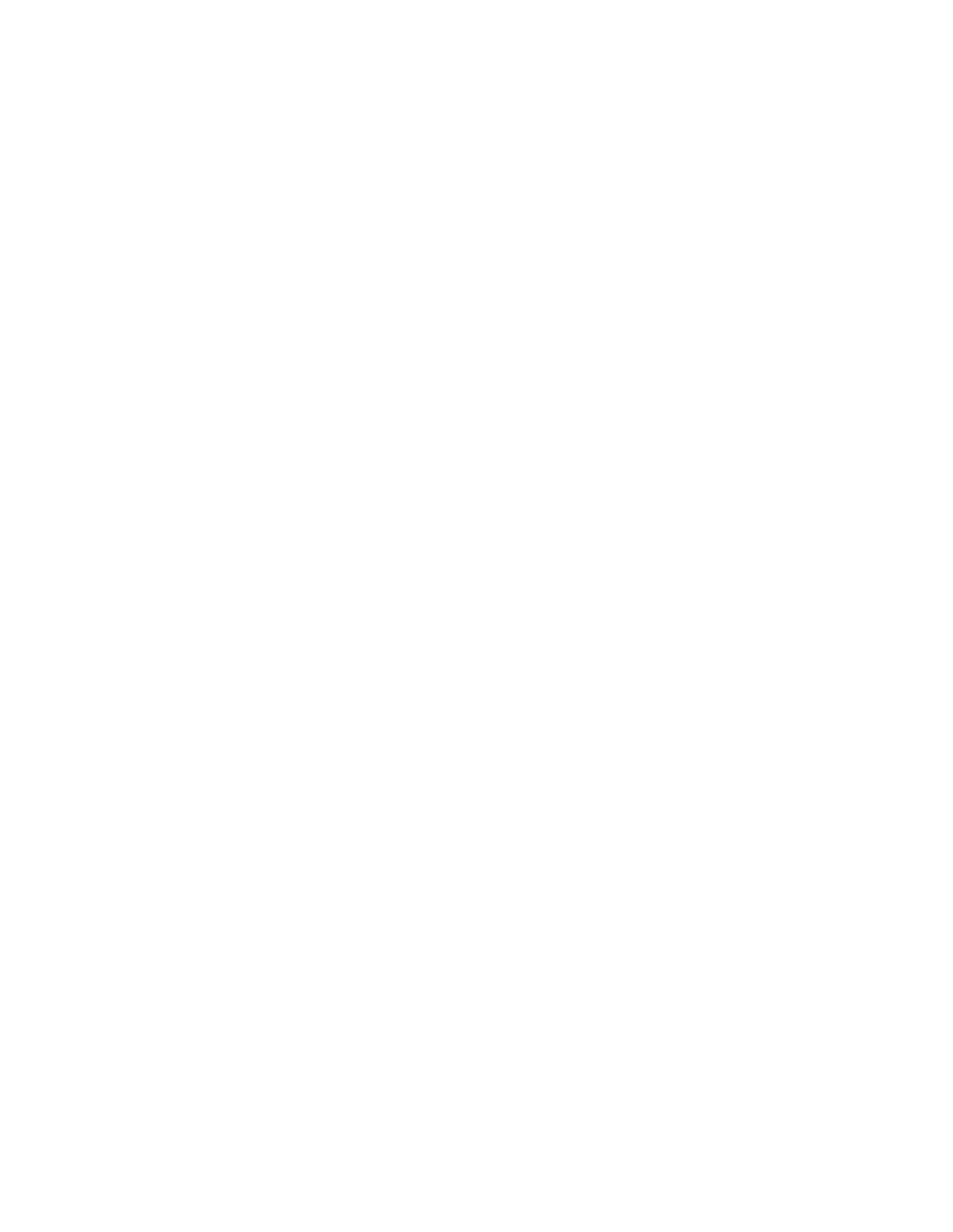The Warehouse: On-the-Job Training

*Welcome to Hotel Oakallafornia . . .*  - Line by the Eagles, retooled by Oakalla staff and inmates

OAKALLA was the Victorian-era provincial maximum-security dungeon just outside Vancouver that was shut down in 1991. It was once a rust-coloured jewel crowning the steep ridge that oversaw berms of wheat and other crops below. In its early days it was called Oakalla Prison Farms. Work-shops hummed, and its fields were full of gangs doing genuine work. Inmates produced the food they ate and the uniforms they wore, they turned wrenches on the equipment they used, and they built the barns and stables in which the farm animals were housed.

The view of the Coast Mountain massif was magnificent. The grounds - over a mile - between the Main Gaol and Deer Lake were full of pheasant, fox, and rodents of all sorts. The lake was full of trout and carp.

I'm told by the old-time cons and guards that doing time was easy when Oakalla was a prison farm, which it was from 1913 until the early seventies, because there was so much to do. Sentenced time at Oakalla (which was a maximum of two years less a day, as in all provincial institutions) you could do "standing on your head" although in the old days, they still had corporal punishment. Until the sixties, death row and the gallows were in active service.

25

## *2*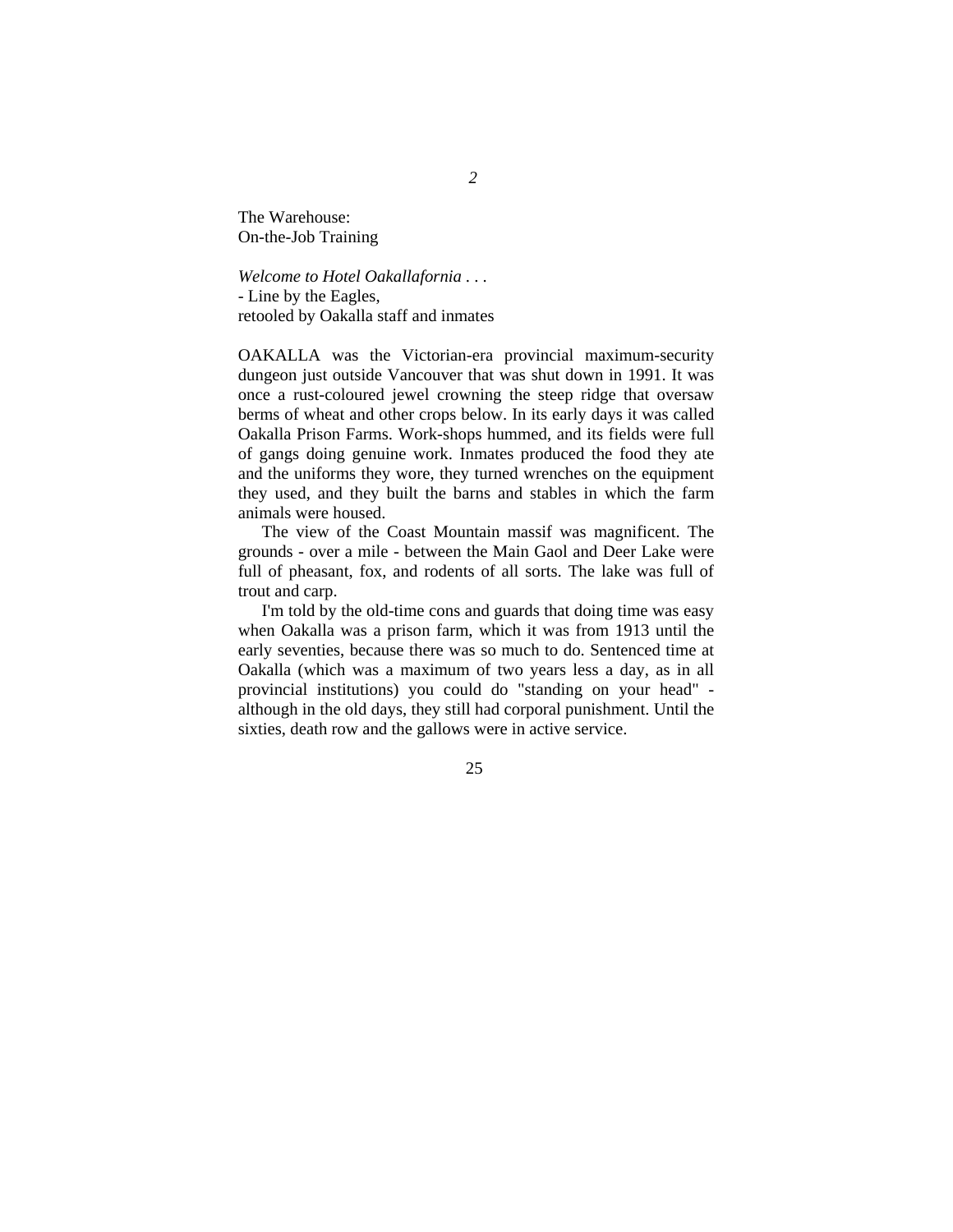Bit by bit, the vast productive organism that was Oakalla was whittled away by the Socred and NDP governments. By the time I arrived in *1981,* the lands between Oakalla's grounds and Deer Lake had been handed over to the Municipality of Burnaby, the city in which the prison resided, on the condition that the city convert them to a park; but the real point was to hand over the supply of food and services to the institution to the Burnaby business community - Burnaby was too poor to create the park. So the beans became wild wheat and marsh-grass to run through and hide in while making the great escape.

By and by, there was nothing left of the work crews but the landscape gang, the kitchen gang, and hit-and-miss clean-up crews. Then Vander Zalm privatized the kitchen. The cons didn't appreciate the new small portions and powdered eggs, and so there was a riot in *1983* over that one. What had once been a virtually self-supporting institution was by that time costing the taxpayer roughly *\$85,000* per year per con.

Incarcerated people are no more or less lazy than other people. They prefer at least the option to busy themselves at something. But by the time the politicians finished their spoils-of-office number, handing out pieces of corrections to their election backers, we had little left. Oakalla was just a warehouse for cons. We did nothing by way of keeping them busy while in stir. We did nothing by way of pro-grams to assist them in making re-entry.

In the units of Oakalla that housed sentenced prisoners, East Wing and Westgate B, there were no libraries. What few books inmates had to read were dusters and other formula commercial stuff, and porn mags. And we had a deal with Air Canada: once a week, if anyone remembered, the staff go-fer drove out to Vancouver International Airport and picked up magazines. Week-old current events *( Time, Der Spiegel, Business Week)* were better than nothing.

I once ducked into the basement with my work gang because of a cloudburst. After radioing in position, I began to poke around and found a gigantic library. There must have been ten thousand volumes: dictionaries, anthologies of stories, poetry, classic novels, law dictionaries. It was a couple of decades out of date, but there was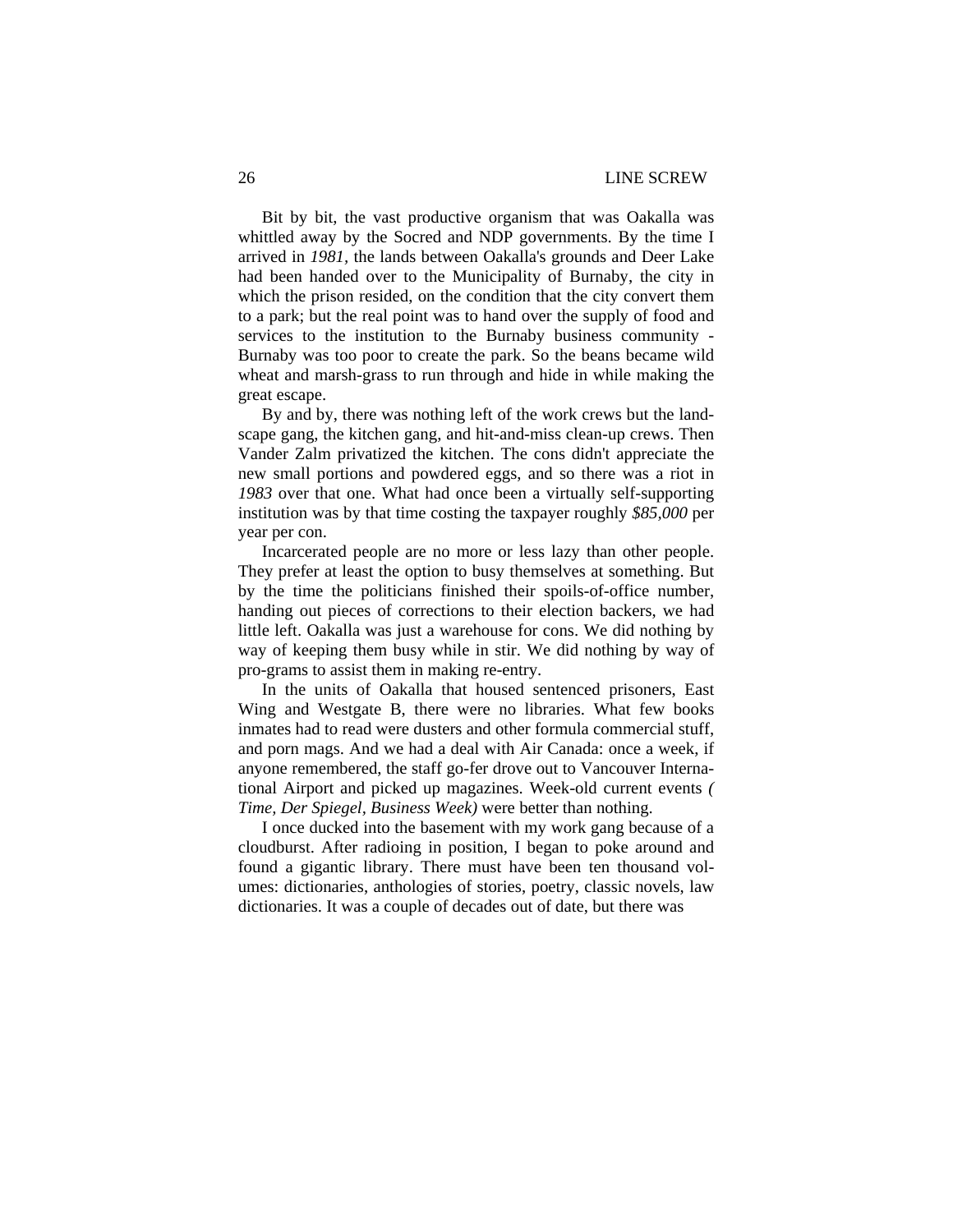enough air down there so that nothing had been destroyed by mildew.

I reported my find and suggested that the books could be distributed to the units. It would be a great work project. I was even cooking up some ideas about a central resource centre, and carts like little book-mobiles going around from tier to tier. And on I dreamt. The proposal was rejected by the local director, who said that if the cons wanted to read, their visitors could bring in reading material. He said that what we really needed was a truck to come in and haul all that stuff away. And by the way, if there were any books I wanted down there, I could go after shift and take them home. I would be doing the joint a favour.

It all added up to long, empty days in which cons had nothing to do but cook up mischief and go stir-crazy, which led to half-baked escapes, sit-ins and riots. Oakalla became a pressure-cooker that cranked up the collective blood-pressure of the jail until it blew. Then things would be quiet for a while, and then it would blow again in another wing or unit.

The number of suicide attempts rose. The number of successful suicides rose. The number of days of absenteeism rose among line staff. There were more heart attacks, more by-pass surgeries. There were more guards who did a shift at Oakie, a shift drinking at the Legion or Police Athletic Club, a few hours sleeping, then got up in time to reel back on shift and pray for tower duty, where they could sleep it off, or a good work-gang, where everyone could hide. One con acted as a six-man (look-out) to watch for brass while the cons dicked around and the guard slept off the hangover.

The design of the red brick building was based on the classic Auburn model - cruciform: West Wing (remand - for those awaiting trial or sentencing); East Wing (provincial sentenced - two years less a day); South Wing (segregation - for inmates of any ilk who could not pull time in population; also access to gallows); North Wing (administration).

Still, the grounds of Oakalla were beautiful. There was lots of parking, and lots of kidding in the parking lot and camaraderie as uniformed people ducked in the gate and strolled down the hill to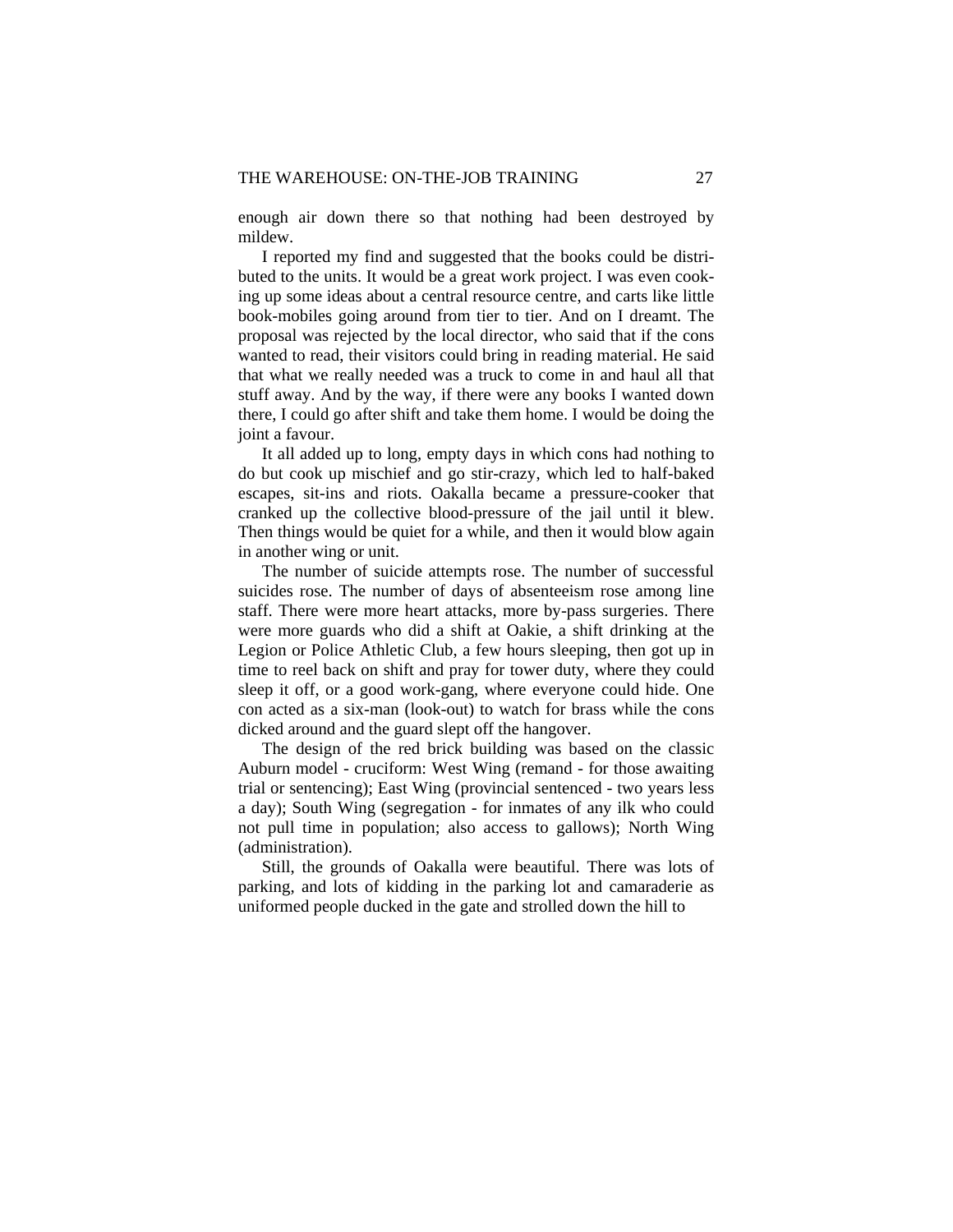their units. We descended a hill from the gate to get to the Main Gaol. There were many geese on the well-kept lawns, and the hill was fairly steep. If the geese had strayed off the grassy areas onto the driveway, you could take a goose-poop route to Workers' Compensation, as many a guard has done in fact and in fraud. No one was allowed to harass the geese. The geese were holy to both inmates and guards.

It took five or six minutes walking fast down the hill to get to the Main Gaol. First you slipped past Tower Two, a shotgun tower set on the outside of the driveway. And past Tower One, which was the command position for the West Wing yard. The guard in Tower One was locked in by the man in patrol position. Tower One contained the alarm system and telephone, and its guard kept constant radio con-tact with other positions and Central Control. The tower was built of concrete and leaned out over the yard itself. Any place in the yard could be seen from the Tower One position, except for the area immediately beneath it, which was covered by Tower Two and the count position.

Directly across from Tower One was the entrance into the West Wing: the count position. Here the cons were allowed out to the yard and back in for phone calls. It was not a great idea to respond to a scuffle in the middle of the yard from the count position. If it turned into a mess, the shooting would begin from the towers and the life of the count man wouldn't be worth much.

The thing I always loved about coming on morning shift or coming off graveyard was the spectacular view down the ridge and over what is known as the flats. And Deer Lake, which at this time of the morning always had a mysterious saucer of mist suspended over it, was absolutely breathtaking in its colours; the long marsh-grass down the hill was either winter-brown or spring-green. Out over the fields, which once had been tilled but now lay fallow, you could see wildlife of all kinds ambling around.

For both staff and inmates in the West Wing, where I worked most of the time I was at Oakalla, this postcard view had a calming effect. You could look out at it from any tier that faced north; you could see all of the Deer Lake area and the entire massif to the north,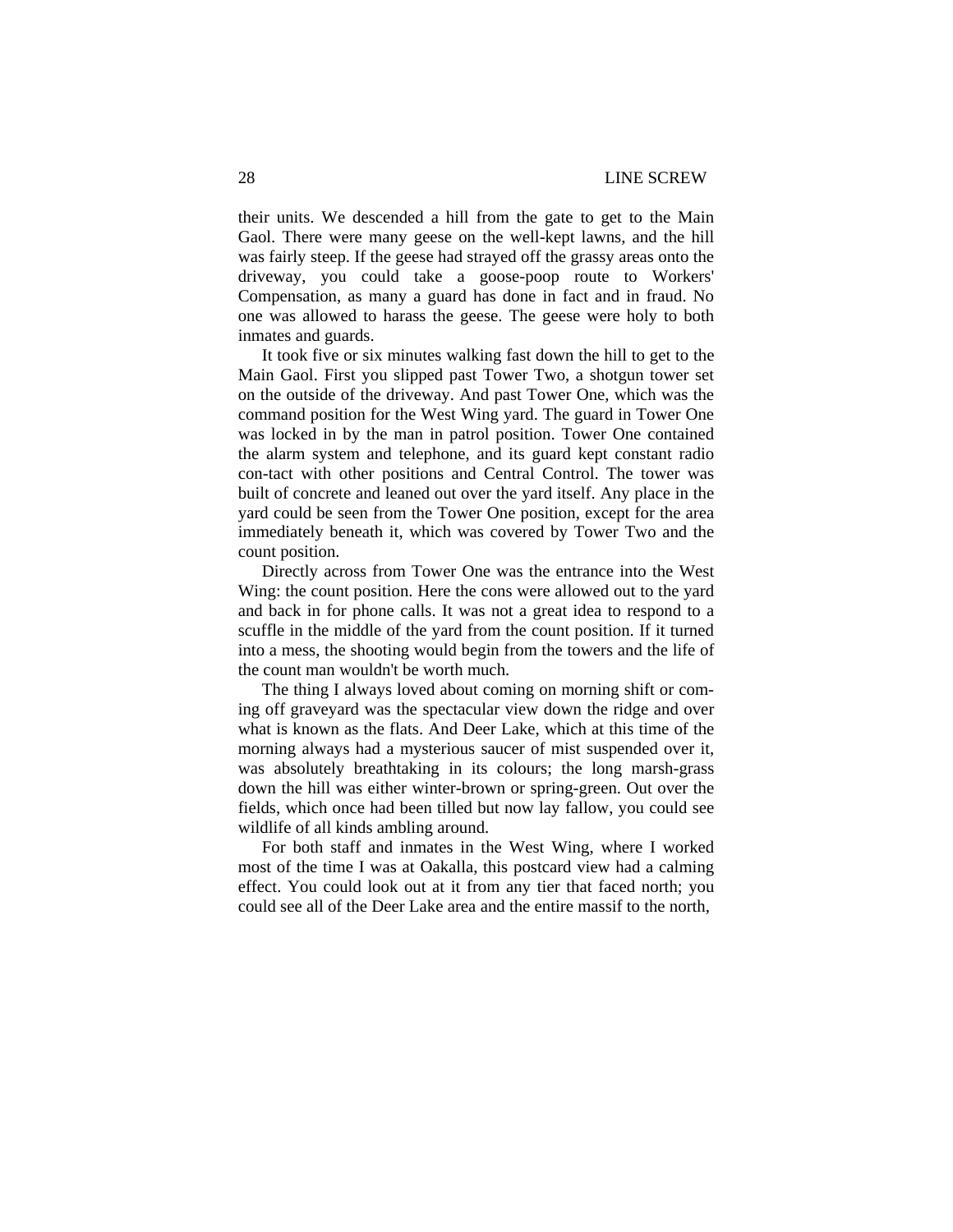including Seymour and Grouse mountains, and the Lions that guard Vancouver.

Inside Oakalla, once you got used to it, the sound of gates far and near, opening and closing, also had a lulling effect. The bars and walls had been painted with a god-awful off-yellow lead-base paint in layers and layers. When I was first hired at Oakalla, a fire marshal came in and estimated that, should we have a major fire, all life on the top three landings would be lost to smoke inhalation thanks to the paint. A few years afterwards fire-doors were installed at the exit of each tier outside to the yard.

When you first entered Oakalla it smelled institutional: it smelled of food, of wax, of wax-stripper, of disinfectant and human fluids. Then it passed from being an alien smell to being the smell of home, and then the smell was not noticed at all. It became the familiar olfactory landscape, like the smell of your mother's purse when you were a child.

The Main Gaol (the front of North Wing, called Administration) housed the warden's office, officers' mess, and manual records upstairs; the deputy warden, accounting, Central Control, and chaplain's offices on the main floor; electronic records, change-room, book-in/book-out on the ground floor downstairs. Up the stairs of the Main Gaol brought you to Front Hall, which serviced all the departments listed above on the main floor and led to the locked visitors' cage (for visits by telephone through a glass barrier). The Front Hall man keyed you in the North door, the Centre Hall man keyed you into Centre Hall. The Centre Hall man's desk was dead centre to the visitors' cage doors (doors for visitors and for inmates on either side), South Wing was behind him, East Wing to his right, and West Wing to his left. Also located in Centre Hall were conference rooms for lawyer consultations.

East (provincial sentenced) and West (remand) wings were essentially identical. East differed only in that the kitchen was located on One Landing Left. West was unique only in that all new inmates and those returning from courts were frisked in through the West door to Centre Hall.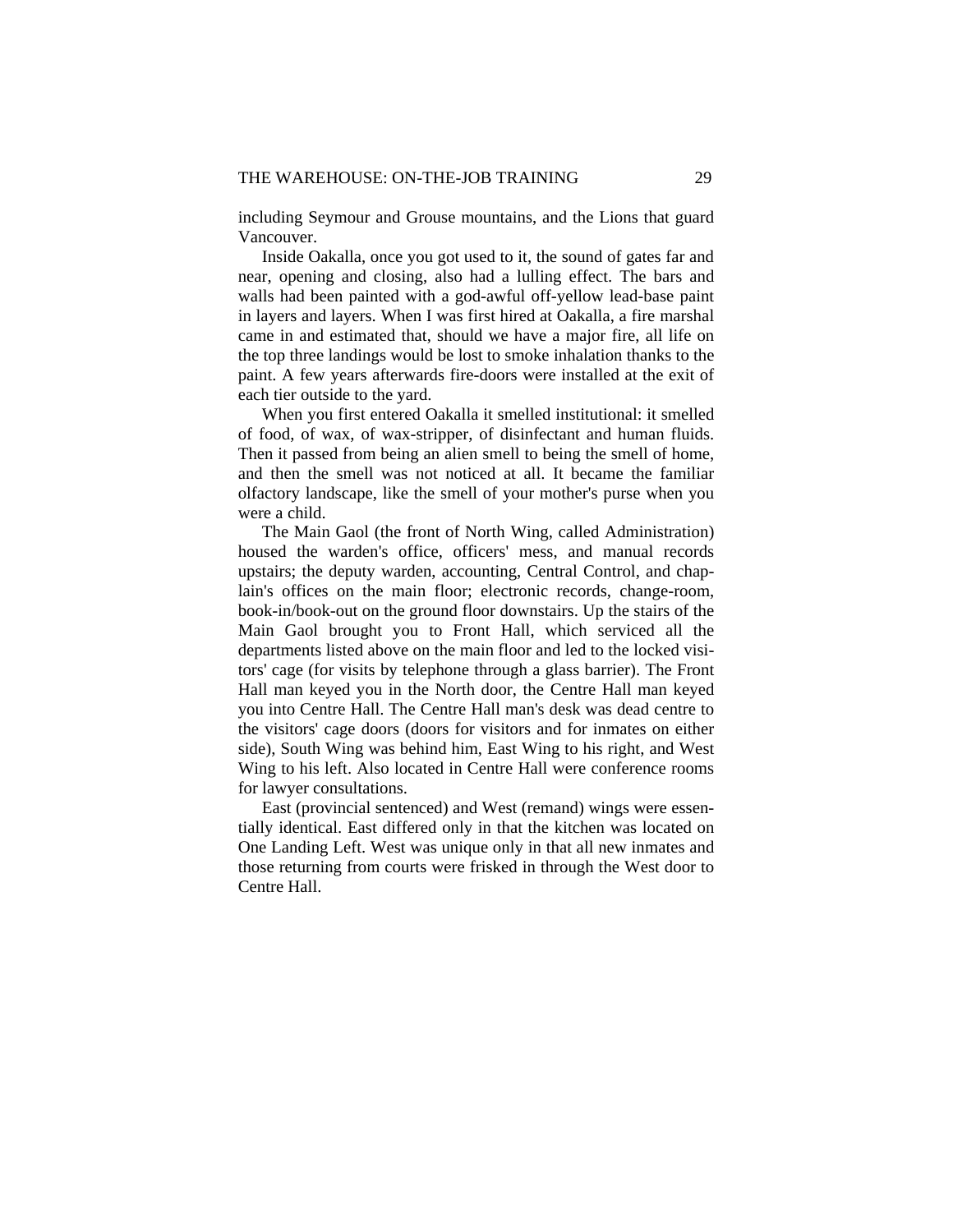# 30 LINE SCREW

Both East and West were of normal capacity, holding 150 to 200 drums (cells are called drums or houses, never cells). There were five landings of two tiers, that is, each landing had one tier of twenty cells on the left and one on the right. One guard per tier (two per landing) with some exceptions, such as the "cleaner" or trustee tier. This tier was relatively self-policing. The range was the area on each tier directly in front of the cells. The catwalk ran behind each row of cells (along the outside edges of the building) and provided precarious access to the televisions cons could watch from their drums. Beyond the catwalk were the windows.

On every landing, adjacent to the endgate, there were two boxes, each about three feet wide by six feet tall and a couple of feet deep. These tier-boxes were made of heavy-guage steel and painted with the inescapable Oakie yellow lead-base paint. When closed, each had a Master-brand padlock securing it, which was threaded right to left through the hasp ("right hand on"). Every guard in the jail carried a key that fit all of these locks so that, if called during an emergency, he could rush in, jam the key in with his right hand, twist fingers and hand clockwise and have the key off in a single motion, and fling open the door of the tier-box with his left hand.

Inside the box was a fire extinguisher and the locking system. Two long brass levers hung down. Except at night, the longest of the two was pulled toward the door of the tier-box. It was the night-bar and doubled the security of the locking system. The other bar was the tier-or day-bar. At head level was a beautifully tooled brass dial, about ten inches in diameter, surrounded with cell numbers 1 to 20. It had a pointer and a knob. We cranked the pointer around to the desired cell number and then lifted the day-bar. Tumblers rolled and thunked much like those in a bank vault (or as one imagines them), and that cell door unlocked. The dial also had the letter A. When you turned the pointer to A and lifted the day-bar, it unlocked all the cells in the tier. It took more muscle to lift the bar when cracking the entire tier, but there was a wonderful sound of craftsmanship and good materials. Like the sound of a Rolls Royce door shutting. No one ever commented, but I think everyone liked the sound of the tiers cracking open. The sound of locking down was tinny and unpleasant as the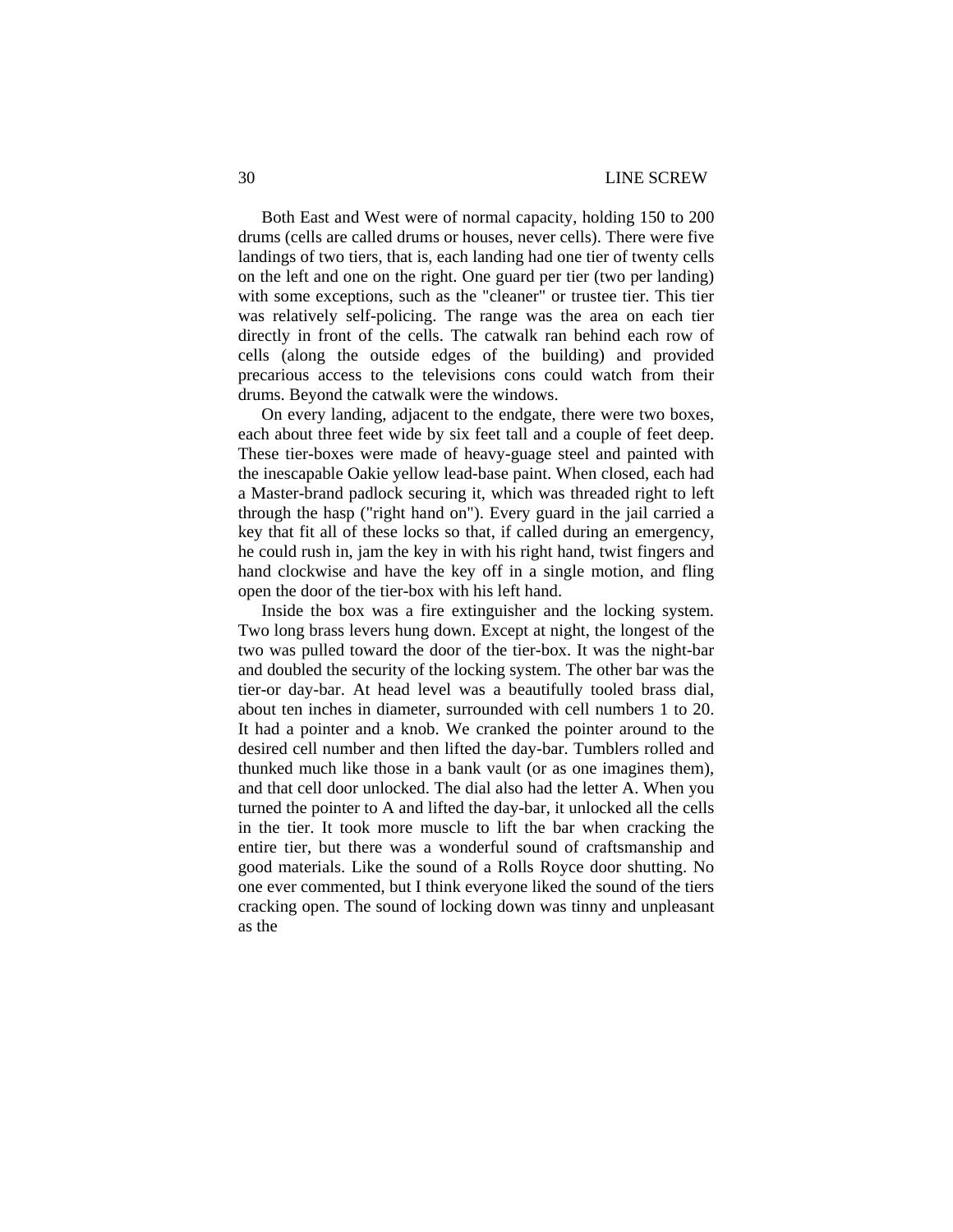tumblers moved the opposite way. I don't mean anything symbolic by this; it's simply an impression. In prison one can review the parts of sight and sound. It passes the time.

The South Wing was called "the bug wing: 'It housed - separately - those inmates who for one reason or another could not "make it" in the general population. Instead of twenty, the tiers were only ten cells deep and staffing was doubled. The entrance to the gallows was from South Wing. Such celebrities as Clifford Olson and the Butler Brothers of the Montana Uprising were kept in South Wing Observation where one or two officers stared at them around the clock, seven days a week, to ascertain they did not escape or do injury to themselves or one another. Below South Obs, there was another door which was heavily chained and locked. In case of a riot in the wing, those upstairs, like Olson, in "triple protective custody" would be safe, with staff, from the mob. Actually, given that implements could be made from broken bunk-frames, those upstairs were not safe at all. But prisons, like handcuffs and leg-irons, are only restraints; anyone who would tout them as escape-proof is an idiot. There are such idiots in the ranks of corrections. They do not make life easy for serious line staff who have to cope with escape artistry.

I began my tour of every unit on every shift. The situation of an auxiliary (also known as "scrot," "rookie nookie," and "impersonator of a prison guard") is not pleasant. You sit by the telephone an hour or two before the beginning of each shift - 0500,1300,2100- quivering like a dog attempting to poop a peach seed, hoping it will ring and you will be posted for a shift.

However, ring it did. And I was luckier than most. Some work a few shifts and then sit at home for a month waiting. Once started, I don't think I missed my four-on/two-off rotation even once until I was permanently posted to the West Wing.

### ON-THE-JOB TRAINING, LESSON ONE:

# BOMB SQUAD DUTY

It was graveyard shift in the West Wing and I was, contrary to regulations, poring over the endless mind-numbing pages of required

1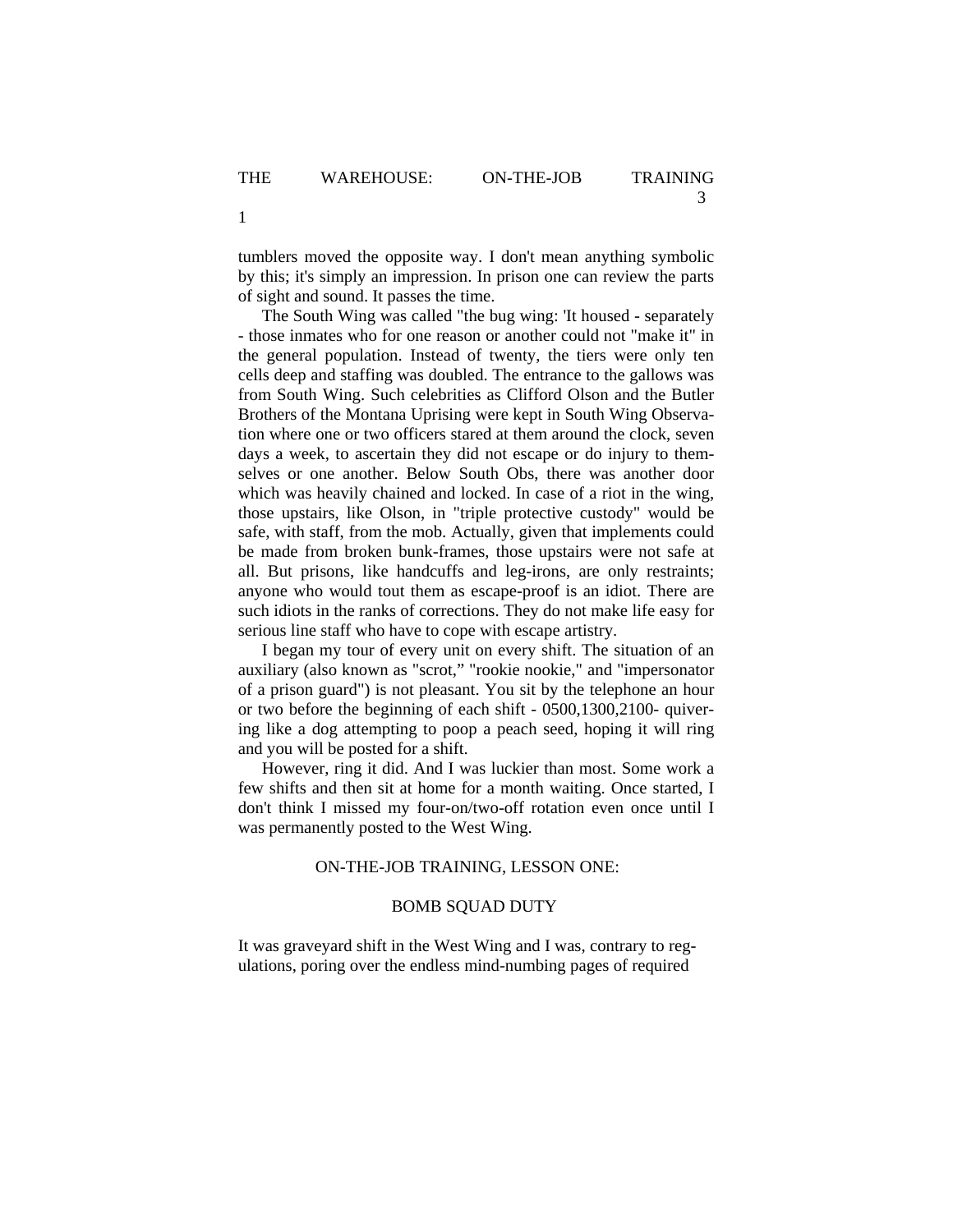reading necessary for a promotion. I'd only been on the job three months, but my principal officer had insisted that I compete in the first promotion competition that came up. He said I wouldn't get promoted the first time I tried (it was traditional not to get promoted the first time), but possibly the second or third, and he handed me the huge *Standards* and *Operations* manuals to take home and study (which was against regulations; it was also against regulations to read or study while on duty).

I was on shift with Ian Blocker, who looked like Ichabod Crane. The wing was in the hands of two guards who didn't have six months of experience between them. As senior officer on shift, I was commander of the wing.

I had had the misfortune to work a landing with Blocker one afternoon shift when he almost started a riot over Aspirin. A con had asked for three Aspirins. Blocker insisted that it was reasonable to have two or four but not three, and the temperature of the argument rose alarmingly. I took four Aspirins from my medication box and showed them to Blocker, then indicated for the con to open his hand. He did. I dropped three tablets into his hand and the fourth one into my mouth and walked back to my seat. Blocker couldn't figure out what had happened but decided to let it pass for the moment. Later, he concluded that I had fucked him over and cooked up a grudge. I didn't mind. We were both auxiliaries, but I was senior officer by about a week. It became routine that he mouthed off to me at every opportunity and I pulled rank in return.

During this graveyard shift, Blocker was doing everything he could to botch my studying, including observing that he could "write me up" for studying on shift. I responded by making him do the nominal roll. In those pre-electronic-records days, once a month, a lined composition book had to be cleaned up manually, by deleting the names of released or sentenced prisoners. Each name had to be copied from the board inside the desk cage on legal-size stationery with the number of the con beside it. The list was then sent via the Centre Hall man out to Central Control to be matched against the master count of the entire Oakalla complex.

I figured that hand-printing 180 to 200 names would keep Blocker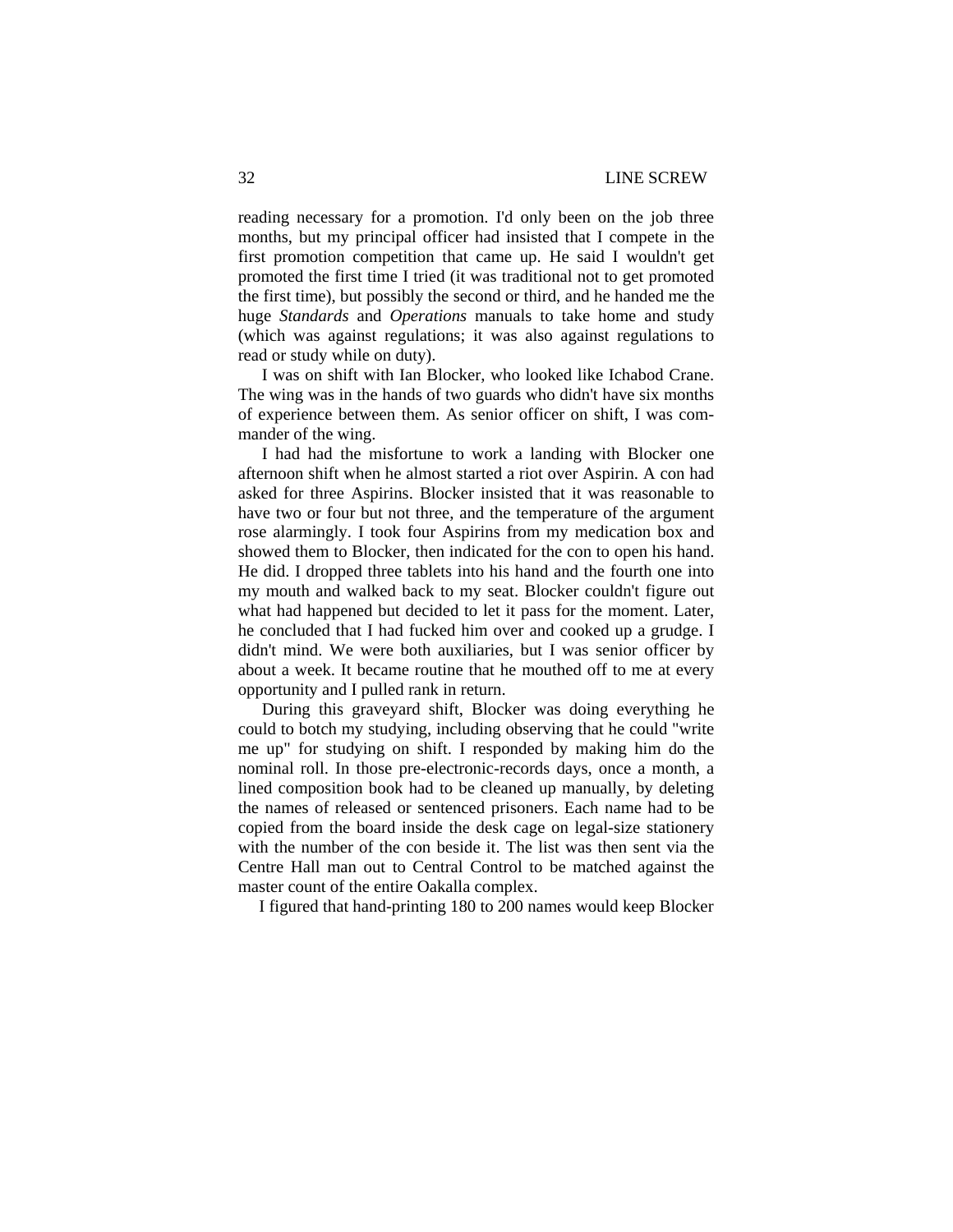busy for a while. I repaired to the office to get away from him until hourly check time. I knew he would come up with something new to spin me when he finished and so, as I studied, my mind was also making a list of rat-shit errands and duties to dump on Blocker.

The phone rang. It was Control. Deputy Director Ollie Brent, the night-jailer (acting warden during graveyard shifts). "We have a bomb threat at Westgate," he said. "Back-up is being called in, but meantime we need one man from each unit to report to the armoury, then to Westgate.''

"Right, Sir," I replied. Blocker was listening on the desk phone. He figured I'd send him down and that he was home-free on the nominal roll. He was wrong. I decided to send myself.

Blocker began to protest, insisting that the senior officer had to stay in the wing.

"Call Control and get the warden's number. Wake him up and complain," I told him on my way downstairs to the staff-room to get a parka and hat.

"What about hourly counts?" he argued.

"You can't do'em without back-up."

"I think this is against procedure."

"There's a bomb out there. Now, if you want to draw heat by calling Control every five minutes while they're running a command post, go to it. They'll fire your ass and good riddance. Centre Hall, crack this gate!"

The three of us from East, West, and South hit the gate at the same time. At the armoury, the Control officer tossed each of us a shotgun, ammo, and a radio. The Front Hall kid had opened the front gate and we filed into the night air on the double, cramming shells into the shotguns and radio-checking with Control one by one.

It was December, and the ground was frosty and slick under our leather-soled shoes. The screw from East fell on his ass at the bottom of the Main Gaol stairs and his shotgun clattered across the pavement. We picked him up and told him graphically what we'd do to him if he dropped a loaded weapon near us again.

At Westgate Ollie Brent was waiting for us.

"The caller has been on the phone twice. He knows the Westgate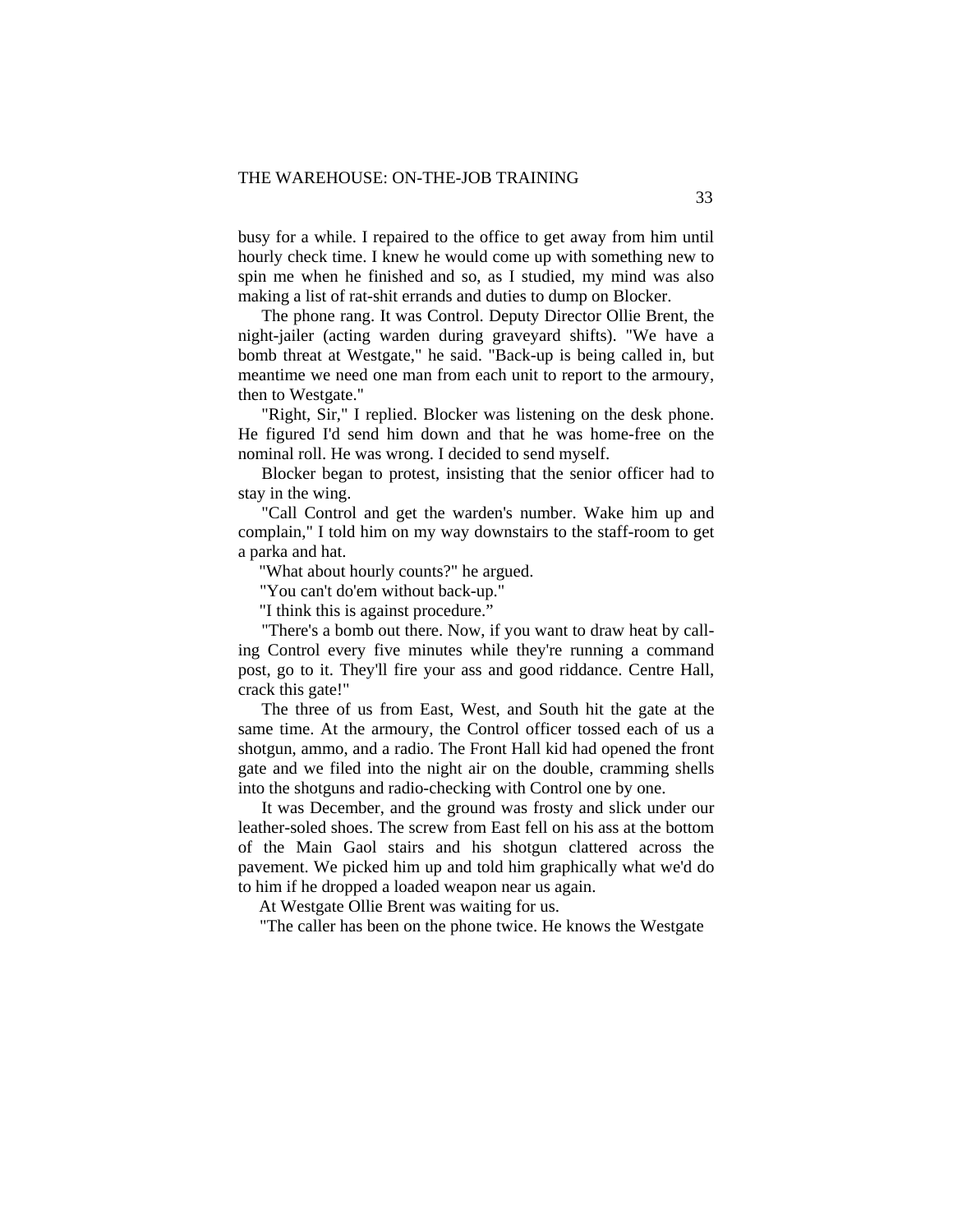area. Probably did some time down here. The bomb could be anywhere." Counting the segregation unit at the top of the Westgate complex, the lives of between two and three hundred cons were on the line.

A couple of squad cars arrived from the Burnaby RCMP, and a few minutes later our own prowl truck, Dsio7, drove up.

The Mounties told us that their SWAT was being mustered. Ollie Brent didn't wait. Like the other thirty-year corrections veterans, he was unsurprised by anything; he instantly formed a plan and implemented it. He handed flashlights to the three of us from the Main Gaol and to the three Westgate staff and sent a couple of people around the perimeter of the complex with instructions what to look for.

"Get me a tall ladder," he ordered. Someone scurried to get it. When it arrived, Brent turned to me. "Mr. Yates, I want you on the roof. Good place to plant a bomb."

When I was a floating auxiliary during my first weeks on the job, Ollie had been my boss and had patiently answered all my stupid questions. We had become friends. I put my hand on a rung of the ladder. My flashlight was a heavy monster that could blind people in Alberta. I didn't have enough hands. I started to hand him my shotgun.

"Take it up."

"Is this a skeet-shoot?"

"You might surprise a perpetrator up there."

I have no idea how I made it to the roof on that slick aluminum ladder holding a shotgun and radio and flashlight all in two hands. The Westgate building covered the better part of an acre, tiered down the slope. Its flat-top roofs were punctuated by mossed-over skylights. I could see myself falling through one on top of a sleeping con. So far, they had no idea what was going on while they slept. I strolled around and climbed from one level to the next and then moved back down, examining every likely place a bomb might have been planted. It was getting boring. When I ran out of nooks to check I sneaked up to the edge of the roof and flattened myself and looked over. When I found a cop or guard stalking a garbage can or a Smithrite or a shed,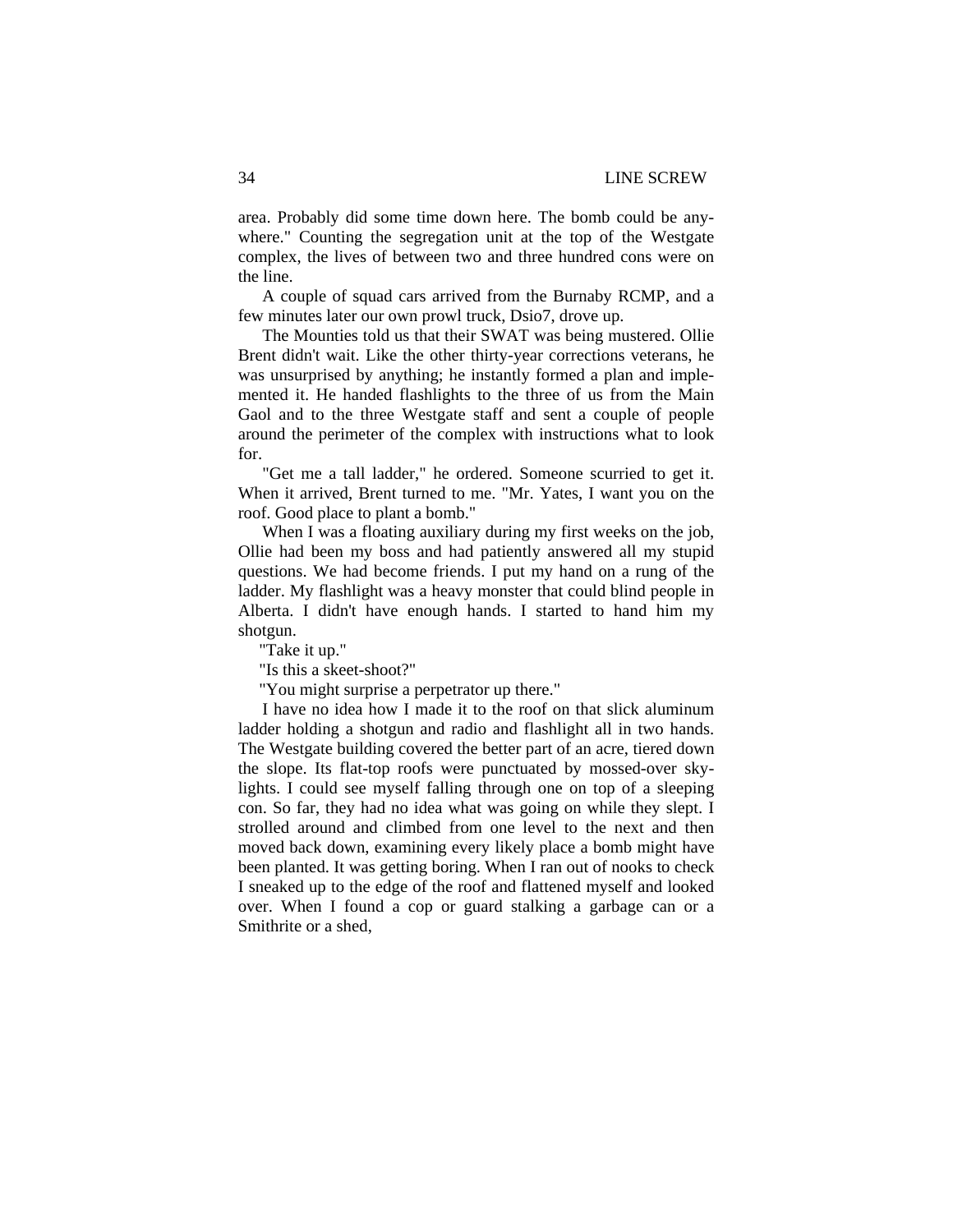pistol or shotgun at the ready, I'd sight the megalight carefully and fire it on and off so quickly that he couldn't be sure where the momentary daylight came from. Then I'd roll back beyond the edge of the roof and find another victim.

It was cold. Dawn was trying to make up its mind.

Next, I tried peeling the moss off one of the skylights. Some of the moss came off, but the plastic underneath was so brown no light could be seen from below. The building was as ugly from the roof as it was inside.

As dawn broke through the clear winter air, the view of misted-in Deer Lake was magical.

Then, finally, I got called on the radio. "Mr. Yates, we have to conclude this is a hoax. Come on down."

I hastened across the roof toward the ladder. It was worse going down. Ollie had that get-your-ass-back-to-your-unit expression, but one of the Westgaters handed me a cup of hot coffee. Then over the radio came the news that they'd had another call. The threat had changed. The bombers were going to lob the bomb from Royal Oak Street, which ran past the jail. I was warming my hands on the Styrofoam cup.

"Mr. Yates." Ollie was looking at the ladder.

"Again?"

He nodded.

I handed him the coffee and the light and started up. Half-way up, I stopped. "Mr. Brent?"

He looked up.

"Is there a catcher's mitt in the armoury?"

"up."

It was wake-up time. I spent the remainder of the shift on the roof of Westgate, amusing myself by rapping on the skylights and waking the cons who, having never been awakened in such a manner, assumed they were under siege from on high and refrained from their usual good-morning greetings like "Dummy it, you fucking assholes."

The O.J.T. Lesson: It is holier to be the officer ordering the rookie up the ladder than the rookie obeying the order. And even holier

5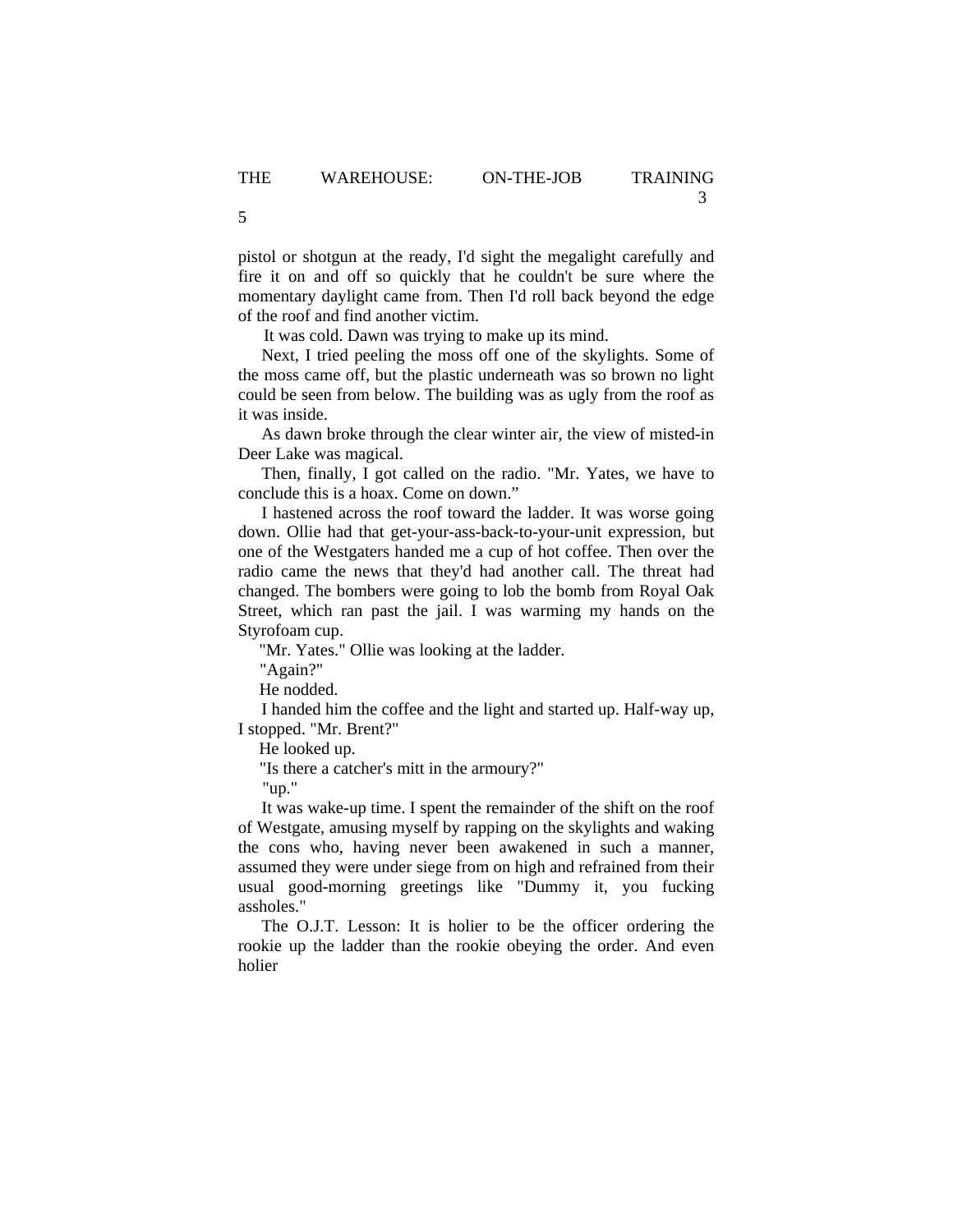to be somewhere in between with neither supreme responsibility nor naked bomb-fodder jeopardy.

# ON-THE-JOB TRAINING, LESSON TWO: VIOLENCE CONTROL

It is traditional that in winter the prison counts are far higher than in warmer weather, and in November we were nearing the critical stage. Staff were being borrowed from one unit to the next for mere escort duty. Regular staff who had been assigned to maximum units for years were being shanghaied to minimum units to cover graveyard shifts. Central Control had a man on the telephone around the clock attempting to coax people back from days of rest or annual leave, or to hasten the healing of the sick. The screws were burned out from overtime, and the overcrowded cons were jittery. With phones going crazy with pleas for staff, everyone was shooting from unit to unit to give the appearance of coverage. Sometimes it was only to cover the line for a meal, sometimes for inside yard, sometimes full shifts for a week. Principal officers (P .0.s) and senior correctional officers (S.C.O.s) were key-jockeying as needed. The people in records were logging all kinds of overtime booking in new bodies. They were haggard and bitchy. I was posted to Westgate B.

In times like these the riot hazard is high. The staff are too tired to be patient with inmates, to joke with them, to take an inmate aside and listen for an hour while he tells you his father has died in India and he should have been there. Daily, staff morale slumps and the inmates pick up the drift. This is very much a two-way street, because a jail has a pulse.

Prison fights are sometimes very deadly affairs, sometimes mostly for show. This one could have been scripted by Mark Twain. First I heard the usual male tones of physical threat rising above the hellish white noise of twelve tiers fall of activity. I checked it out at the endgate. Sure enough, there on the range (the area between cells and walls - quite spacious at B-side), just like boys on the playground, two men were standing with their dukes up, shouting at the top of their voices, while the rest of the tier gathered around, watching intently.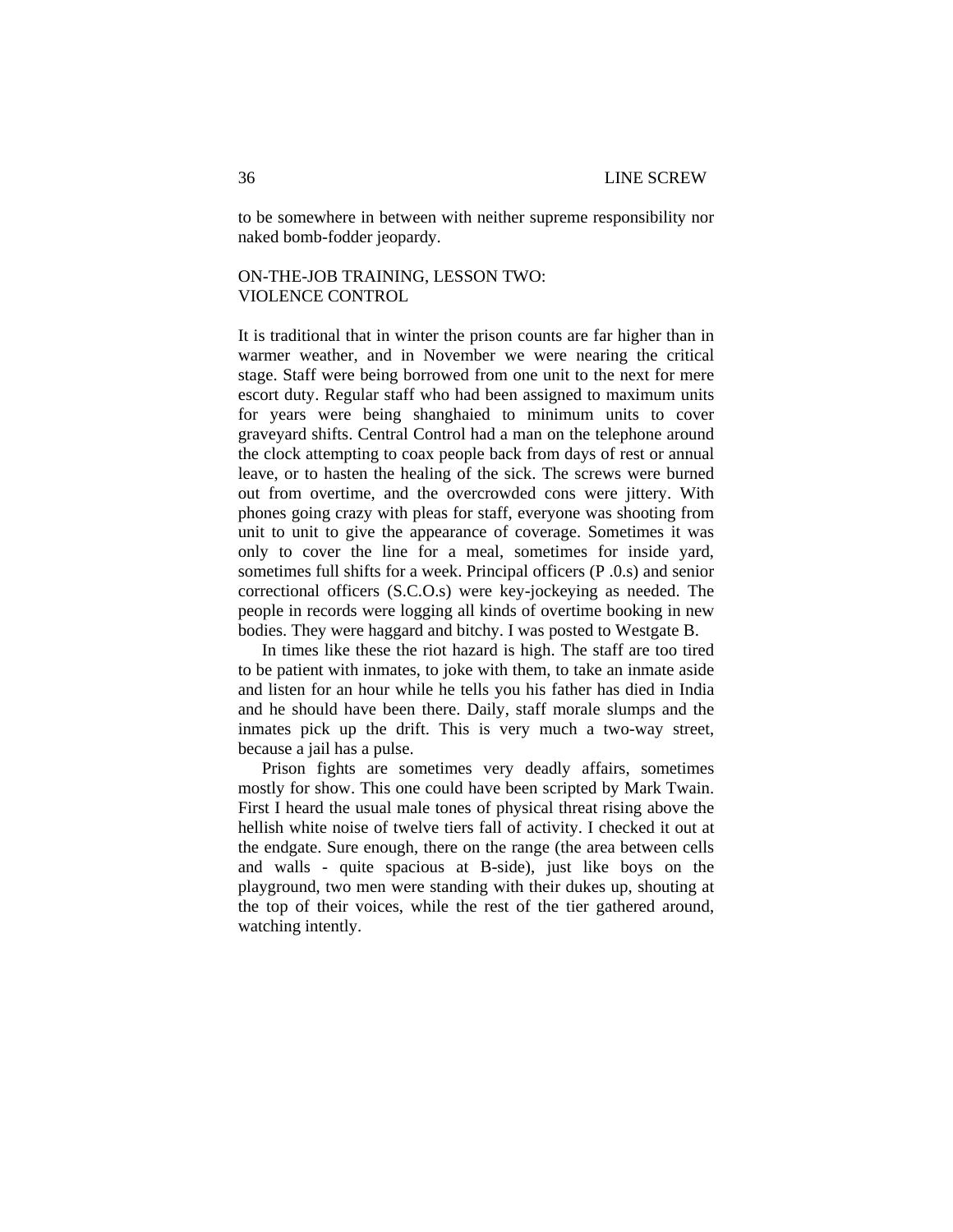But no punches. I yelled "Staff up!" and called Centre Hall to key the door. When the key was heard in the gate the first punch was thrown. One grabbed the other around the head, they clinched and fell to the floor. I trotted in with back-up and grabbed the guy on top. My backup grabbed the other guy. It was truly amazing how easily they broke apart. We took them out separately. When I reached back to my belt where the cuffs were tucked, the con noticed the move. "I'm cool, boss. No problem."

"You sure?"

"No shit."

On the way down to the staff room, where the con and I and the PO. (if available) will have a coffee and a T.M. (tailor-made smoke) and discuss the cause and long-term implications of the altercation, the con said, "Good thing you pulled me off when you did, boss, or I'da killed the cocksucker."

"Right. Lucky thing."

Over coffee, my con decided that his beef with the other guy was not that serious and maybe he overreacted. There is provision in the *Correctional Centre Rules and Regulations* for apology and amendsmaking, thus diverting the perpetrators from the internal justice system. I offered it to him.

"If I Section 19 you and you apologize and shake hands, how do I know this is not dress-rehearsal for a real performance?"

"You have my word." I knew this guy, and anyway he owed me, so his word was solid currency. Had I not known him, he would have had my word that the next time he mixed it up, I'd buy him serious hole-time and put a bug in the ear of the line screws who work the segregation unit.

"Done. Wait here. I should make you fill out the incident report, you dildo. If you had to do all the paperwork, it would take the fight out of you for the rest of your life."

The other officer was waiting in the hall. We compared notes. Seems his con allowed that maybe he was overreacting, too. The erst-while fighters shook hands and we explained that circumstances in the jail just then were hard on everyone and the last thing we needed was two ninnies smacking one another around. I started on the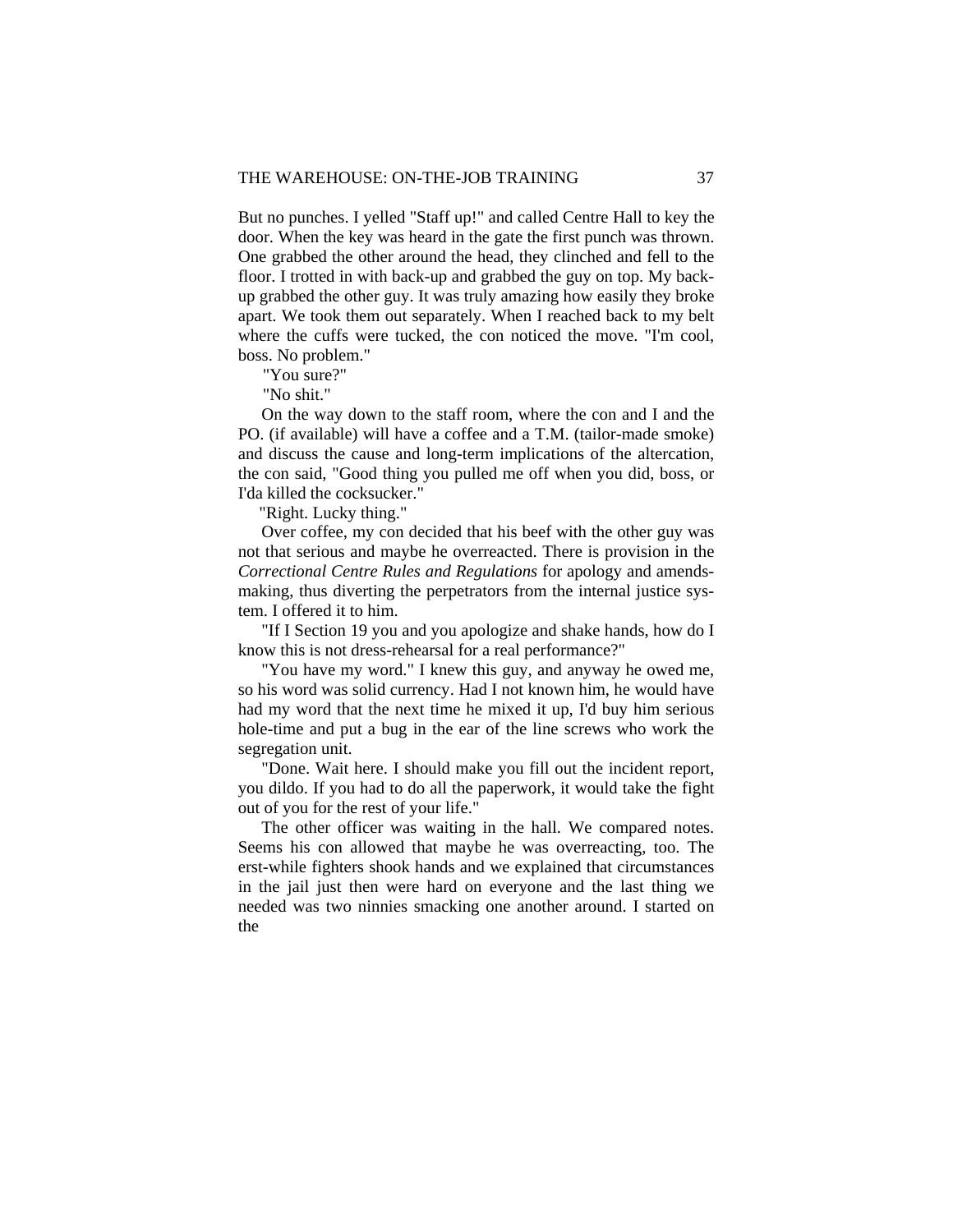paperwork. The other screw cuffed them together and took them down to the hospital to get them certified as undamaged. The P O. sent along a shotgun man to tail the procession. When they returned, we plunked them back on the unit.

The fight was definitely bullshit. It could have been a release of the frustration over the restriction of privileges. It could have been subterfuge to reduce the number of roving or available staff while the tier laid a beating on someone on the tier who had offended the tier in some manner. It could have been staged to buy someone else time to smoke a joint in a back tier and disperse the green smoke, or to get rid of watchful eyes, then get Centre Hall to crack someone out who owed a guy up on Tier Two a deck of weeds (when, in fact, he was muleing a load of narcotic in the deck to the other tier).

It is understood that the guards get conned a time or two during a shift. It is understood that the rule-breakers screw up from time to time and get nabbed. The understanding between guards and inmates in a prison is wide and deep. And unwritten. When things go wrong, the con takes his hole-time without snivelling. A guard takes his verbal or written reprimand or few days of suspension without snivelling - unless he can grieve the suspension, spend a week or two drinking at the Legion Hall or the Police Athletic Club, and then collect a fat cheque for back-pay.

#### ON-THE-JOB TRAINING, LESSON THREE:

#### **SUICIDE**

Shortly after the pseudo-fight, Tier Eleven in Westgate B was mine for the afternoon shift. I had been called off the tier countless times for back-up and escort duties. The place was absolutely nuts. There was no ventilation. It was difficult, because of the tobacco smoke, to see from one end of the tier to the other - even harder to see the length of Centre Hall from the endgate. I had been on the same tier for two days, long enough to go through the file of each inmate and make a mental note of those with any psychiatric history, those who had been charged internally, and especially those who had been charged in out-side court with assaulting a peace officer (some people just can't relate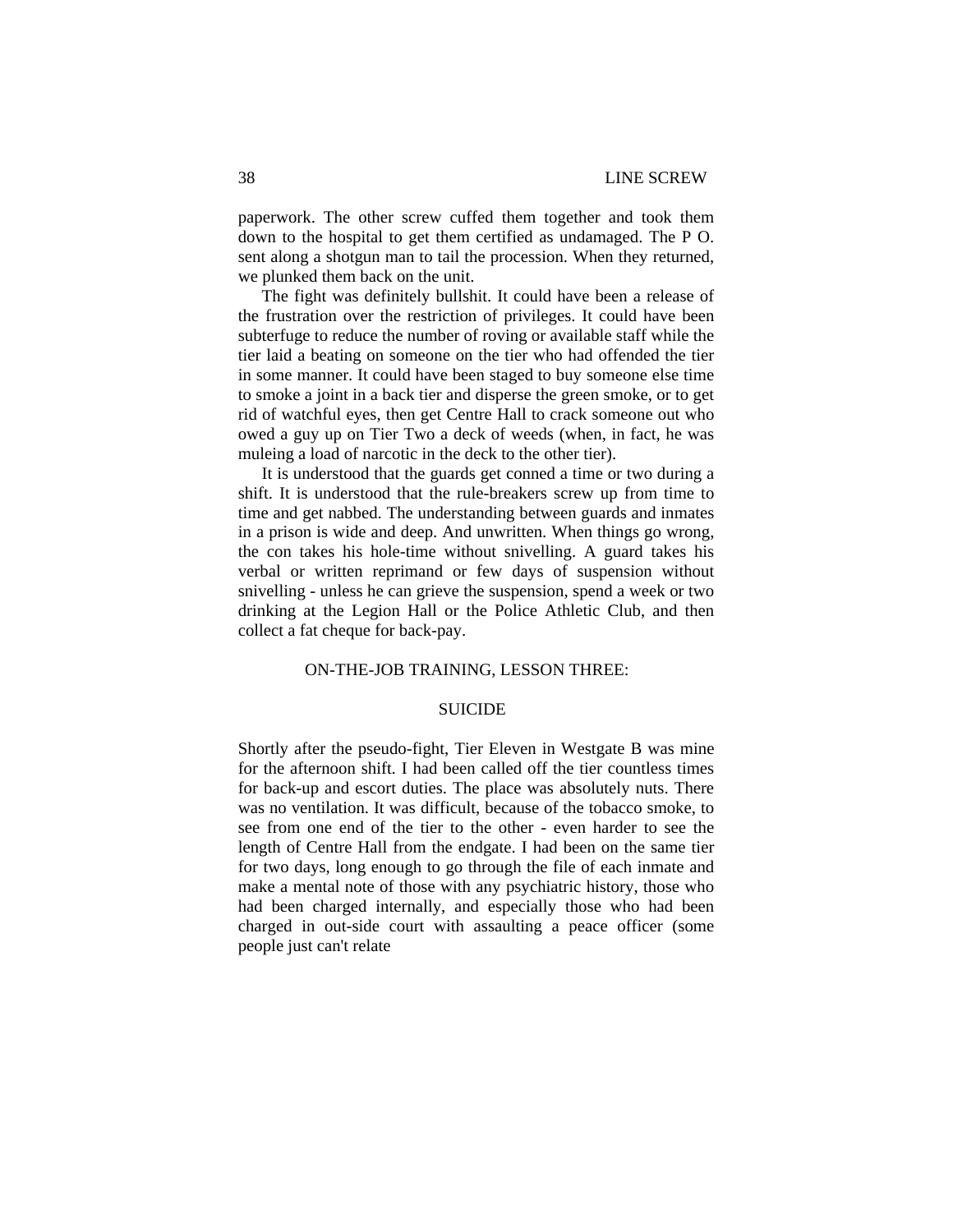to people in uniform, whether a gas attendant, cop, or guard). If the guy whose record suggests he doesn't like uniforms was getting "short" (nearing end of sentence; this term is also used in guard lingo - a guard is getting short when he nears retirement), you discounted him as a problem.

In a provincial sentenced unit like B-side, the population are younger and not terribly sophisticated in the grammar of violence, but they are full of energy. Baby-sitting them for an afternoon shift can be more exhausting than loading boxcars.

Five or six of them were reading or writing letters on their bunks in their drums. One was in the can - I could see his feet. One was down the hall on the phone. The rest were playing poker. They are not supposed to play poker on the tier. But, as it keeps them absorbed, the game has my blessings. I flipped through the files. A kid by the name of Singh drifted away from the poker game and strolled over to see what I was doing.

"What's in my file, Mr. Yates?"

'Near as I can tell, you can find out exactly what is in your file, but not at the line-screw level."

"What does that mean?"

 "It means that you can make out a request form to see the P .O. and read your file in his presence, but I'm not allowed to let you read it in my presence." I flipped it open, but held it up so that he couldn't read upside-down. "Nobody says that I can't summarize the contents. What do you want to know about yourself? Height? Weight? The name of your mama?"

"Anything bad about me in there that might affect my parole?"

"Nary a thing. Says you're sound of mind and limb, have grade 12, and have been working for your brother apprenticing as a carpenter. You haven't pissed anybody off in Westgate. In fact, your gang boss says you have been working your ass off and recommends that you be bumped up to a classier gang. You could get carpentry shop. In fact, if you'd like that, remind me to make a note in your progress-log to that effect."

"Thanks, Mr. Yates.'' He started to walk back to the poker table. He was in for getting drunk and boosting a Lotus. God knows where he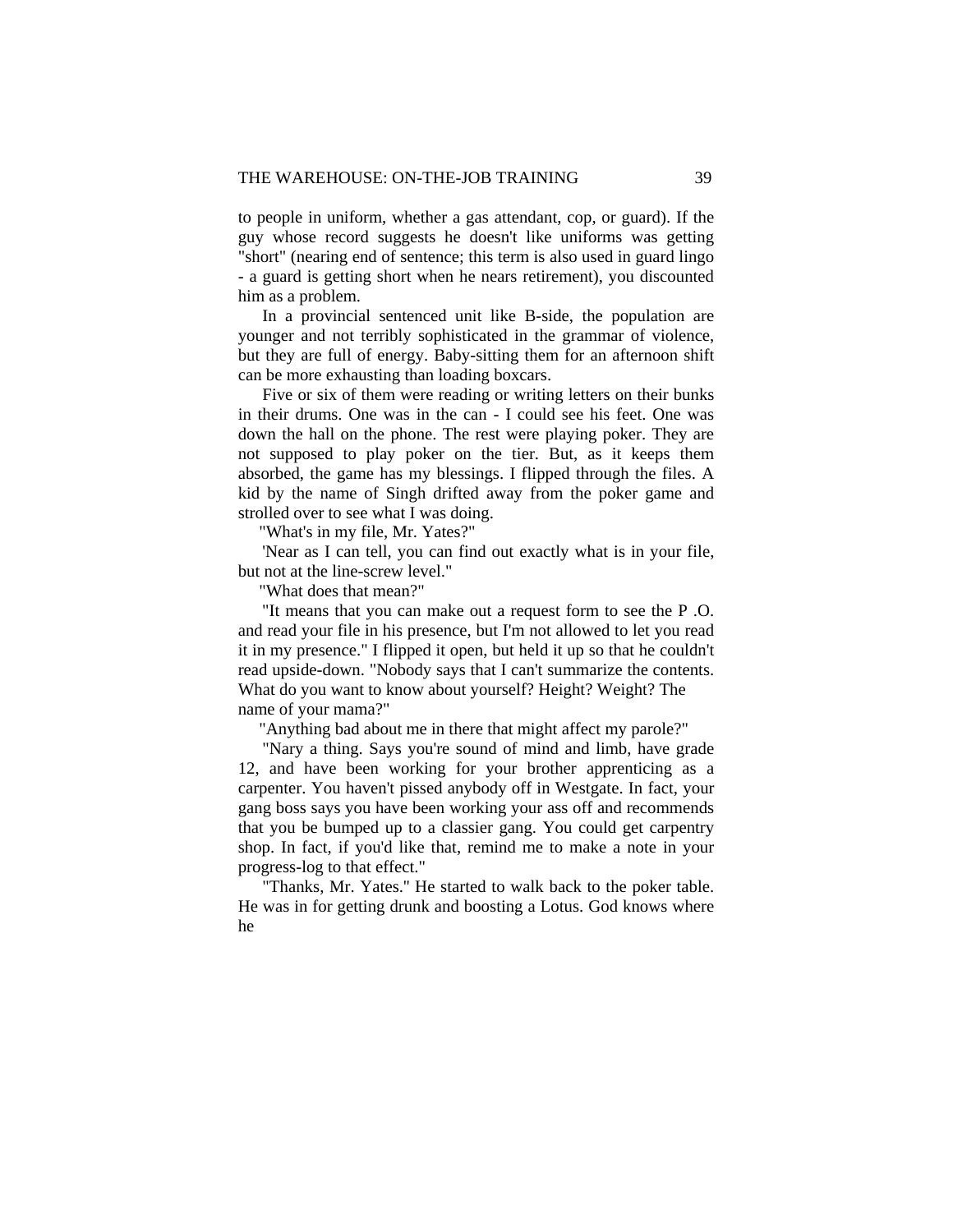found it. The car chase involved many North Shore squad cars, a roadblock, and some cowboy-cop gunfire. Cops wound up shooting cops by accident.

"Hey, Singh.'' He strode back. "Says in your file that you're Moslem."

"Yeah. "

"Nice Moslem boys don't drink, do they?"

"They don't steal expensive cars, either. I'm not real religious and I do like to go drinking, but I don't want to come back to this place." He grinned.

"Watch it, Allah will bite you."

"Sure."

 The P.O. appeared at the endgate. The noise and smoke were atrocious. "I need you to double back in the morning," he said. "Church escort." I brightened up at hearing this. I had never been to a prison church service. There were two services, Catholic and Protestant. For prison purposes, Moslems and Hindus and Jews were Protestants. No one ever seemed to know or care which service would be on which Sunday. It was the number-one marketplace where major drug shipments passed from one wing or unit to another. The place was absolutely nuts. There was no ventilation. Catholic or Protestant, the problems were the same.

"Fine," I said.

"Tier's quiet. Are they all high?"

"Not according to my nose."

"What are they playing?"

"Canasta."

"What are you guys playing in there?"

"Canasta, Mr. Moreland," they chimed.

Moreland vanished.

Earlier in the evening I had had to tell them what canasta was, and they had another deck ready to double the number of cards if heat came down. The tier was mellow. Most were first-time adult offenders. The game was quiet. No arguments. I was grateful for the smooth shift on Eleven, even though the calm had been broken fairly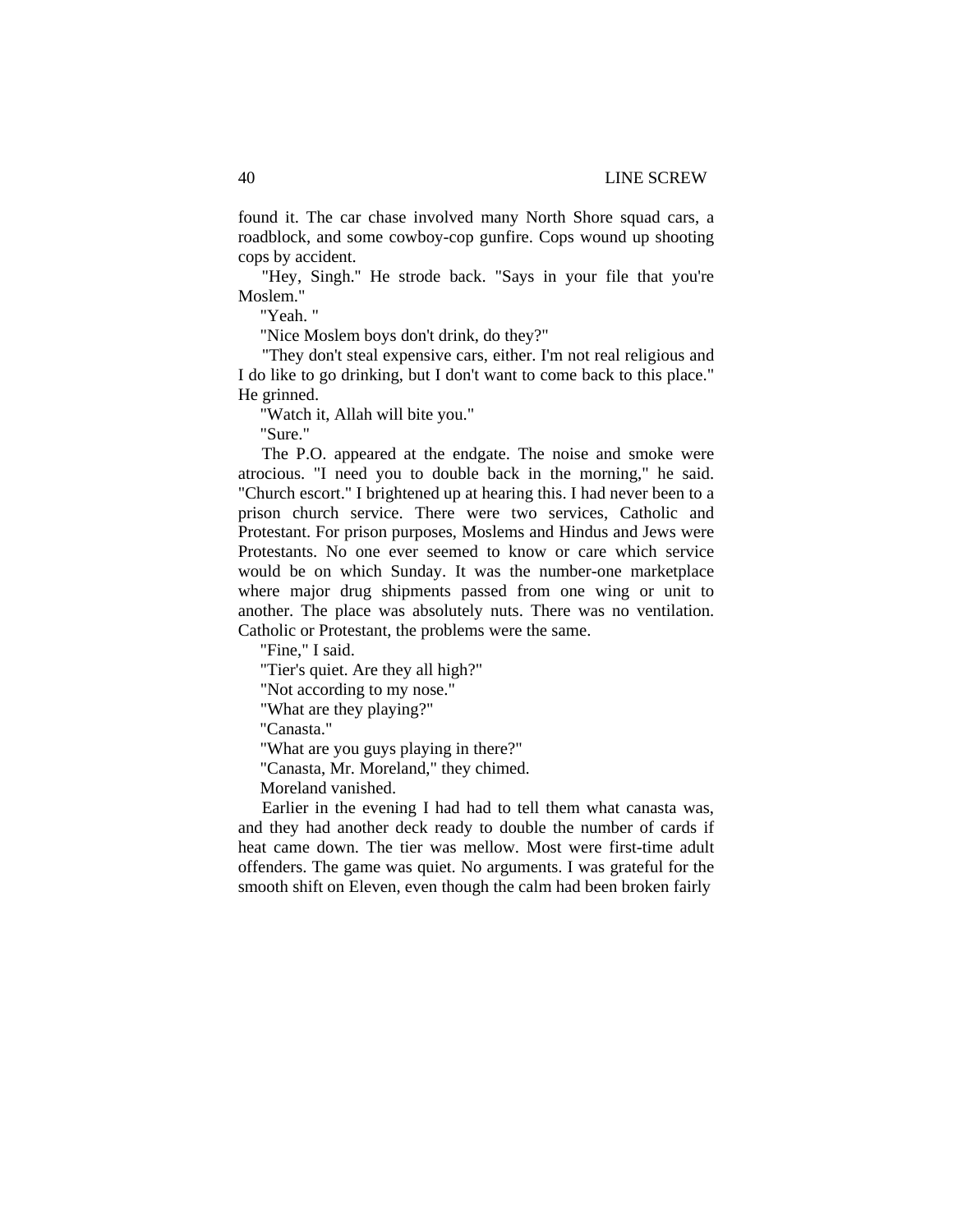frequently by my having to rush off and deal with ruckuses on other tiers.

 Ten o'clock. Lock-down. When the cons have appreciated the evening, they scurry about and assist the tier cleaner with his duties without being ordered to do so, and they jump into their cells and roll the heavy doors closed themselves. Such was the case this evening. If they don't like you, they'll drag ass until the P .O. arrives to chew your head off because you're not ready for inspection. You'll have to close every cell door yourself, then just as you're about the drop the night-bar, two or three inmates will have to get out on the range to find something.

That night the tier was clean. I put the night chain on the tier gate. "Night, guys. Good shift. Thanks."

"You doublin' back?"

"Yeah."

"See you in the morning, Mr. Yates.''

I was running late in the morning. You can't really see the entrance to B-side until you round the gymnasium. What I saw slowed me for a moment. There were Mounties' squad cars, plainclothes cars betrayed by too many aerials, two ambulances, and a trauma-team truck all clustered around the entrance of Westgate B at crazy angles in the crisp, clear, blue tinge of 6:30 light. I sped up my pace and skidded on the frost. Goddamn driveway was always slick, from frost in the winter and goose poop in the summer.

I ran through the door of Westgate. The desk man behind the bars looked up.

"Riot?" I asked, nodding toward the rolling stock parked outside.

"Stringer," he replied. Suicide.

 I looked through the bars and through the murk down the long hall. Coming toward the two barred doors was a gurney bearing a zipped-up body-bag. A cop, a nurse, and a few staff were still in a clump at Centre Hall desk, talking. The P .O. and two guards were behind the desk filling out forms, with files open before them. I went to the staff-room to grab a coffee.

Klaus Friesen, the P .O. on graveyard shift, came in, grabbed a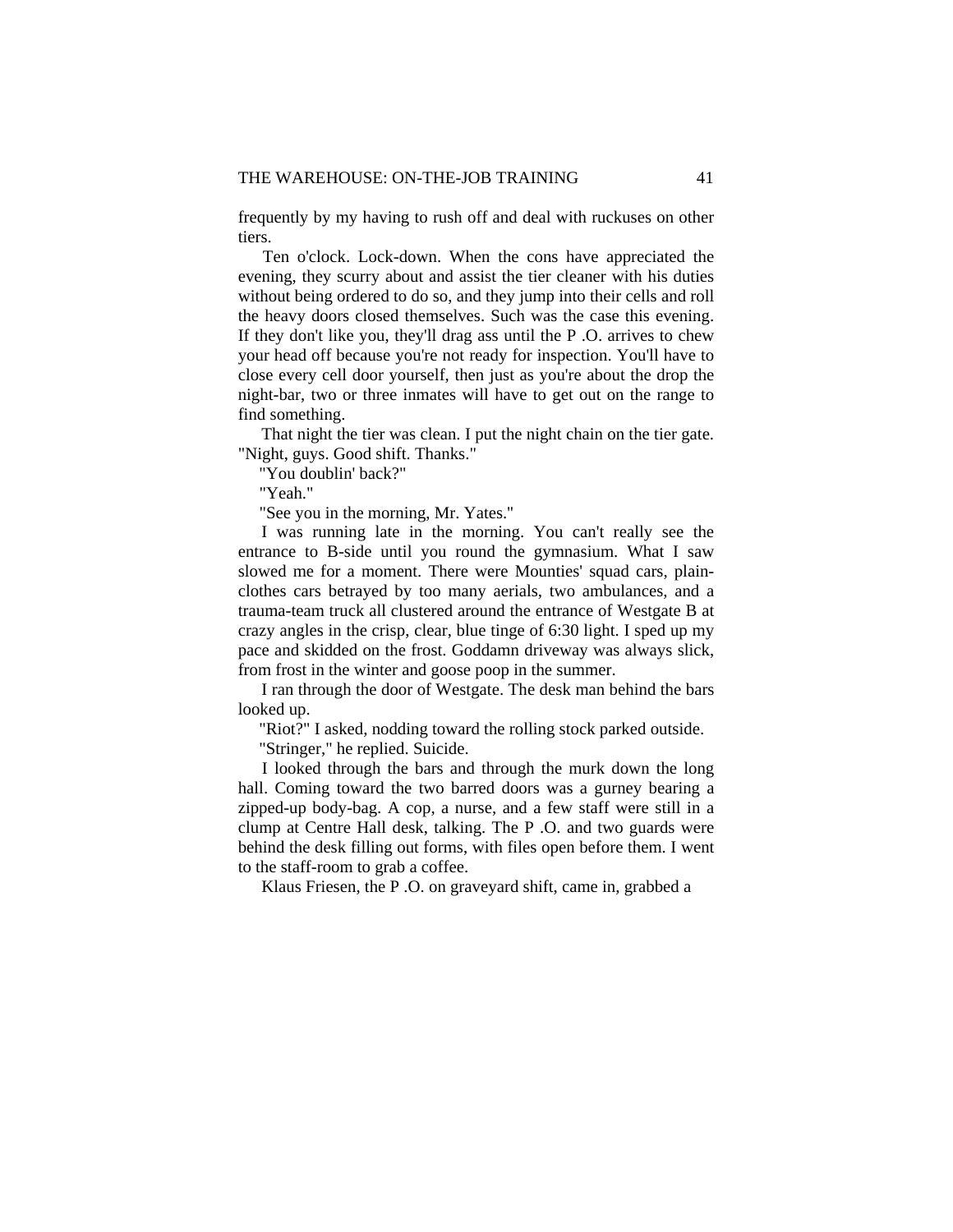coffee and sat down across from me. "Sonofabitch was getting short. He was smart, a good worker. I met his family at visits, good people. Nothing in his file to fuck up his parole."

Joe Grewal came in just then. Joe was a big jolly East Indian who was a favourite with the cons. "Grewal, you had that kid on a gang, didn't you?"

"Yes. His people are from the Punjab in India. I rag him all time, he speaks no Punjabi. His people are ragheads and he don't know no Punjabi. Born over here and all Canadian. Good kid. Hard worker."

"Any idea why he strung?"

"Nah."

I wasn't really twigging to any of this.

"Who was on Eleven last night? I haven't checked the roster," Friesen asked.

This woke me up. "Eleven?"

"Yeah." Friesen was patting his shirt pockets for a cigarette. Grewal flipped him a weed.

"I was on Eleven last night. It was the only mellow tier in the unit."

"Notice anything about this Singh kid?"

"Which one? There are two Singhs on the tier."

"Rajinder." Friesen had brought the kid's file in with him and now he flipped it open to the face-sheet and handed it to me. The nice kid I had been talking to was staring at me from the shitty blackand-white Polaroid on his face-sheet. He was smiling. Usually, they try to look tough or make faces at the camera. This kid was too green: if it's a camera, you smile. I looked around on the page. His mama's name was still the same. The pieces of the jigsaw of reality before me were floating, not interlocking into a graspable picture. Someone asked me something. A voice sounding approximately like mine answered.

"No... I talked with him . . . for a while. He was fine, in a good mood."

"Anyone crowding him on the tier?"

"No, he was playing cards with a whole tableful and getting along with everyone."

"What's your name?"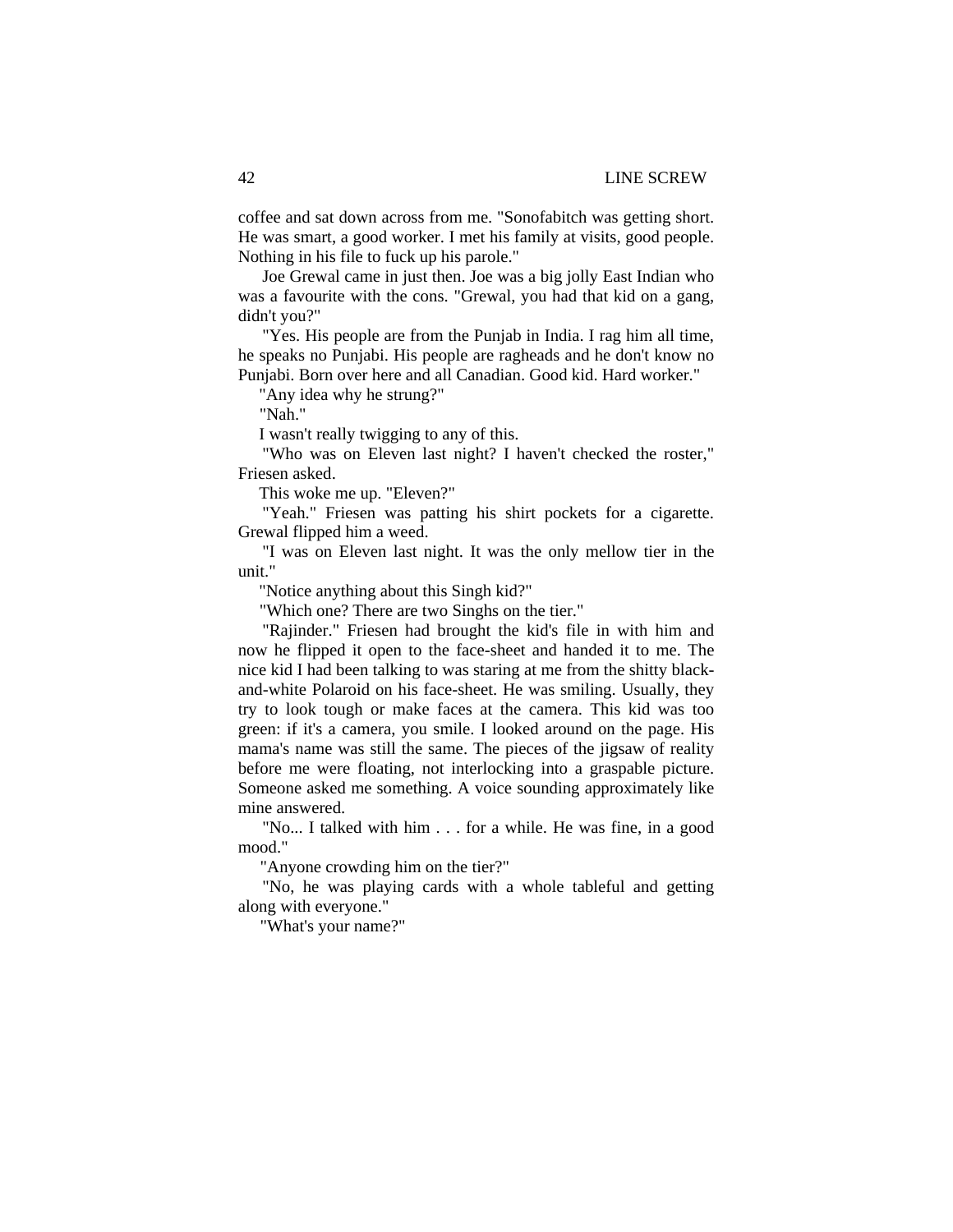"Yates."

"Yates, you better do up a report."

"What kind?"

"Anything. A page on con stationery. Just a summary of the evening and the mood of the tier."

"I have to crack the tier pretty soon, then breakfast line, and I think I'm on church escort."

"Do it after church and give it to the morning P.O."

"Yessir."

Of the next couple of hours I don't remember very much. I cracked the tier. I do remember that the inmates were very subdued. Breakfast passed. Then came the call for church. We went outside and John Chapman and I lined up the cons in twos to march up the hill to the Main Gaol. Church was in a room I didn't know existed in the centre of the jail, upstairs above the gallows, the entrance to which was through South Wing.

The cons were sectioned off according to unit in chairs turned toward the pulpit, if it could be called that. The service was given by a group of born-agains who had been playing country music in some barn or honky-tonk pub the night before and were hungover as hell. Every now and then between gospel songs the lead idiot would step up and testify a sentence or two. I glanced over at Chapman. He tried dozing. No go. He looked toward the ceiling. An angry expression kept returning to his face.

The surrounding room was growing vague and distant. The music was distant. What I could see was rapidly growing distant. I felt nauseated. I realized I was about to faint. If I fell off my chair onto the floor and staff rushed over to check me out, the year's crop from the Golden Triangle would change hands. Possibly, I had picked up the flu. With my last grain of consciousness, I bent forward. It helped. I untied my left shoe slowly, then messed around with the laces. I felt less faint. Slowly and deliberately I retied the shoe.

I sat up again. Good. Chappie and I made eye contact and he didn't seem to suspect anything. Good. I was okay. Then I flashed on Raj Singh's picture in the file and my mind rocketed from that image to the conversation with him the previous evening. I folded up again.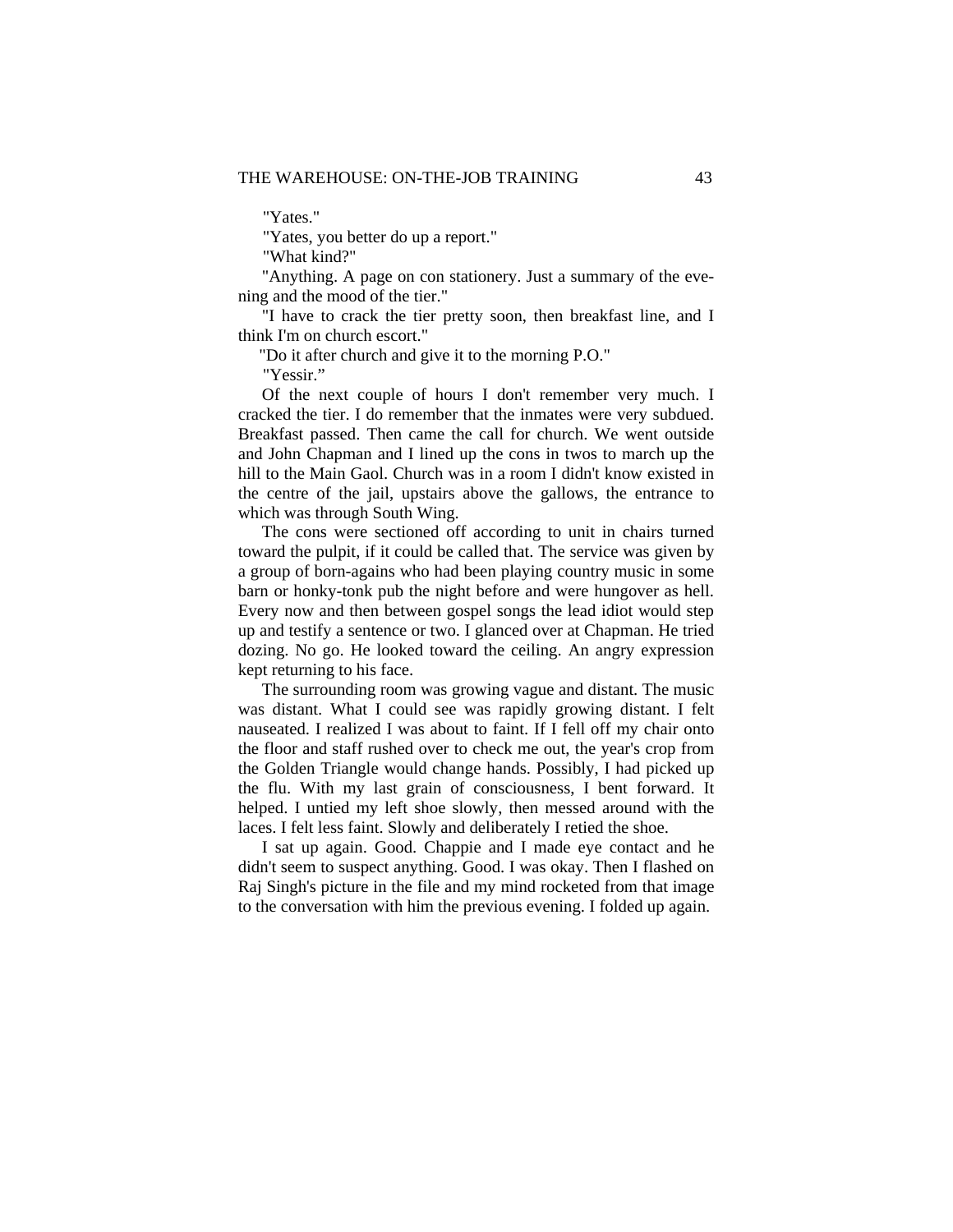This time I went after my right shoe. I pulled out the whole lace and relaced the shoe, then tied it. I had to keep the film of Singh from rerunning in my mind. I couldn't. It was one of the longest hours of my life. Again and again I dove for my shoes. I think Chappie had some notion of what was going on but he never mentioned it.

Surely I had missed something in the kid's conversation. Helplessly I dredged my mind, gathering in every word, every gesture of body language that I could recall. I knew his file almost by heart, but I knew I would go over it several more times when I got back to the unit. There had to have been a clue I had missed. Some indication.

By the end of the church service I was seriously considering pack-ing it in as a line screw. Surely a man who nearly faints in a work set-ting hasn't the right stuff for corrections. I wasn't seeing the right things. I wasn't hearing the right things. The kid had probably spoken to me clearly between his words and I had blown it.

Between church and return to the Main Gaol, something like selfexoneration occurred. I simply couldn't find anything to hang my guilt on.

I went to the P.O.'s desk and demanded Singh's file. I took it up to Eleven and relieved the man who had been covering for me. Again and again I read the file. I wrote the report, which stated that nothing had happened the previous evening. The piece of paper subsequently vanished into the empyrean of prison papers.

That day, the inmates on the tier spent most of their time in their drums. Three played a sullen, virtually silent game of cards. The shift ended. I went home. The suicide was a mystery.

But only for about a year. One of the cons who had been on Eleven that night showed up again in remand. I hadn't thought about Singh for a while, perhaps not until I saw this kid. One evening I brought up the subject, and he had a story to tell. It went something like this:

Toward the end of the evening of card-playing, Singh had said something. It was not received with good humour. After lock-up and lights-out, the offended party decided to get back at Singh by labelling him a skinner (rapist) who was in population with the cover-story of the car theft. No one really believed the guy who was attempting to label Singh as a skinner. However, the whole tier, in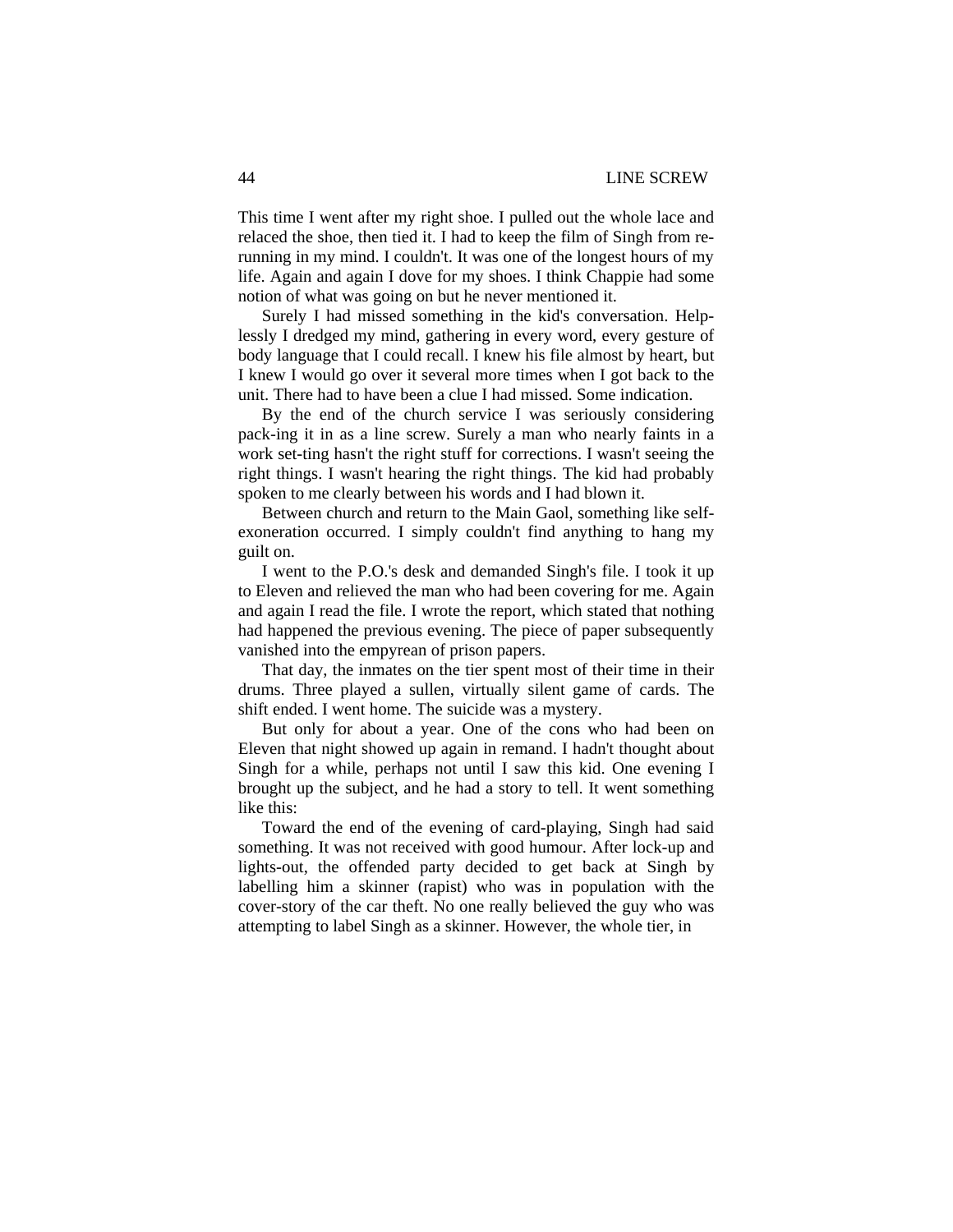whispers, pretended to go along with it and began to plot out loud what they were going to do to Singh when the cells were cracked in the morning. They taunted the kid for a couple of hours, then everyone dropped off to sleep.

Except Raj Singh. He remained awake tearing his sheet into strips and braiding those strips into rope. Between the next-to-the-last hourly check and the last one before shift change, he tested the quality of his night's work.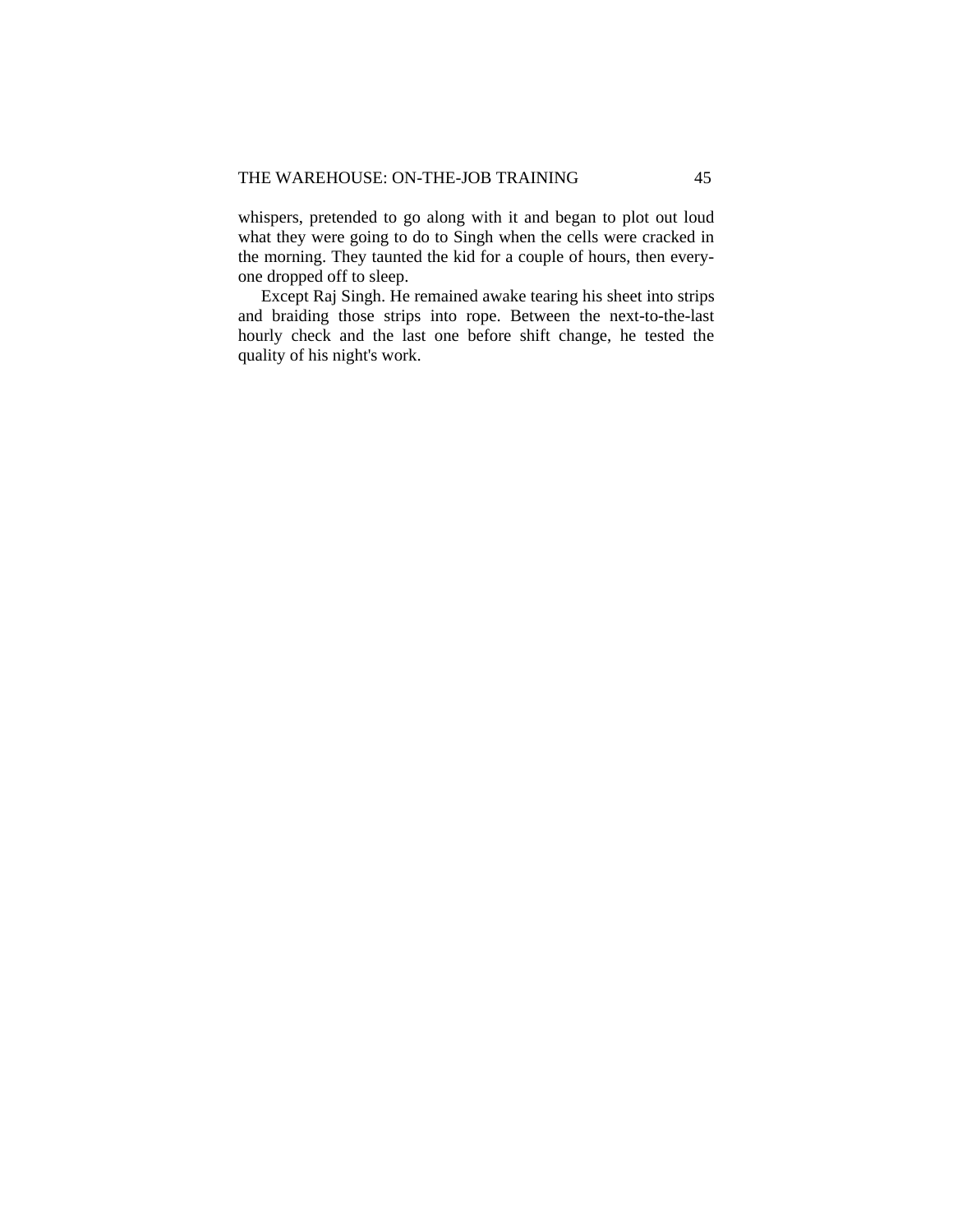Weapons Training in Black and White

*I consider myself an average man, except in the fact that I consider myself an average man.*  - Michel de Montaigne

ONE HEARS the term "back-up" on television cop shows year in and year out with no real sense of what they are talking about. The term does refer to sending more manpower. But, most importantly, it has to do with one's demeanour toward another officer - any other officer, not just one's partner. Firefighters and police share this understanding of "back-up." To be labelled "bad back-up" as a guard is equivalent to being labelled a rapist as an inmate. If your partner gets into a tough spot, you back him up. Even if the situation is some-thing he brought on himself? Yes. If you fold under pressure, you might as well fold your uniform and take it back to stores. The life of the back-up officer is as much on the line as that of the officer being backed up.

I felt pretty good the day I saved Jonathan Marshall's life (and reminded him of it almost daily thereafter). So I shouldn't have been surprised when he let me make an idiot of myself a couple of weeks later at weapons training.

Jonathan Marshall had a twenty-two-inch neck. He was a downhome Canadian black (of which there are comparatively few), a B.C. boy, ex-military. His shoulders were so broad that if you pushed him over sideways, he would be the same height. Nothing bothered him.

46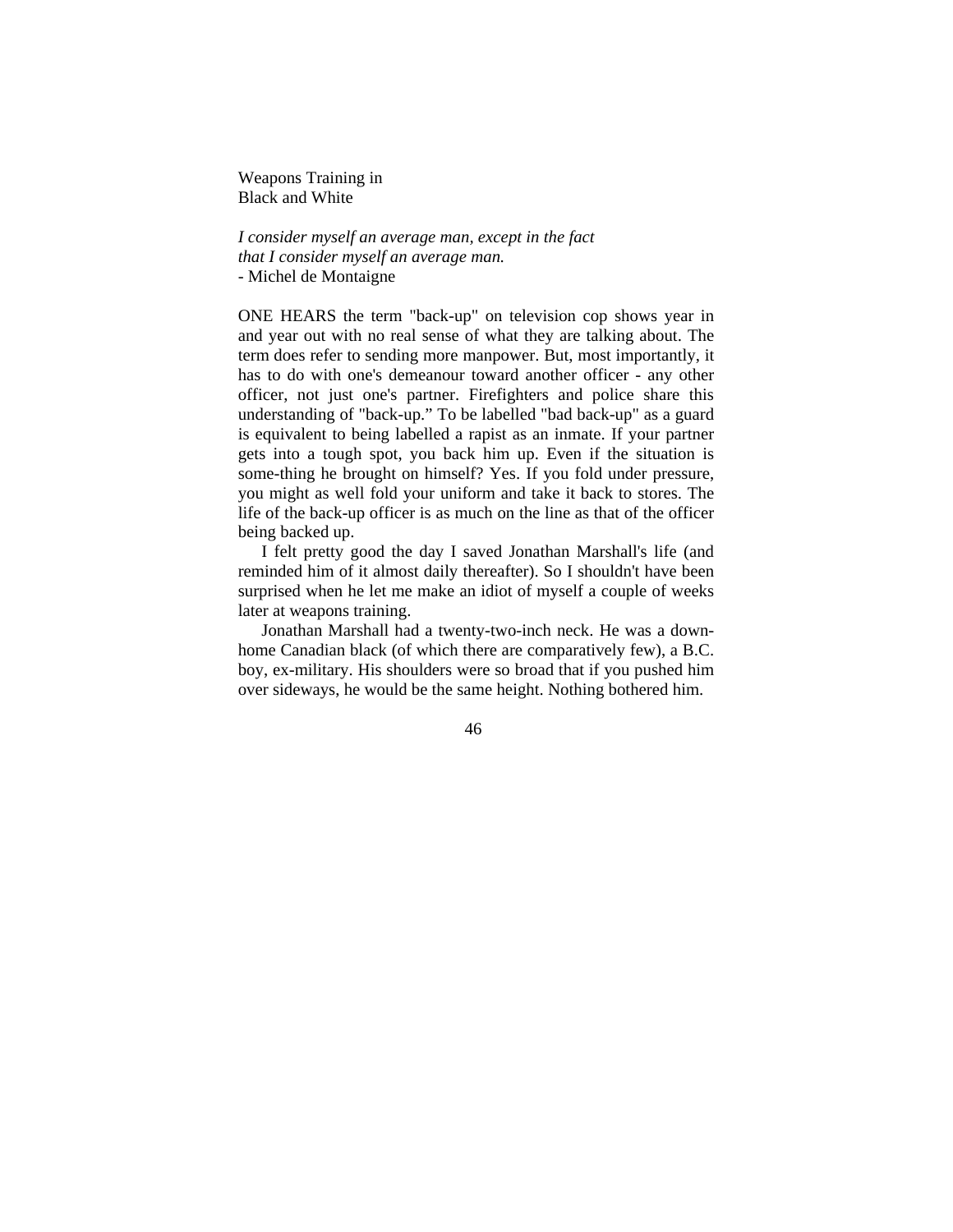He was about as laid-back as they come. He was by no means the only black on the staff of the West Wing, but he was the only homegrown one.

He was so strong and so big that he usually ended any scuffle on his landing by one of two methods. He either grabbed the closest perpetrator and held him at arm's length above his head and threatened to drop him unless the nonsense ceased immediately, or if there was a pile of people punching and kicking one another, he ran across the landing and jumped on the topmost combatant. This usually knocked the wind out of all of them and had the desired result.

Very early in my career as a guard, before I had been posted to the West Wing and was still drifting a shift at a time from wing to wing, I was put on my first day shift in the West. That day on Two Landing one con bit off the ear of another. After the blood was staunched, Jonathan was on the desk and overseeing handcuffed inmates, who were told to stand against the wall and wait to be taken down to hospital and segregation. I'd assisted in settling the ruckus, then had been ordered down to One Landing to assist with the breakfast line. The floors at Oakalla were old reinforced cement and picked up every vibration. I could hear thumping upstairs and raced back up.

I could scarcely believe my eyes. Cuffed-up inmates, and a couple who were not, were in a huge pile, punching and kicking one another. Jonathan had done his famous dive into the middle of them.

A con who had been standing over by the south window had walked over - he was cuffed behind - and was standing on Jonathan's blind side on one leg, with the other drawn back to kick Jonathan in the head. I dove across the floor like someone sliding into home plate and dumped him forward on his mush.

Jonathan looked around and said, "Thanks, honky" The principal officer was now out of the office and tossing us cuffs and leg-irons. As we were jerking and whacking bodies around and fastening restraints, I pointed out to Jonathan (as I do to this day) that he owed me his life.

One day after I had been posted permanently to the West Wing, Jack Cornelius, the desk man, told me I was on patrol during yard (the inmates' outdoor playtime). I explained to him in a whisper that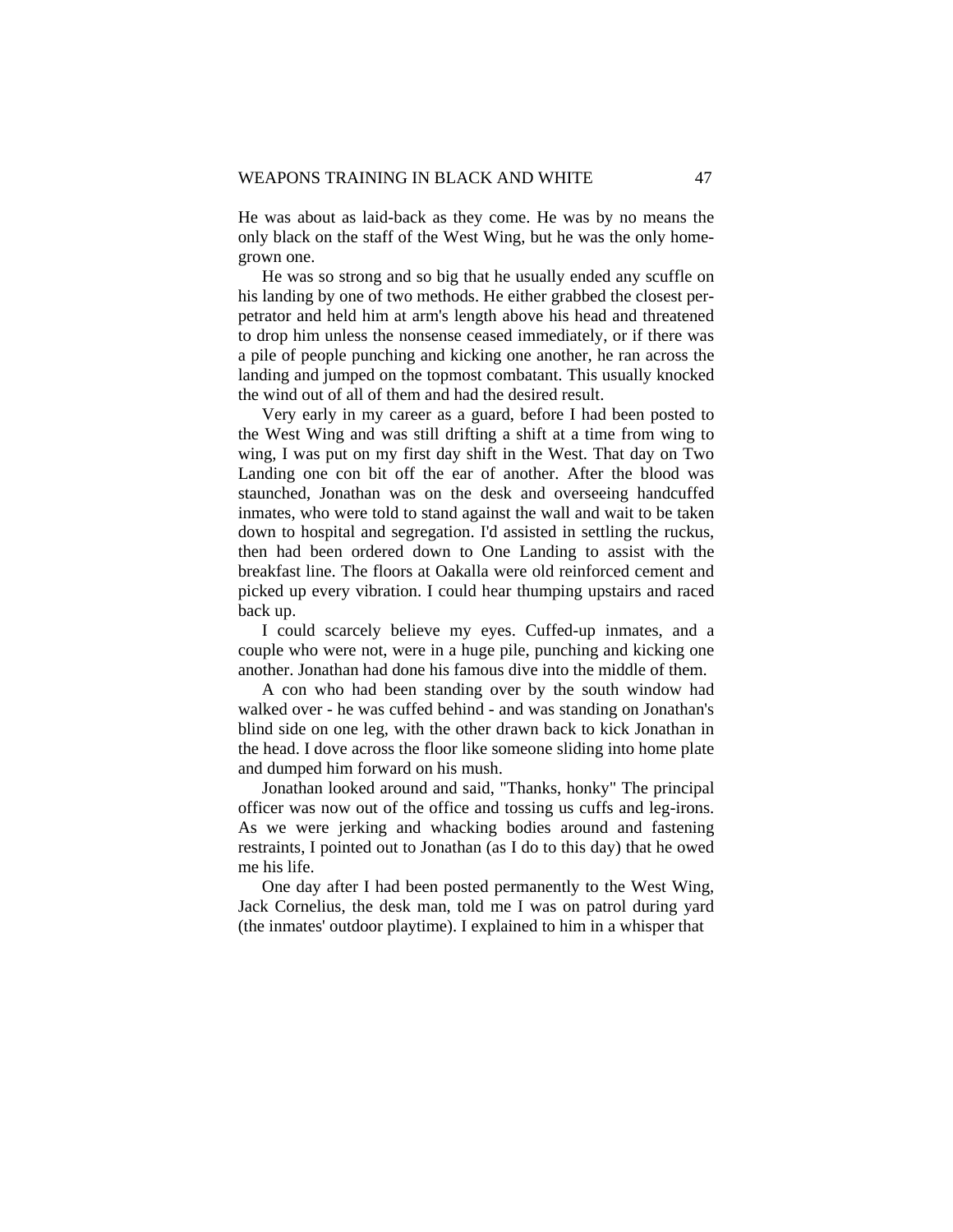I had never done that particular job and had no idea what equipment I was supposed to draw or what duties the job entailed.

"How do you think you'll ever learn anything if you don't get you: ass out there and do it?" Cornelius howled at me. "You afraid of a little water?" It had been raining on and off.

"Rookie Yates, Campbell is Tower One and Windfors is Tower Two. They'll show you what to get from the armoury. Go to your locker and get your jacket and don't forget to put the plastic bag thing on your hat."

Campbell, Windfors, and I entered the armoury. Campbell grabbed a shotgun. Windfors grabbed a shotgun. Campbell opened a drawer and drew five green and brass shells. Windfors grabbed five shells. I reached for a shotgun. Windfors called me an asshole.

"Anyone knows the patrol carries a .38. Get one."

"Where?"

"Over there." The .38-calibre pistols were around the corner from the shotguns. I picked one up and wondered where I should carry it. In my hand?

"Yates, you'll probably want to off yourself with that in front of the visits coming down the hill, but you'll need some ammo to do it," said Campbell. I hadn't thought of that and hadn't seen any bullets in the drawer with the 12-gauge shells. I pushed the catch forward on the Smith and Wesson and rolled the pistol left until the empty cylinder dropped out on its hinge. I stared at the empty cylinder ports, then reached for the other drawer and found it full of wad cutter bullets. I picked up six of the silver, waxy, smooth bullets.

"Five, you brain-dead moron."

"Six holes."

"The hammer sits on an empty chamber. Procedure."

"Right." I began dropping the bullets into the voluptuously machined bluish holes.

"Hey, Derek!" Campbell yelled so loud that Derek Van Hendrik, the administration desk man and the brass behind the bars in Control, could hear. "This jerk is loading a weapon in your armoury."

"Shoot the cocksucker," Derek replied.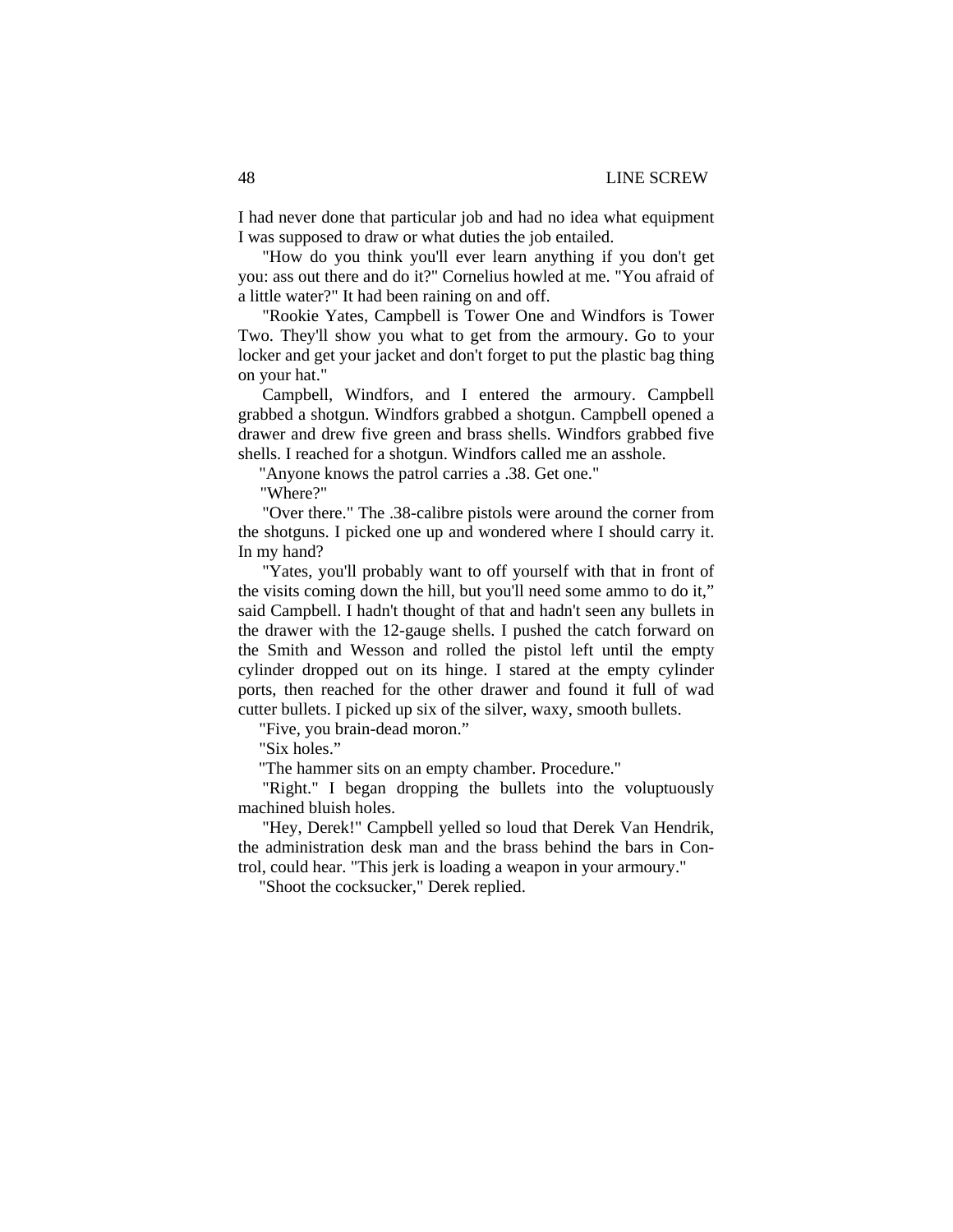"Can't. No shells in my shotgun," Campbell yawned. "Doesn't that rookie turd know it's against procedure to load a weapon inside the jail?"

"You idiot, take those bullets out of there and put them in your pocket," Derek yelled from the other room. I took those bullets out of there and put them in my pocket.

Windfors called me back. "You gonna walk around for two and a half hours with that fucking gun in your hand? Get a belt and a holster."

Belt and holster on, gun in holster, I headed for the door again. Derek was into the game now and caught me at the doorway. "What's your radio number?"

"What radio?"

"Exactly. How do you expect to communicate with the universe?" "I have no idea what I'm doing."

"And probably haven't known for, what, sixty years?"

Windfors and Campbell have cracked up in the armoury. They had a radio and case, which they handed me, showing me how to fasten it to the belt. Then they moved toward the door. I was standing in front of it. "If there is one more thing I'm supposed to have and don't, I'm gonna trash both of you with the radio in one hand and an empty weapon in the other."

"You got it all." Campbell handed me the flat, the key, and the two of them walked past me. I slammed the steel door and locked it with the flat and started down the hall where the Front Hall man was waiting to key us out the front gate of the jail.

"Hey, gimme the flat." Derek was laughing so hard, he was wiping his eyes behind his glasses. The big brass behind him in the cage were trying to maintain supervisory mien as though they hadn't been pissing down their legs while I was being given the treatment.

Windfors walked down the stairs loading his shotgun, then on ahead around the curve of the yard. It was enclosed by thick corrugated tin and surrounded by a heavy and high hurricane fence. The top of the posts were bent inward forty-five degrees and linked by three strands of barbed wire topped by coils of concertina (razor)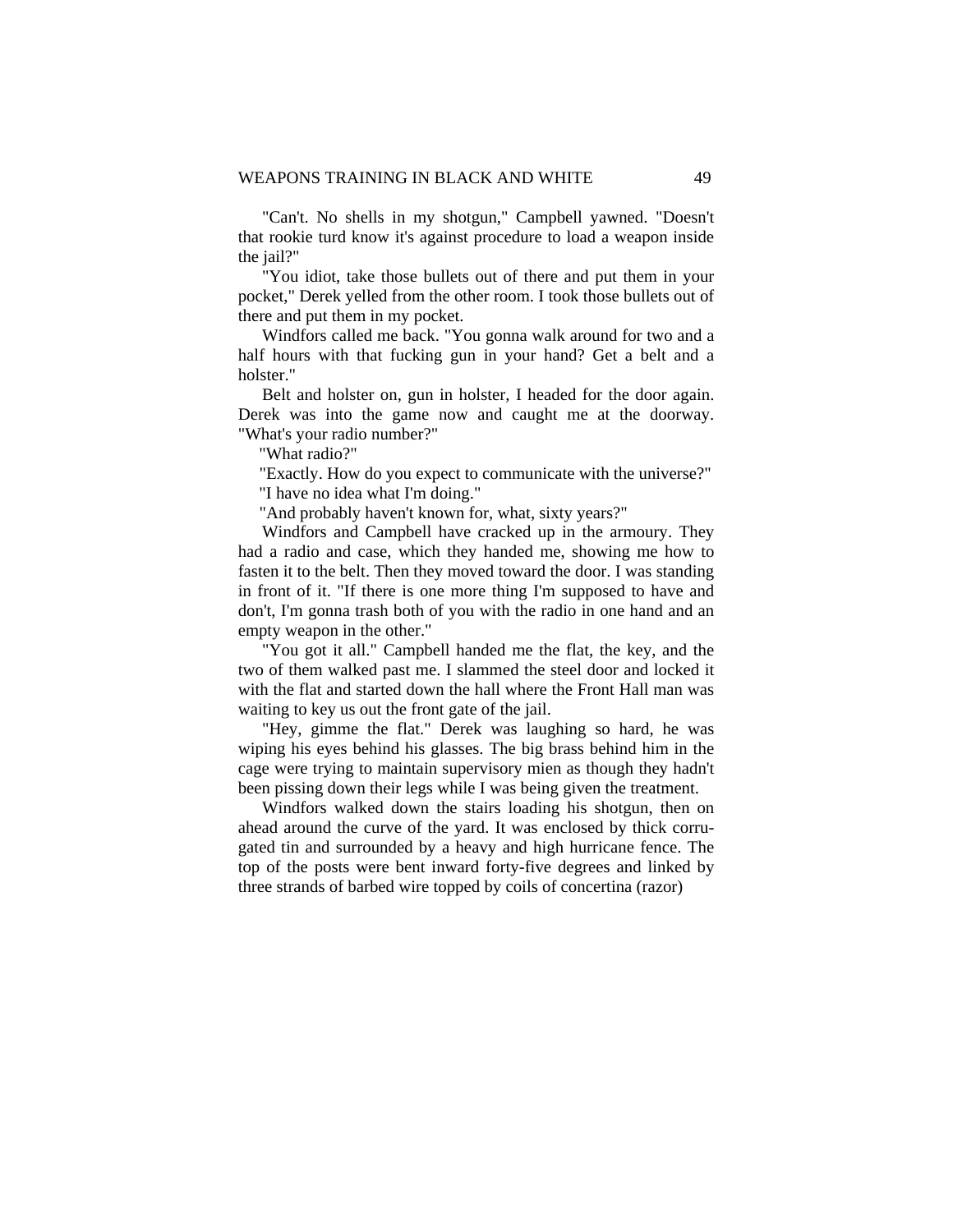wire. We came to a door in the corrugated tin wall. The door to the tower. It had a heavy Master padlock on it. Campbell ordered me to open it.

"What, shoot the lock off?"

"Your tier-box key fits it." Each guard had a heavy chain with a single key on it. It fit every padlock securing every tier in the prison. I tried it on the outside lock. Surprisingly, it worked. "You better load the .38," Campbell said. "When I get in, lock the door."

"Lock you in the tower?"

"Yup."

"Why?"

"Procedure." He turned and climbed up into the tower. I could see him pick up the telephone to call I knew not whom. I locked him in and switched on my radio. I could hear one radio after another calling in. My turn.

"Mainland Base, this is portable 2068, radio-check, please."

Base (it was Derek): "Portable 2068, I read you loud and clear." "Roger."

"Portable 2o68, what is your twenty?"

"What?"

"Where are you?"

"Oakalla."

"I know what institution you work for. Just tell me your position." I could hear him sniggering as he went through this number. He knew which wing's yard security had just gone out the door. And checking on my "twenty" was not a mandatory part of procedure.

"Yard."

"No. I can see the West Wing yard from here and it is empty. It will remain empty until I call the wing and tell them to let the inmates out. Try again."

"I'm outside the tin fence where I just locked a man in a tower and don't know why."

I must explain that every correctional institution from Oakalla to Stave Lake Camp (near Mission, which is nearly fifty miles away) was on the same frequency. Not counting cops and reporters and every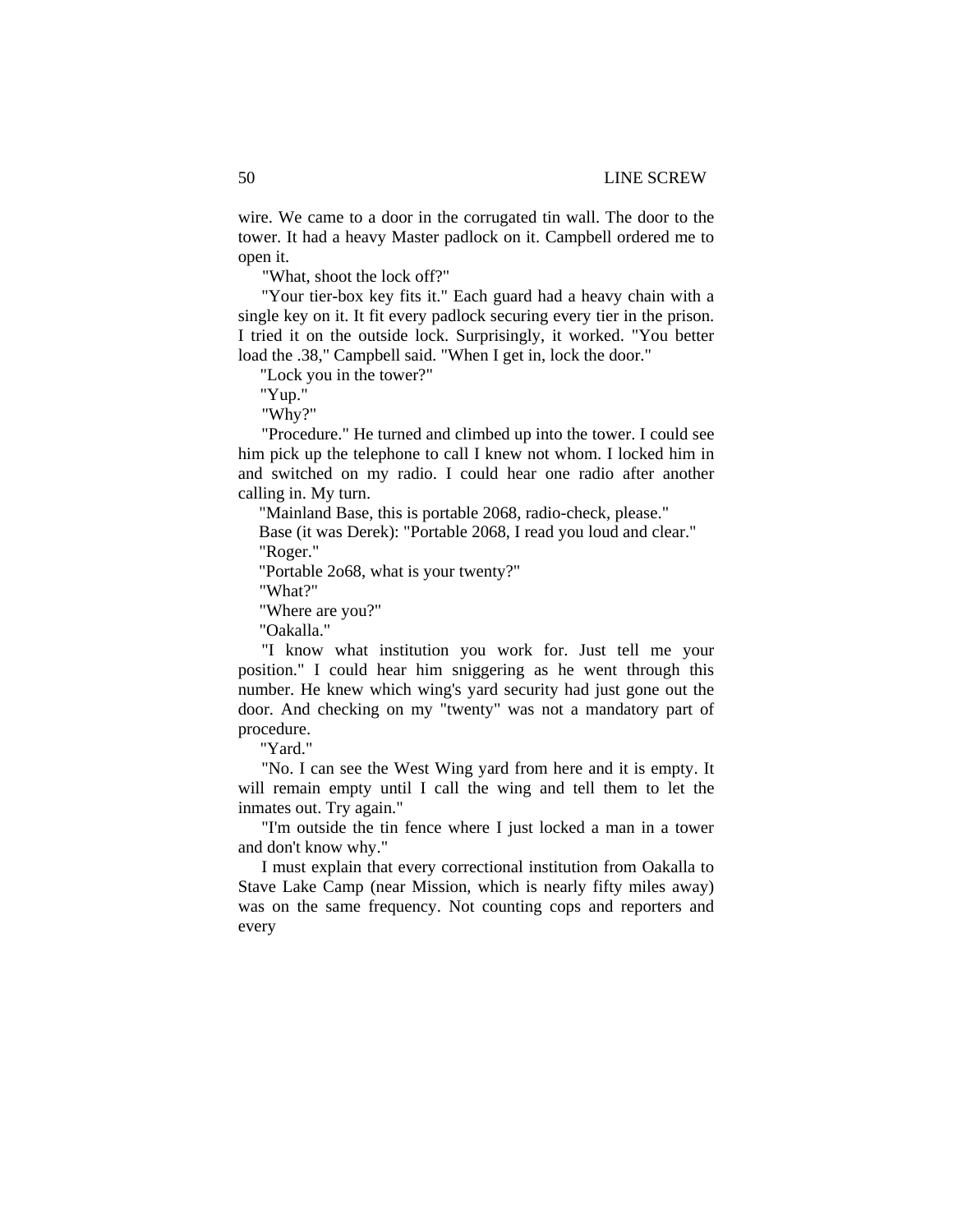other nerd with a scanner, a minimum of one hundred people were tuned in to this clown show.

"You are the West Wing patrol position. Did you read that?"

"Yeah."

1

"Roger."

"Roger."

I put the radio back in its holster and turned the volume down to a low yammer and looked off toward the North Shore massif at the Lions, Grouse Mountain, Seymour, and east toward the Golden Ears. Campbell slid open the tower window.

"You heard the man. You're patrol. Don't just stand there. Patrol, you asshole, patrol!"

I started to walk back toward the door to the Main Gaol.

"No, fizckhead, the other way. You're not going back to the wing. Patrol!"

So I pivoted and strolled west instead. I walked past Tower Two and on up the hill toward the main gate. I had no idea what I was looking for, or where I was going, or what might happen, or what procedure might be should it come to pass. I strolled and looked left and right as if I knew exactly what I was doing in my mix-and-match uniform.

Visitors were streaming down the hill, and so were miscellaneous vehicles of various colours with alphanumeric strings painted on their sides. I fleetingly wondered whether I should challenge those walking down the hill and demand identification and whether I should be stopping vehicles. I was looking guardly and patrolish and making it up as I strolled along. The visitors didn't look as though they expected to be stopped. Neither did the vehicles, which whipped around the blind corner at three times the speed limit. Some of the visitors (who were a hell of a lot more at home on Oakie turf than I was at that point) smiled. Some said hello. I gave them my most guard-like nod and carried on patrolling.

Step by measured step I sank further into feeling quite smug. I had the walk down, I had the nod, I had the patent bill of my hat pulled down low, and behind my glasses I had an inscrutable look in my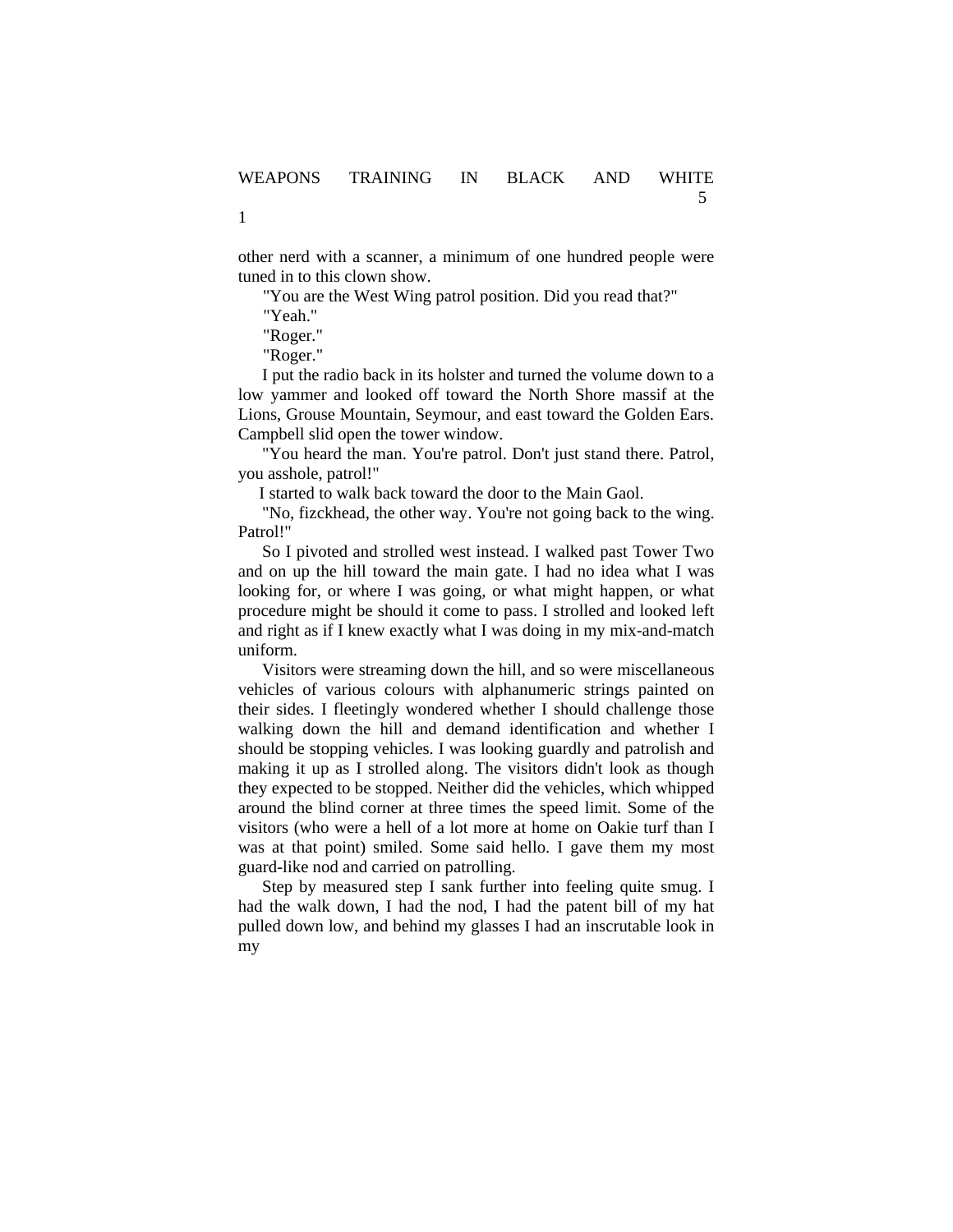eyes. I passed the base of Tower Two in a trance, forgetting that anyone was up there, and walked fifty yards beyond it. Streams of mostly women and a few men passed to the left and right of me. I was the symbolic island and they gave me a foot or two of berth.

Then, with fifteen or twenty people strung out around me on the drive, a voice boomed, "Hey, fuckhead, are you patrolling all of Burnaby or what?"

I turned around, of course, and looked for the source of the voice. Twenty other people did the same thing. It was Windfors. "Come back here, you fucking jerk."

Quickly, purposefully, I strolled back down the road and looked up to receive instruction from on high. My audience of twenty waited expectantly.

"Yates, you patrol between Tower One and Tower Two."

"Right. Why?"

"Look to your left." I looked to my left. "You can see everything from here to the main gate."

"Right."

"You patrol from here back to Tower One. From Tower One you can see everything from there to the front door of the Main Gaol."

All twenty-one of us were nodding in perfect and submissive understanding.

Pretty soon I became an old hand at patrol and at the other yard positions. I even had occasion to train new auxiliaries in the duties of each position. I liked Tower Two and the count positions the best. One could see more of Oakalla from West Wing's Tower Two than from any other position. The count position gave one maximum contact with the cons.

As the junior in the wing, I was frequently stuck with the patrol position. Within a few months, I had been there long enough to do all the positions, including Tower One (which procedure strictly limits to regular staff no lower than the rank of correctional officer, as it was the command position). I was heading out one day when Principal Officer Horatio MacKay, a.k.a. "Plankface," asked to see my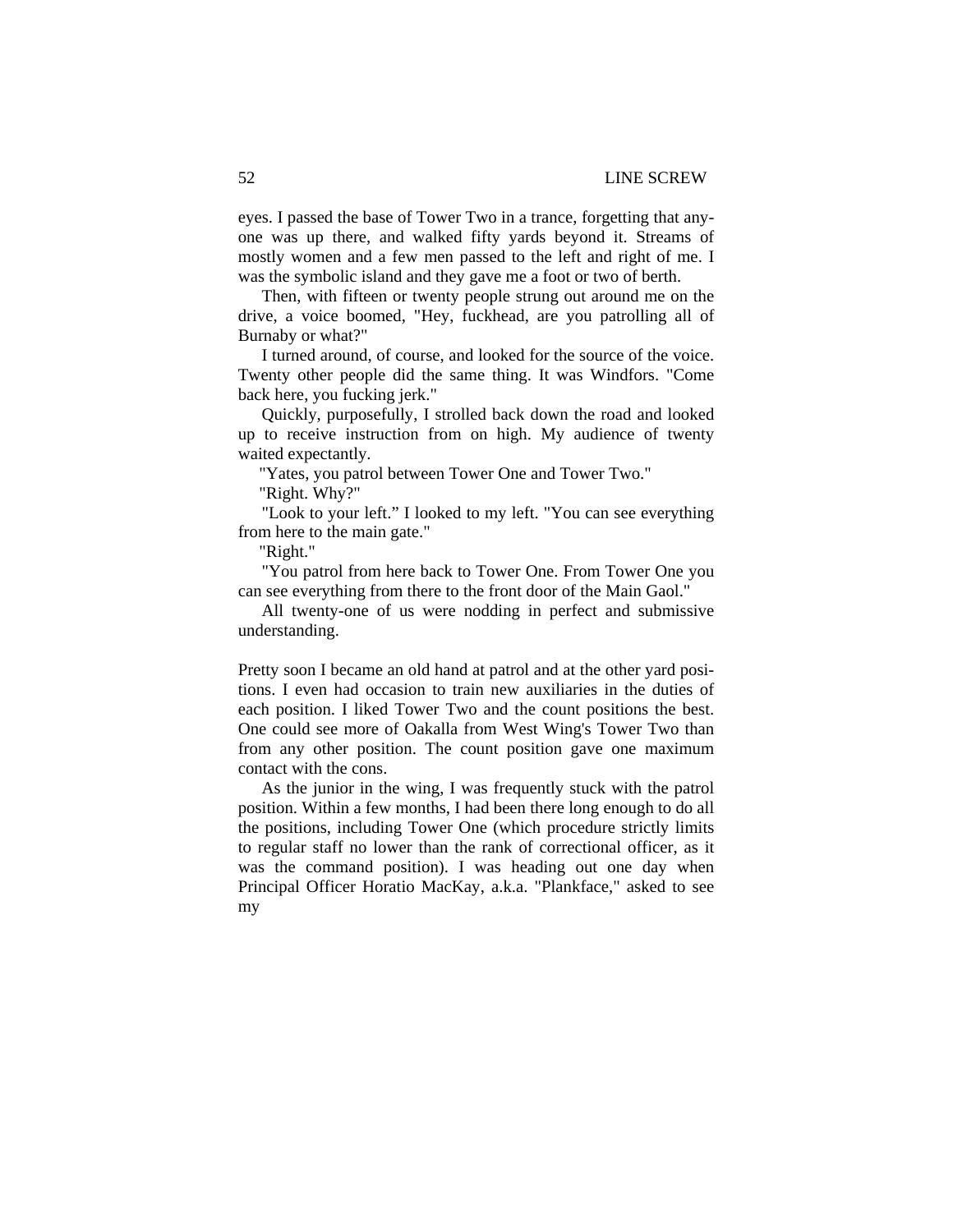gun certificate. Each guard was obliged to carry, at all times, a card stating his peace officer identification and his scores with pistol and shotgun.

"What does it look like?"

"It's the card that the staff training officer gives you after your gun qualification. Henry Abbot usually signs them personally."

"Who's he?" I asked.

This made Plankface pause. He figured I was having him on. Day after day, he had watched me go out to yard, knowing full well that as junior jerk I was getting stuck with the .38, the radio, and the walking up and down in the rain.

"Give me your fucking card."

"Haven't got one."

"Haven't you been to gun training?"

"No."

3

"Who's been sending you out to the tower and patrol position?" "Everybody."

Plankface rushed out the door of the P.O.'s office to the desk man. Lloyd was on the desk.

"Are you sending this man, who has never had gun training, out to draw a weapon and take one of the outside yard positions?" he screamed.

"Not a chance. I'd never send a man without gun training outside."

Nonsense. Lloyd had sent me outside a dozen times. Plankface looked at me. It was guard-solidarity time. Silence. No expression. "I just assumed I was on patrol," I lied.

"Who the fuck has been sending untrained personnel out to handle weapons?"

More silence. Even more lack of expression. The other two outside guys were at the gate waiting for the tirade to subside. One of them, Cornelius, asked, "Are we having yard today, MacKay, or not?"

"Shut up." Plankface jumped back in the office and picked up the phone. "Hello. Henry, I need a man scheduled in for gun training right away. Right." And right then and there I was given a time and a date. "Yates, you're on count," he ordered.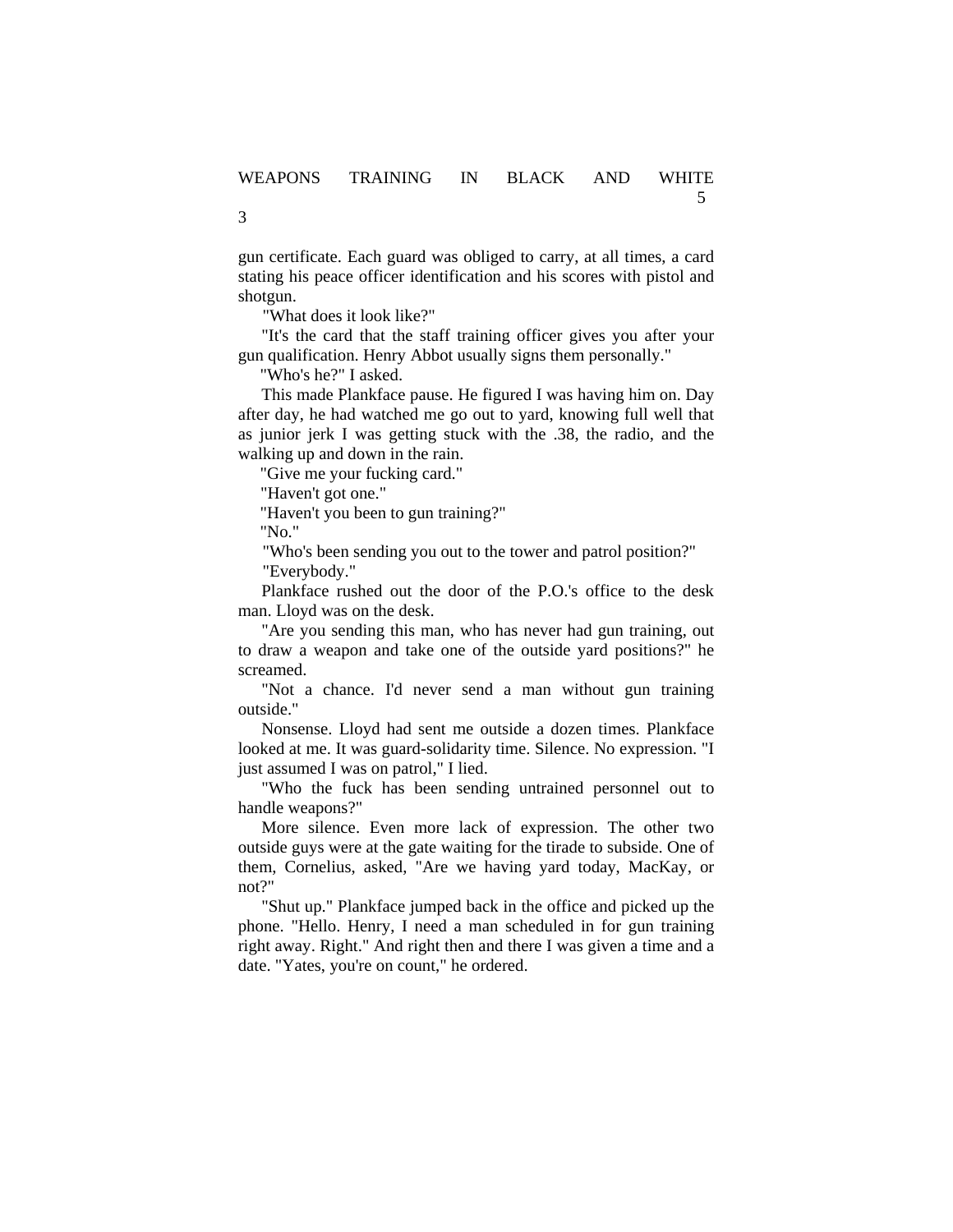I grinned. This meant some other asshole got to shuffle around in the rain. The count man could stand in the doorway and stay dry.

It was at least a month before I could be spared for a couple of hours for gun training - in the meantime, I was on patrol several times when Plankface wasn't on shift.

When I finally made it to training, there were about ten of us on the range trying to qualify. All officers were supposed to qualify annually, but I knew several who hadn't been near the firing range for at least ten years. Some had never qualified at all. Those who were qualifying for the first time, like me, were new staff. They were not necessarily new to guns. Some of the rookies were ex-Mounties and ex-military, for whom this training was just a formality.

One guard showed up in special yellow target-shooting glasses, and probably would have worn an ammo vest if he thought he could get away with it. He was very serious about guns. He belonged to gun clubs and lived for the next issue of *Soldier of Fortune.* He had a house full of weapons, few of them legal.

About two-thirds of us were qualifying for the first time. The other third were staff in to requalify. The day I went in, Jonathan Marshall had been assigned something he didn't want to do and so came along because he was "way past due" requalifying" and it is very important - in the military this was proved again and again - to qualify regularly."

We all arrived after lunch. Henry Abbot was not there, so we stood around in the twilight of the windowless barn-converted-tofiring-range smoking and gossiping. I have to say I was a little worried about this exercise, because I hadn't held a hand-gun in my mitt in fifteen years, let alone fired one.

Suddenly Abbot loomed over us. He called us in a tight circle to hand out ear-muffs and tell us that we would do shotguns first, then hand-guns. Abbot was almost haemorrhaging from the eyes. Between his grizzled mop and grizzled moustache, his face was red as a tail-light. He scared the hell out of the rookies, and I decided that if Abbot jacked me around, I would remind Jonathan he owed me his life and demand that he pick Abbot up over his head and stow him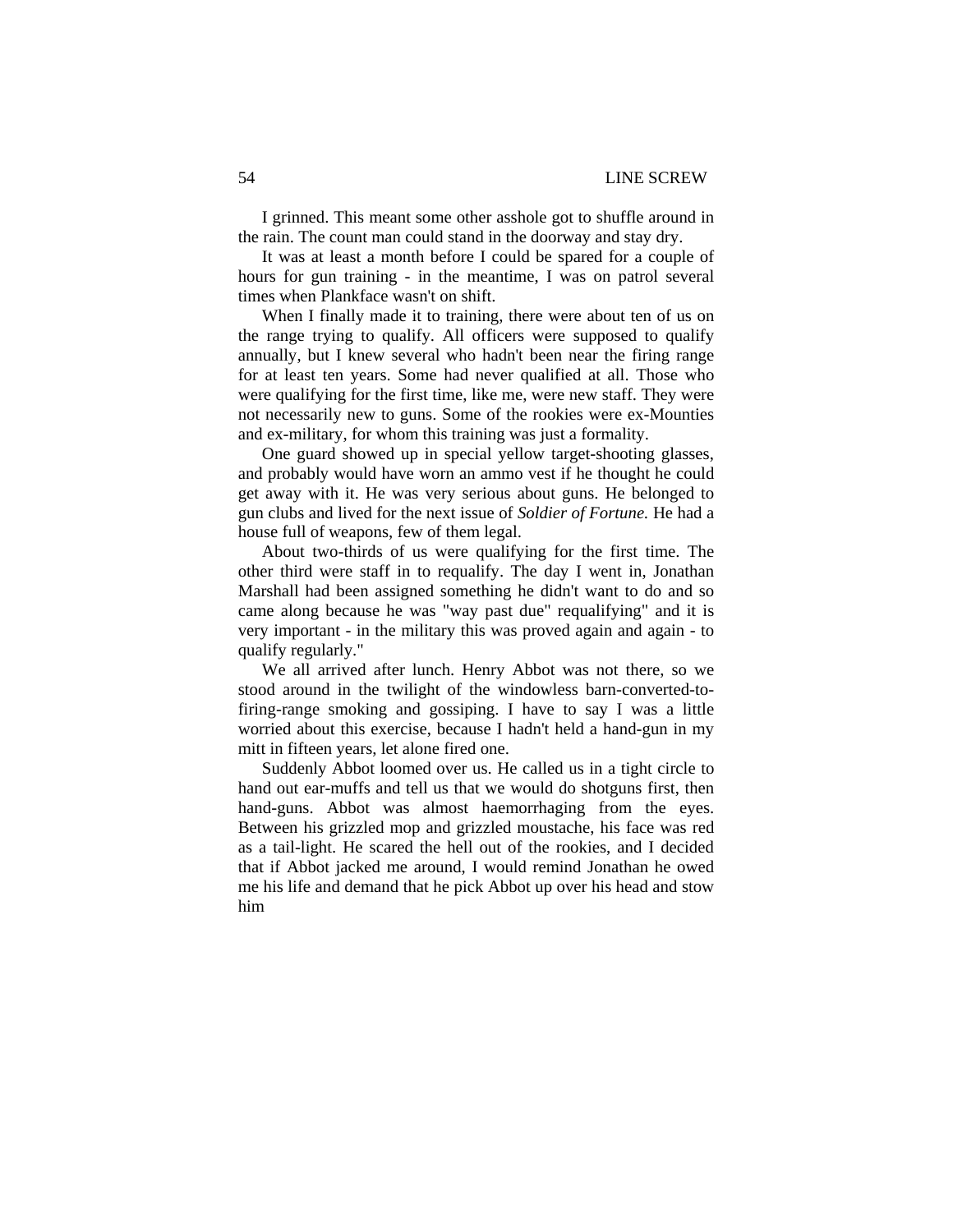somewhere. Only the gun fanatic was hanging on Abbot's every word and asking questions.

A12-gauge with number-8 shot was our first lesson. It couldn't do serious damage beyond twenty-five yards, but was deadly up close. Abbot mostly - and rightly - wanted to give those who had never fired a12-gauge - or who hadn't for some time - a feel for the weapon, its recoil, nomenclature, and pattern. We got the "six o'clock low" lecture: just pepper their asses and the backs of their legs. In the parking lot, you could just fire into the gravel behind them. The gravel would spatter up and they would think they had been hit when they hadn't and stop.

The critical part was the hand-gun training. Pistol rounds carry a long way. Unlike shotguns, pistols required that decisions made under pressure be good decisions. The wad-cutter bullets did minimal destruction to tissue. If you hit a bone in the leg, you stopped the escapee. If the round passes through the fleshy part of the leg, chances are he wouldn't miss a stride. I've had cons tell me that there was a brief burning sensation, but no real pain.

We lined up and at Abbot's signal fired first from this position, then that. Standing. Crouching. From behind a post. With one hand. With two hands, like the guys on TV, facing the target frontally. The targets were human profiles: heads in the bull's-eye areas, with other circles radiating from this centre. They were drawn in black ink on crude white paper, and they stood fifty feet away.

It surprised me how familiar the pistol felt in my hand. We were told to cut the blade of the front sight in half with the crotched back sight and put the centre of the bull on the alignment and to squeeze, not pull, the trigger. The standard police .38 is a good all-around instrument. It does the job without too much recoil. Not much shocking power, but enough for law-enforcement purposes.

I finished one set of five shots and looked to my right, where Jonathan and the gun fanatic were still firing. I thought I was hallucinating. Jonathan was known throughout the jail as a hell of a shot. Had won a bunch of competitions in the army as a marksman. While I was firing, I thought I had heard ricocheting noises through the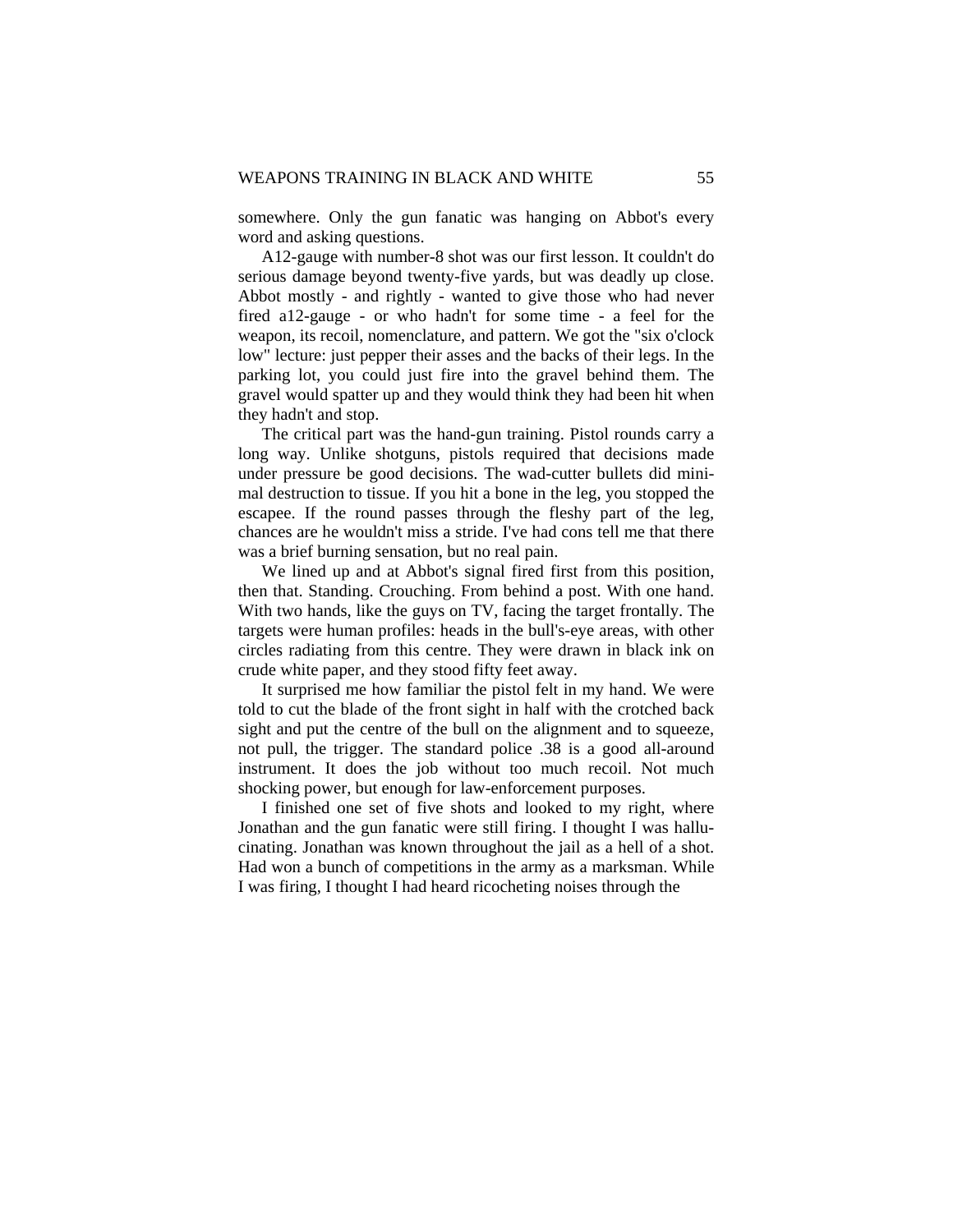muffs. Jonathan stood there with a big grin on his face, firing one shot up into the ceiling and the next at an angle into the cement far under the target. I ducked behind my post and continued to reload.

Abbot noticed Jonathan's wild waving of the arm and ran up and whacked him on the shoulder. Others were still firing. Jonathan stopped firing, still grinning. I pulled my muffs down around my neck and walked over.

Abbot shouted, "Marshall, are you out of your African mind?" "No, I'm fine."

"Can't you see the target?"

Jonathan looked at the target. "Yeah, I can see it just swell." "What's the problem?"

"Nothin." Jonathan pointed at the target. "See that target?"

"Of course I see the target," Henry exploded.

"What colour is it?"

"Black."

"I don't shoot at black people. For obvious reasons."

I thought Abbot was going to grab one of the shotguns and brain him. Instead, without another word, he stomped off down the runway toward the target, with the others still firing away until they finally saw him and stopped. Not even Jonathan suspected what Abbot was up to. When he got to the target, he unclipped it, flipped it around and clipped it up again. A shadowy outline showed a negative image on the other side. Abbot stomped back to Jonathan.

"Now, asshole, shoot the white guy."

Jonathan promptly reloaded and blew the head to shreds.

After we finished the final exercises, each of us collected his stack of targets and we filed off to Abbot's office to have our scores tabulated.

Abbot looked up at me from his desk and said, "Very good, Yates, very good. This is the highest score I've seen in a few years. Ninety-three per cent." I couldn't believe it. My hat size increased on the spot.

"Thank you, sir." I was a hero.

Abbot turned to Jonathan, who had shot very well. Before Abbot could say anything, Jonathan said, "Write down sixty-two per cent."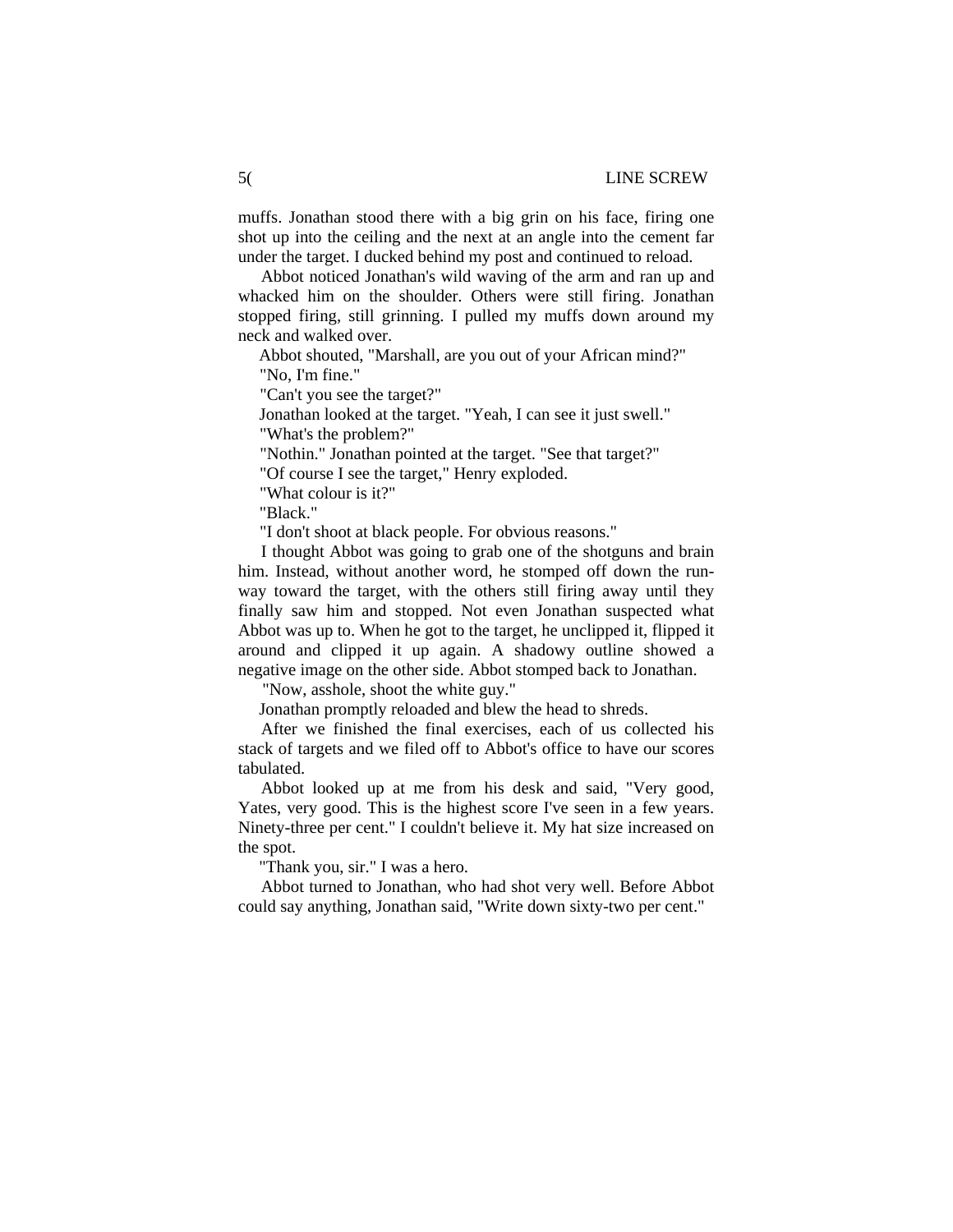You had to make sixty per cent or you couldn't carry a hand-gun. Shotgun only.

Outside, Jonathan noticed me strutting like John Wayne. "You ignorant honky dickhead."

"Hmmm?"

"Nobody ever tell you about standard of care?"

"Nope." I was busy staring at the numbers on my card and considering which lady-friend I should show it to first.

"Okay, white-ass, listen up. Suppose there's a guy going over the fence, and you draw down on his leg."

"Right."

"You get the shot off. But just as you shoot, he trips, and you put the bullet through his head, instead of his leg."

Jonathan had my attention now. "Whoever shoots him is going to a hearing and maybe to trial. Now, if the shooter is a guy with a low score - like below sixty-five per cent - no problem. He obviously can't hit shit. He just barely qualified to carry a sidearm in the first place. He couldn't be expected to shoot very accurately." I wasn't sure I knew where this was going, but I was beginning to dislike the whiff of it. "Now, same scenario, but the guy who wasted the inmate is carrying a card with ninety-three per cent. This guy is a sharpshooter. He's going down on Murder Two or manslaughter or criminal negligence."

"I'm going back and get Abbot-"

"You? A rookie? You got no chance of getting Abbot to fake your card."

"Why didn't you warn me?"

"Hell, everybody knows white people can't shoot. Black-asses have to know how."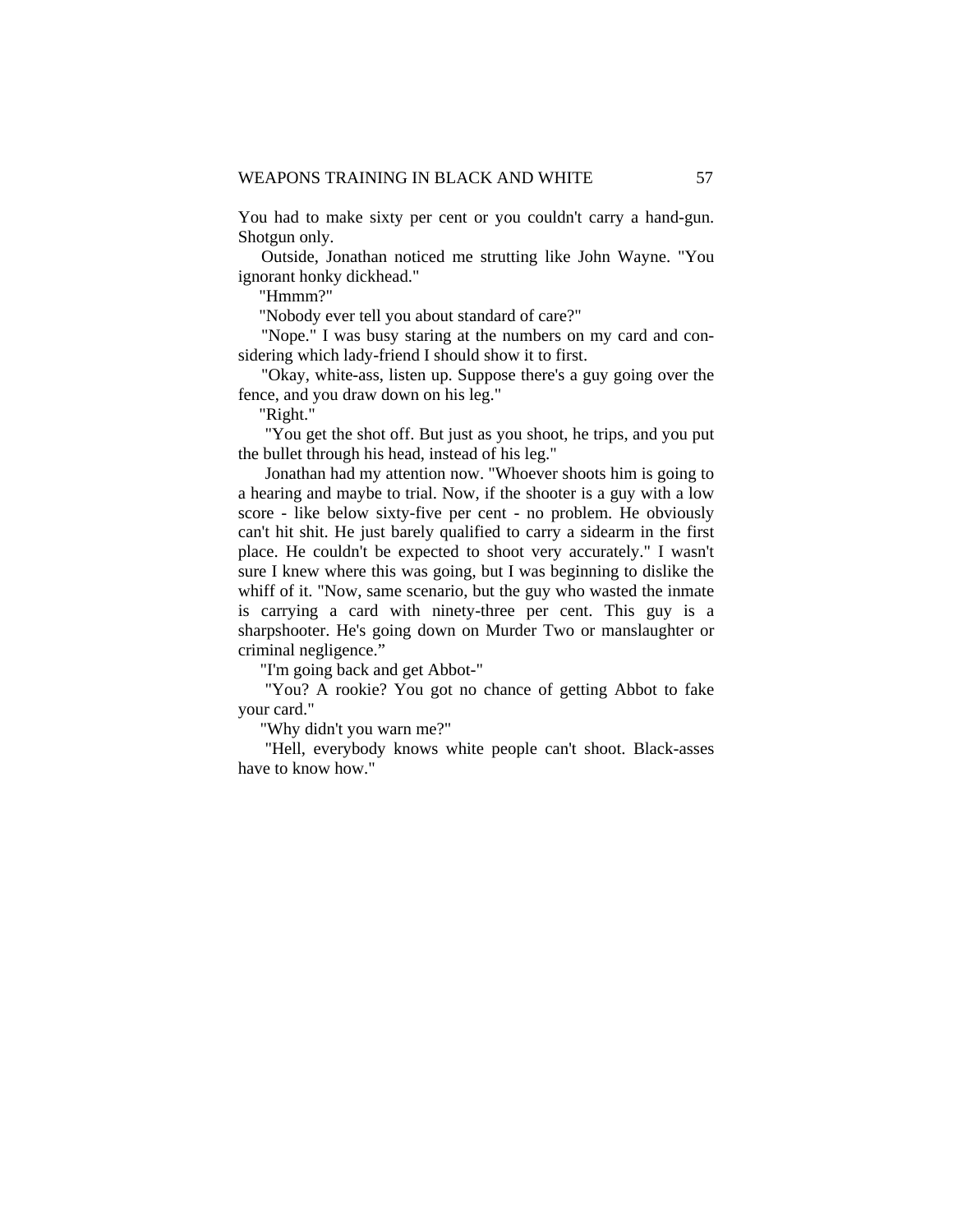#### Taking Direct and Paying Back

*There are two kinds of men who never amount to much: those who cannot do what they are told, and those who can do nothing else. - Cyrus H. Curtis* 

THE Correctional Centre Rules and Regulations (a shirt-pocket compendium of gibberish concentrated from many huge manuals of procedure and standards written in altitudinous Hansardese) states that a correctional officer shall obey the direct order of the director or his agent (anybody of higher rank or anybody who has been in service longer) unless the order is "manifestly unlawful."

In the course of a day, an officer may receive the better part of a hundred orders. In a prison context the adjective "direct" possesses awesome magic and terror when it precedes the noun "order." No one knows why. Like many prison traditions, it is simply so.

Obviously, all staff-to-staff (superior-to-inferior) orders are direct orders. If not, what the hell is an indirect order? Suggestion? Advice?

There is one use of the word "direct" which carries clear meaning if uttered with very formal inflection.

An example: I have a-work-gang of perhaps five men. We have been given some stupid task such as sweeping the driveway which, for once, is clean enough to eat on. We put brooms and shovel in the wheelbarrow and amble along telling jokes and talking sports until the coffee-truck comes along. Eventually we saunter to within view of

58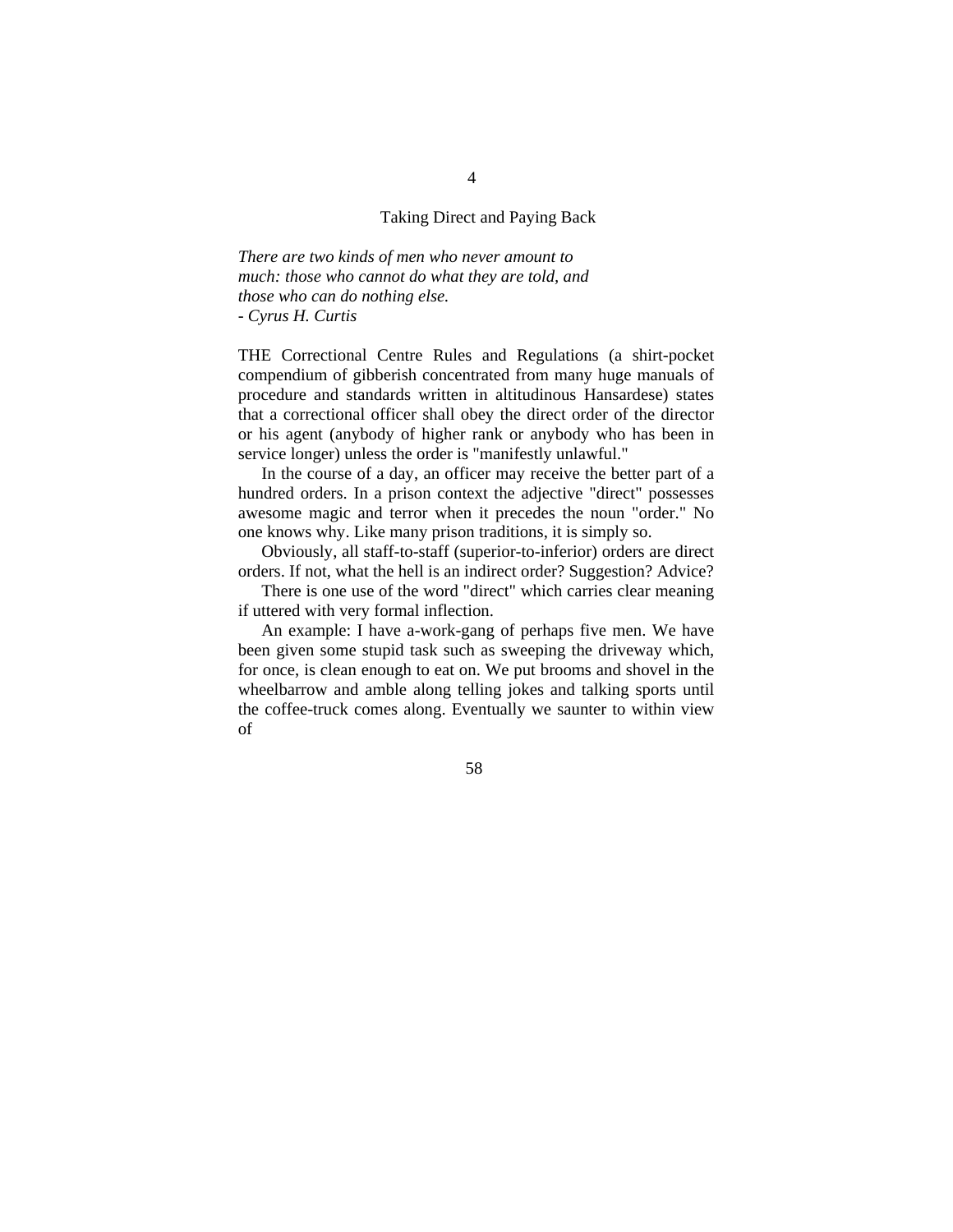the windows of the Women's Unit (it was renamed Lakeside Women's Correctional Centre, but was always the Women's Unit to anyone jail-wise). If their guards aren't watching, the women may give us a few bumps and grinds and peekaboo mammaries. Harmless enough.

My deal with each man in my group is don't draw heat on the gang. No shouting. Just shut up and watch the show. But one of the cons, Woodward, let's say, can't resist shouting and gesticulating. Soon staff and inmates of both the Men's and the Women's Unit are gawking at us from the windows. Now I have to do something.

First I say, "Woodward, cut it out."

Then, "Woodward, I want silence and I want it now."

Then, "Woodward, I am giving you an order." When a guard says the word "order," it is time to take him seriously.

Then the penultimate, "Woodward, I am giving you a *direct* order to cease your noise and gestures, grab the handles of the wheelbarrow, and get on up the road."

The word "direct" commits what follows. If Woodward still refuses to comply, I will explain the section and article of the C. C.R.R. (which I have whipped out of my pocket and glance at from time to time) under which he is being charged, then call for the prowl truck to take him back to the unit where he will await internal trial.

That scenario is exceptional. Bear in mind that the rest of the cons on the gang put their own self-interest first. When they have an easygoing guard running the gang, the last thing they want to do is ruin a good thing. Before I used the word "order" the first time, they would have been nudging him and telling him he was being an asshole and a heat-bag.

There is one overriding vulnerability to all correctional systems. No matter how high you elevate the standards for staff, at a whim of the provincial caucus or federal cabinet, the best programs of the best institutions go with the winds. If they target corrections as a place to hit the public-sector budget, the best commissioner of corrections with the best intentions has no choice but to pass it down to his institutional directors.

Just prior to my entering service, they were still double-bunking at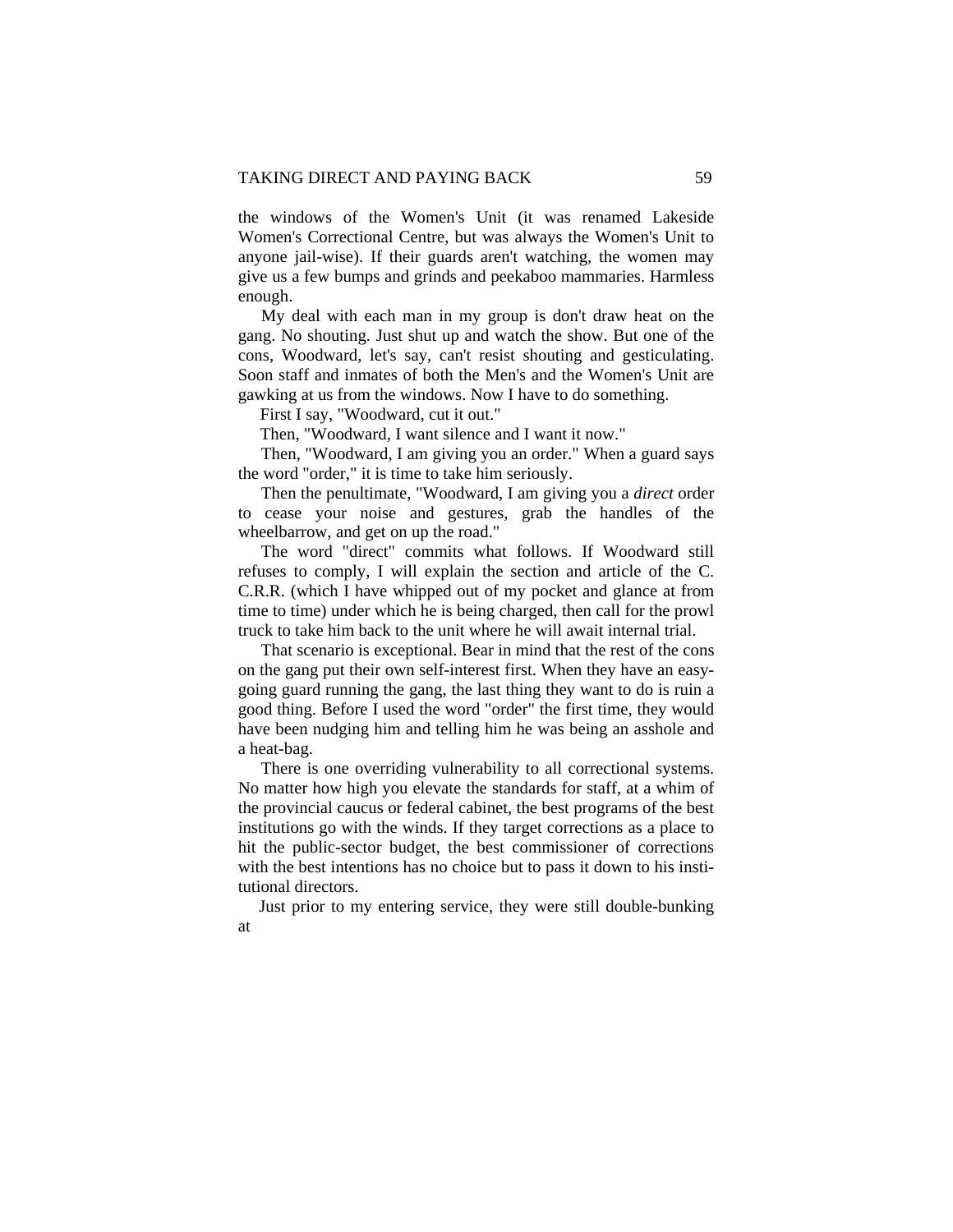Oakalla, with counts as high as fourteen and fifteen hundred. The place would be virtually splitting at the seams with counts of seven hundred when single-bunking. Comparatively, Vancouver Pretrial has an emergency (absolutely maximum) gazetted count of one hundred and fifty. New Haven's is forty. Logic would suggest that when the counts go up, you increase staff to cover; the reverse when the counts drop. Never so.

The politicians pass it down from Victoria that corrections is to cut fat or they'll start closing institutions, which they have often done.

This vulnerability produces serious morale problems, stress problems, in the line staff and inmates. With staff cuts, each remaining guard is at greater personal risk on the job. This has bred a deeprunning resentment, however irrational, among line staff: The "brass" should figure out a way to stand up to the politicians (who know nothing about the parts of the criminal justice system except as they appear as ciphers in the total budget). For the most part, of course, they don't.

Hence there is an ongoing resentment and pay-back in the form of "dirty tricks" for anyone who enters middle management. It is a practice rife with mixed signals because most of the brass were once line staff who pranked their superiors. And this has been going on for more than a hundred and fifty years. Thus there is a high wall between line screws and all corrections personnel above them. It becomes a situation of guards and cons against the system. The inmate code of silence and the guard culture are distorted mirror images of one another.

As a rule, the cons organize and run their own operations very efficiently. When they hit something that they need help with, they let the line staff know.

Whenever a staff member receives a promotion, screws and cons declare open season on him - a well-deserved antidote to various diseases like principal-officer-itis or senior-correctional-officer-itis.

New P.O.s haven't a clue what to do other than hand out keys to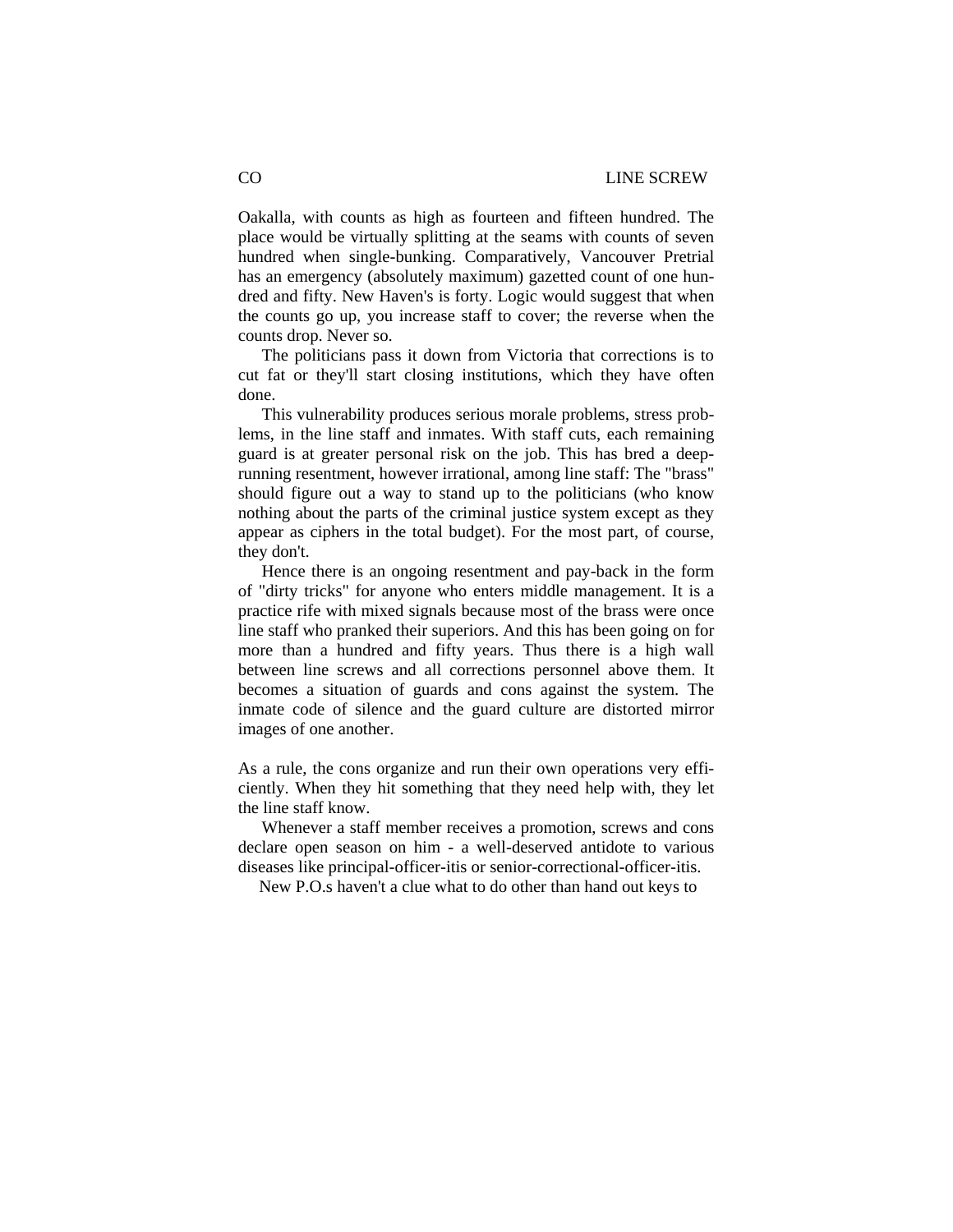the oncoming shifts. So they attempt to reinvent the wheel. They suck in their guts, throw out their chests and drive everyone nuts for a couple of months, telling staff to do jobs which they are already doing at the time they're being told by the greenhorn to do them.

The old-time P.O.s sit in their offices, read magazines, monitor calls if they're bored, and keep an eye out for pranks directed at them. As soon as the whole shift is accounted for, they give the desk man a look that says, "The shift is yours," and disappear. But not the new guys. They practically beg for abuse.

The movie *Brubaker* was popular with both guards and cons, as was *The Last Yard.* In fact, any movie to do with prison was popular. But especially those which showed the inmates in a favourable light and, better yet, the system to be god-awful.

The weather was mild but it had been raining lightly. The pulse of the jail was not good. It was yard time, but there could be no yard because the urinal in the yard was gefritzed. Nothing but crap on television. The wing was antsy.

The time was about 153o and the shift was under way. I was desk man. What a boring afternoon.

I was searching my imagination for mischief when it was delivered to me.

Ollie Brent (Shift Emperor of all the republics of Oakalla) called to say that we should double-check security on doors to the yard because they were going to open the massive secure gates and allow in a couple of plumbing contractors to fix the pisser.

I reported to Falkland, the acting principal officer. He didn't look up from his book. So I checked the three doors. Secure. Called Brent back and told him to send them through.

It took about ten minutes to get the gate open to the yard. By looking out the window to my left, I had a vista of most of the yard. The plumbers wheeled in a one-ton truck with a zillion doors for tools. The gate closed behind them and two little farts in hardhats and bright yellow rainsuits warily got out of the truck and stared at the locked gate. There are few things emptier and more forlorn than an empty enclosed prison yard.

1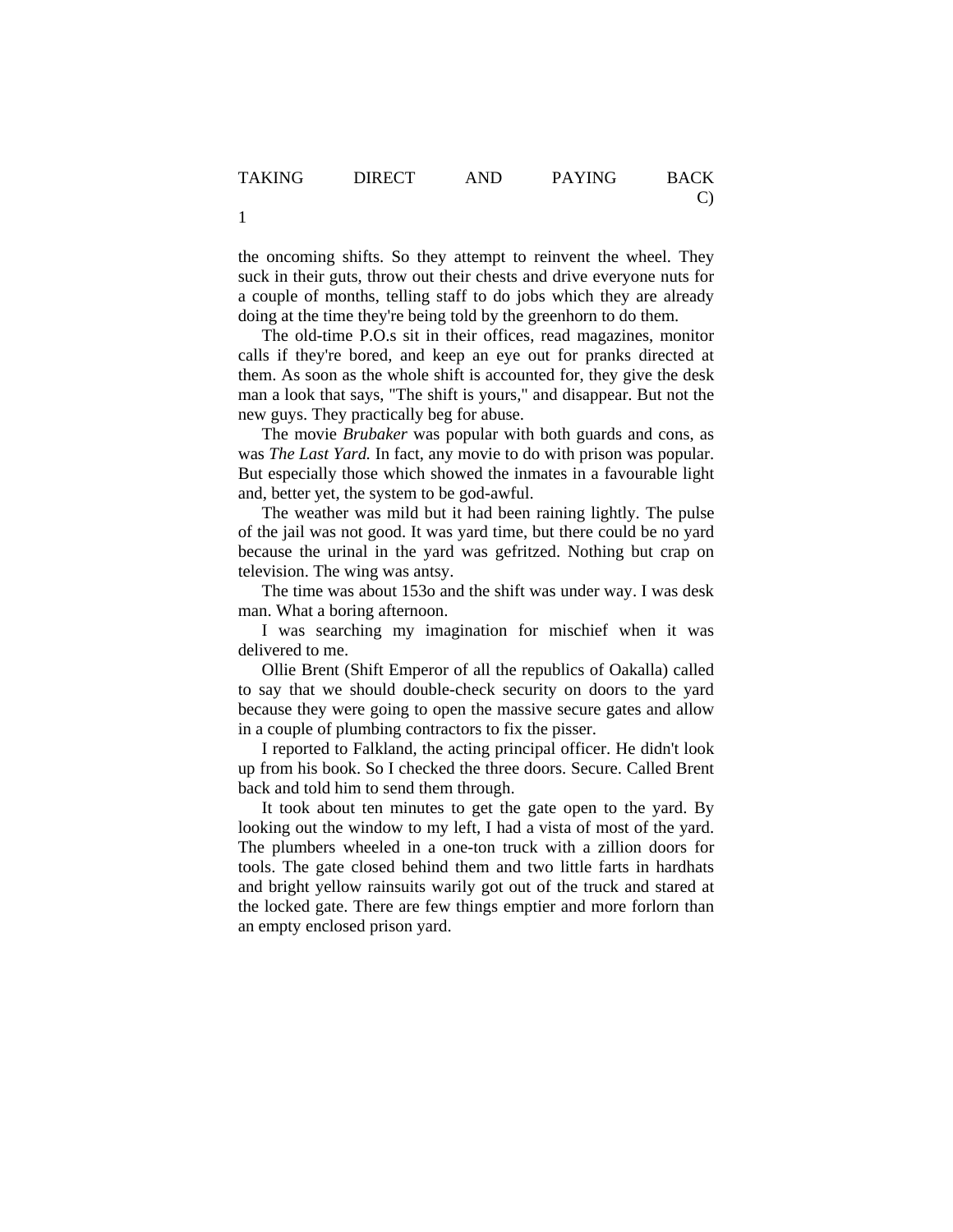I could feel my face breaking into a grin. *Brubaker* had been on only a few nights before and I had been moved by some of the issues that the film treated.

On the left side of the desk before me was a wonky old intercom with two long lines of toggle-switches. It was so sensitive that, on graveyard shift, you could hit the switch for a landing and hear how many guys were snoring, or pick up a whispered conversation or someone farting in his sleep. During the day you could only speak to the staff because there was too much white noise.

The plan was coming together in my brain. Meanwhile, the two obviously terrified plumbers out in the rain had fetched pry-bars from the truck and were driving them into the asphalt to expose the drainpipe of the pisserino. *Brubaker...* pry-bars . . . digging . . .

Yesssssssss! I had it.

The intercom had speakers, well-hidden up under the eaves of the roof on the five-storey building, to call people at yard in for phone calls, converse with them during riots and sit-ins and - when you could get away with it - insult the staff in the towers.

I stared at the toggle labelled "Outside Yard." Then I looked out the window at the plumbers, who obviously had serious doubts that even government money was worth the rain and all the ten-feet-tall criminals just a wall away from them. I prayed they had seen *Brubaker* too.

I had to do it. I hit the toggle and grabbed the microphone. "That's it, right there, dig right there. That's where the bodies are buried." It was wonderful. One of them dropped his thirty-pound pry-bar on the spot. I could hear the clank inside. Both stopped dead and looked at one another for a reality check.

The cons on the right side of the wing instantly knew what I was up to and lined up on the range to watch. I could hear them roaring with laughter.

Falkland couldn't make out what I had said, but he knew the sound of the speaker outside. He beetled out to have a look.

"What the fuck are you up to?" he demanded.

"Updating the log, acting sir."

"Bullshit." I pointed out the window. Falkland grinned. "Oh, fuck,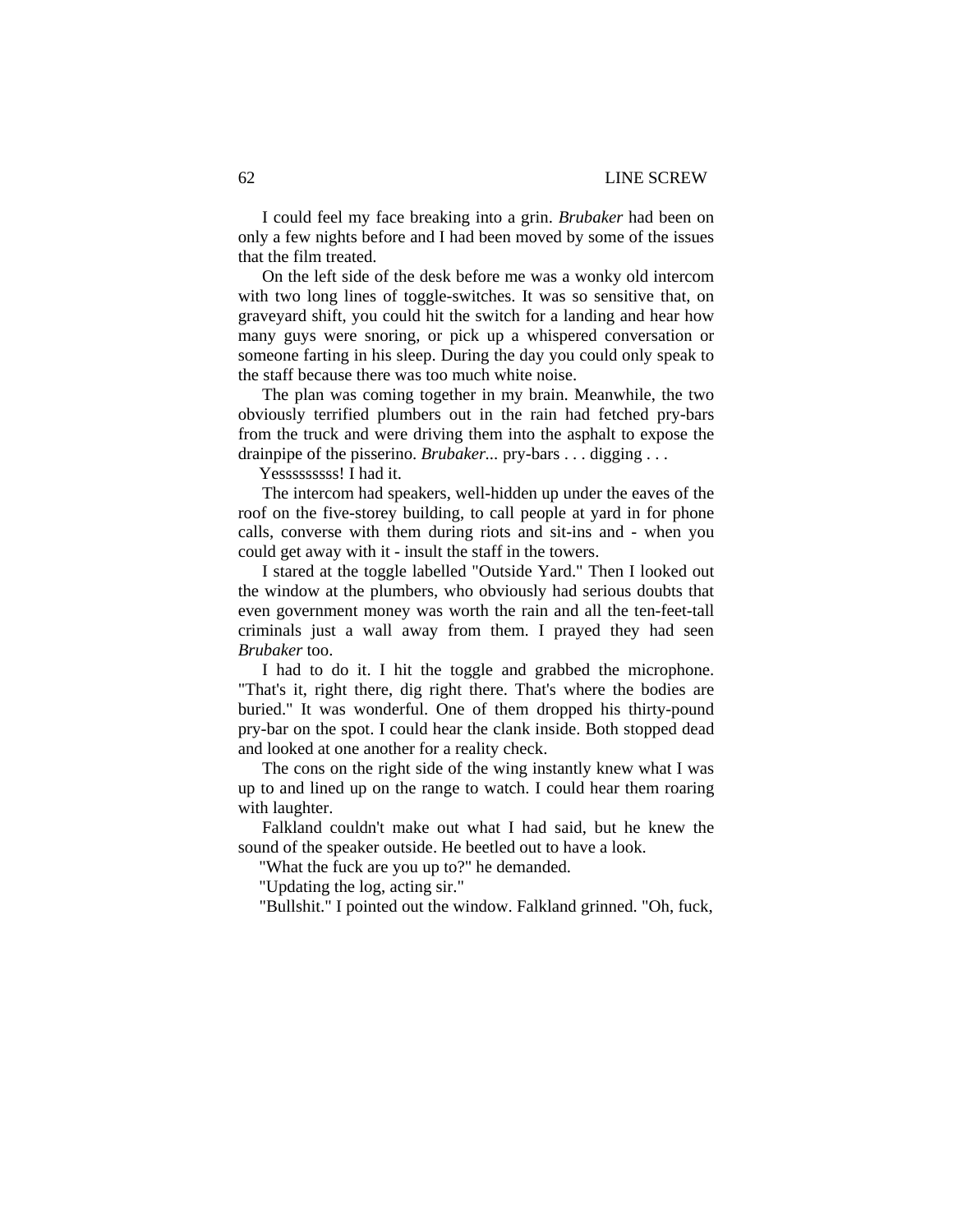that's beautiful. What did you say?" I told him what I had said. Falkland's mind was whizzing. The two plumbers were still looking around, and then looking at one another. I hoped administration, whose windows also border on the West Wing yard, hadn't heard me. But then the loudspeaker at this time of day - yard time - was quite common. Finally, the worried workmen went back at it. Falkland wanted in. I pushed back in the creaky old chair and handed him the mike. He hit the toggle and roared at the top of his voice: "Take the fucking truck hostage and don't negotiate!" There's no way Brent could have missed that blast. The plumbers were spinning around like dervishes looking for the source of the commands. The cons on Two Landing had tears streaming down their faces from laughter. Falkland dashed out of the desk cage and hid in the P .O. office at the first ring of the telephone.

"West. Yates," I answered.

"Mr. Yates, this is Ollie Brent. Is everything all right in the West."

"Certainly, sir. The inmates are napping or watching TV."

"You on desk?"

"Yessir."

"Who's ROY."

"Falkland, acting."

"Good God. Well, the girls in the office thought they heard the word `hostage' from the yard."

"We're not even running yard. The urinal is down. There are only a couple of workmen and a truck outside."

"Oh, that's right. Well, I think I'll take a stroll back anyway."

"Come right ahead, sir, we have a fresh pot of brew in the staff room."

I could hear the various doors keying and clanking as he came through from Front Hall. Meanwhile, the two plumbers had put their tools back in the truck and were honking desperately. Staff came out from admin and spoke to them over the fence. The plumbers said they had some other emergency and needed to be let out of the yard. They would return to finish the job. The job was finished by other plumbers. The two little yellow guys never returned.

When Brent entered the wing, to my delight he interrogated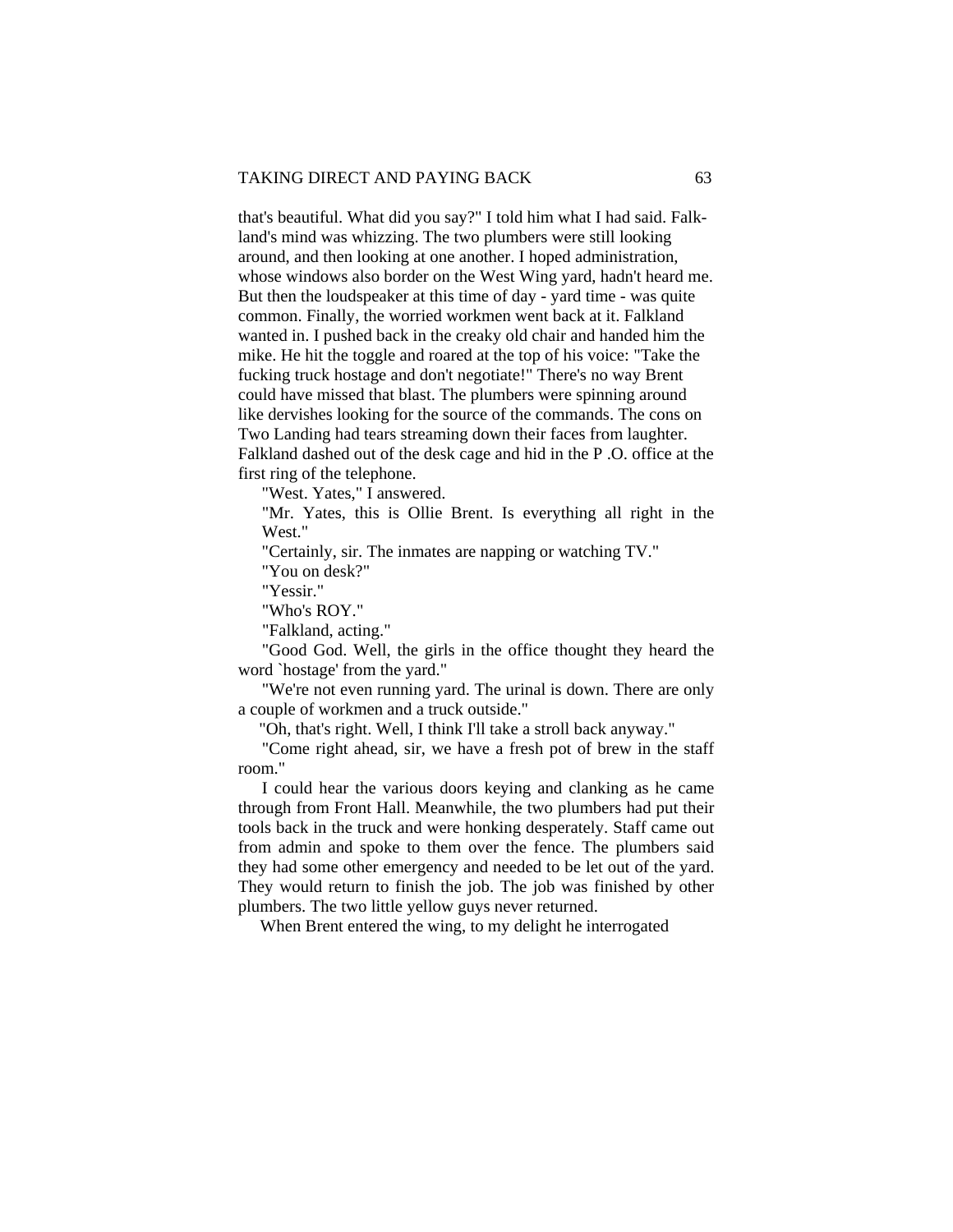Falkland for half an hour and got nowhere. Then he strode up from landing to landing and asked cons and guards if they had heard anything. Not a thing.

Solid, baby, solid.

When Ed Blandish was made director of the mighty West Wing, he at last got to associate with the high and powerful.

For at least the last fifty years of Oakalla's life, politicians had been threatening to close the jail. One consequence was that there was never any new equipment for offices. Everything was old, had three legs, and initials carved into it: walls, desks, chairs, even the plexiglass in the towers. Everyone hated Tower Two. It had no toilet. If you had to take a leak, both cons in the yard and visitors coming down the hill could see quite clearly a thirty-foot arc of wee-wee arching out the door. It was drafty in the winter. Very exposed, and it wiggled on its frame as you climbed. And the goddamned chair was deadly. Hard wood, the back gone, and one loose leg so that it rocked and woke you up each time your weight shifted.

Tower One jutted out in a concrete turret over the yard itself and the chair was reasonably comfortable.

There was actually a Tower Three between the jail door and Tower One, but it was so rickety that it had been condemned by Workers' Compensation. Not removed. Nothing was ever removed. Someone had hung a crude sign on it in red which read: *Condemned.* 

The furniture in the P.O.'s and director's offices was just as rickety. Blandish was having none of this shit. He was king of the wing and wanted a throne. The government wasn't going to buy him one.

He beefed up the locking system on the door between the P.O.s office and the office occupied by the director and the S.C.O.

Now, a new and more complicated lock on a door in a prison wing inevitably kicks the collective imagination of the line staff and cons into overdrive. Think of the pool of lock-breaking talent you have in a prison wing.

Blandish shopped for days before he finally found an appropriately expensive high-backed office chair and forked out five hundred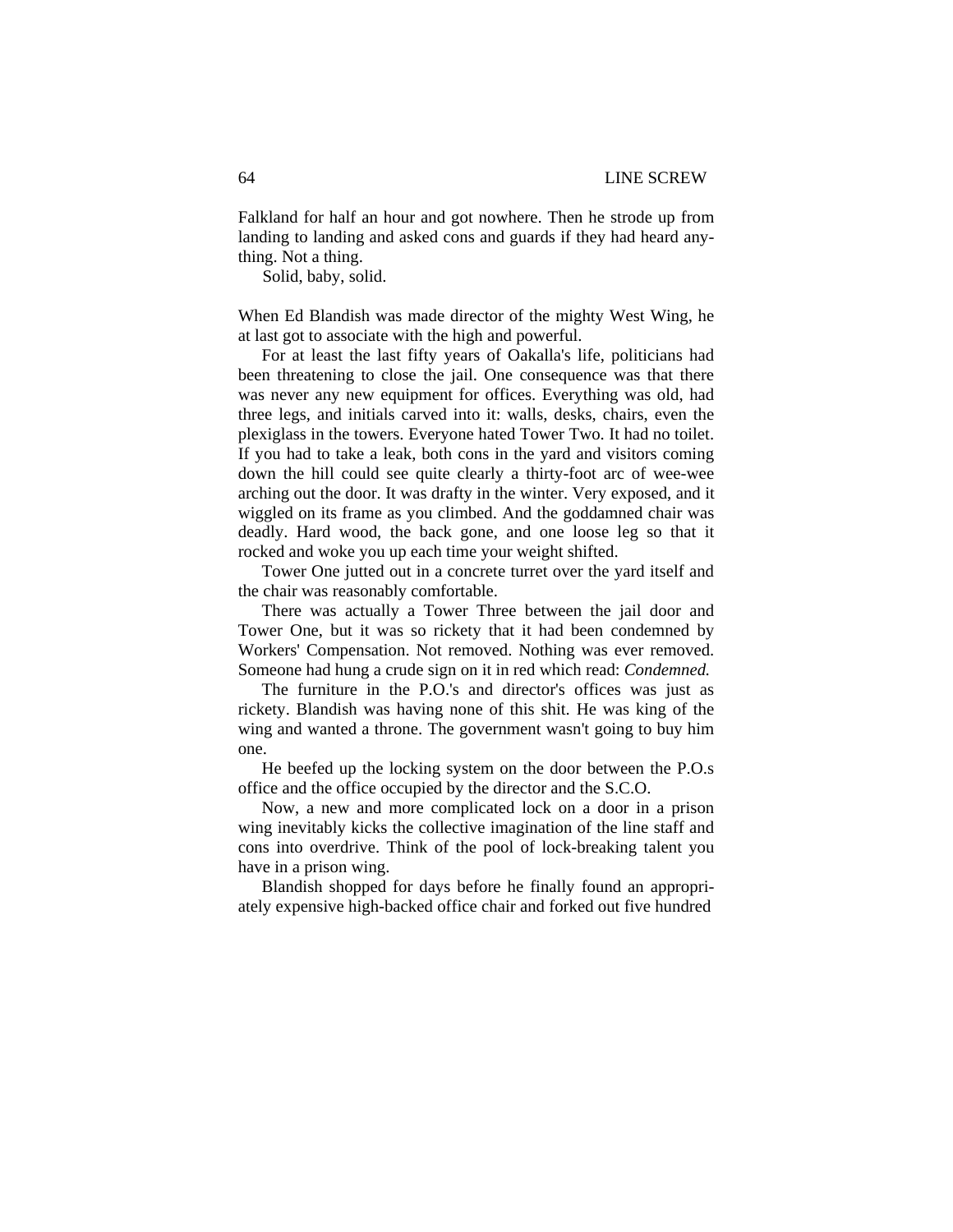dollars for it. He even called administration and arranged for the furniture company to deliver it right to the front door of the Main Gaol, so that he could supervise its transport straight to the wing and his office.

He made the mistake of telling everyone that he was shopping for a chair. So, plans to "jap" it (fuck it up) in some manner were under way long before he announced that he had made the purchase.

There were thoughts of epoxying it to the wooden floor or deucing the springs in the back so that when he sat in it, the back would fall flat. But finally, someone thought of Tower Two. That way we could ping Blandish, drive him nuts, and the guards would have the benefit of a new chair for Tower Two.

Logistics. Likely a chair that expensive would be heavy. The only way into the tower was up a narrow ladder. What we needed was to temporarily anchor a winch on the roof of the tower, then block or double-block (if very heavy) the chair up, with guards pulling the rope from below. One guy in the tower could simply swing it in the door, release the chair and unhook the anchor and rigging.

The necessary equipment was gathered and stashed at the home of a guard who lived about a block from the jail, because neither Blandish nor we knew exactly what day or time of day the chair would arrive.

There were other matters to organize. Administration controlled the gate, the prowl truck, Centre Hall and Front Hall. It would be necessary to alert the gate man about the time it would be going down, to be sure that the night-jailer (graveyard was the obvious time) was kept busy or sent on some goose-chase to the hospital or got too drunk to notice, and to bring the prowl truck man in on the prank because the truck's headlights might be very useful.

With all in readiness, the chair arrived at about 1300 on a Friday. Blandish went out to supervise. The desk man instantly got on the phone to alert those on shift who formed the central part of the conspiracy, and to call at home those who were off shift and would be let in by the gate man to do the deed.

The acting S.C.O. in charge of the entire institution would likely be pissed as a newt by 0200, knowing him. We would have to keep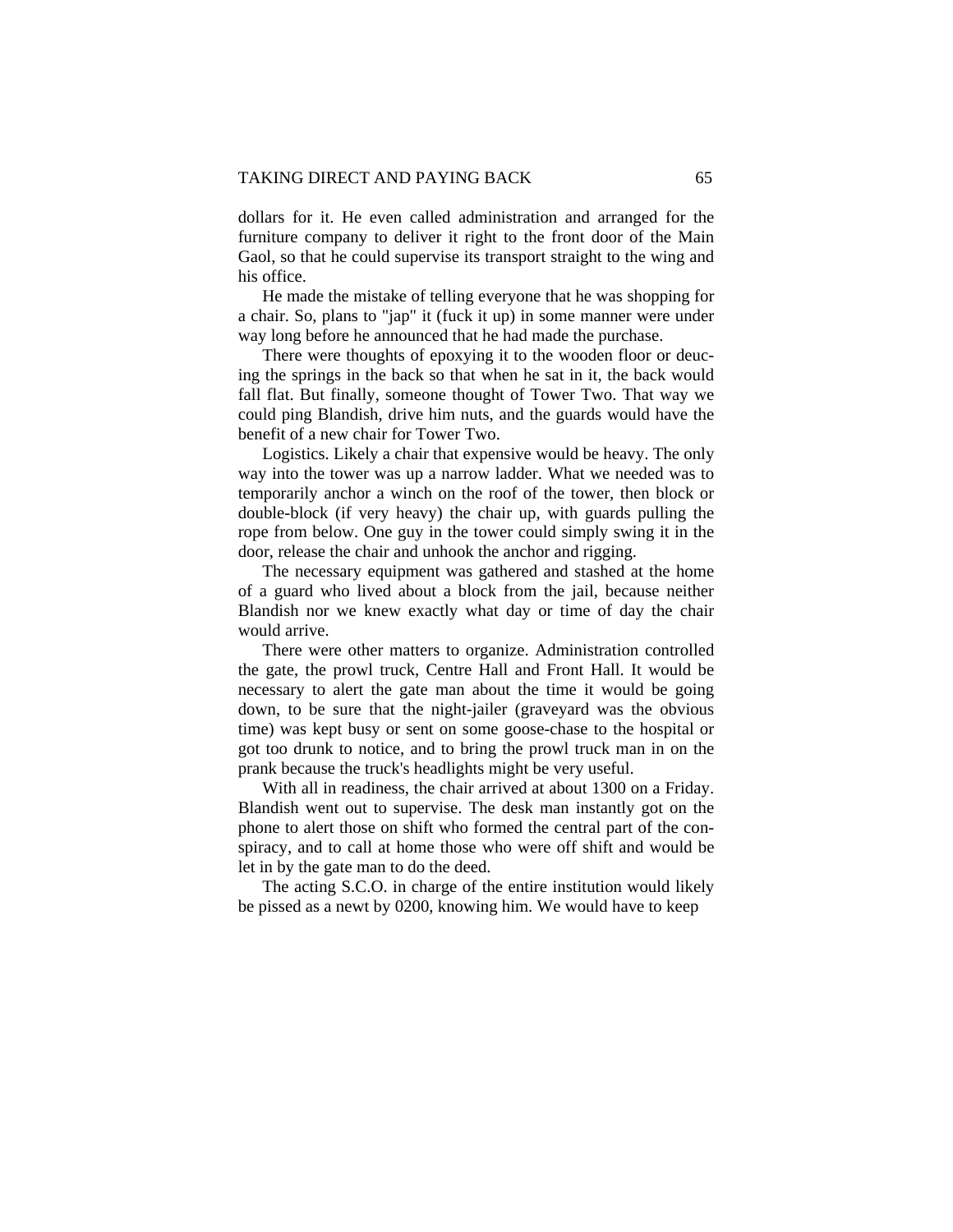him tied up with paper or some phony problem until the prank was pulled. Bad news to have him stagger into the middle of it while on rounds.

By the time the chair was uncrated and behind the desk, it was 1400. Shift was over at 1500. Blandish paid half a grand to sit in that chair for an hour. Then he was gone for the weekend.

A long line of lock-picking heroes had had a look at the three locks, which included an eighteen-inch dead-bolt. There were bets all over the jail about how long it would take to get in without forcing the door.

Seven minutes took the money. Not a mark on any of the locks. We could have gotten illegal picking tools from cops or the locksmith, but one con said they were a snap and he could make what he needed from crap lying around the wing.

Half an hour after Blandish had left the wing, the locks were unlocked and the door closed but waiting.

The desk man was alerted to let the wing know, after dark, when the S.C.O. wouldn't be watching Front Hall, so that we could get the chair outside and to the foot of the tower. When Lewis, the big boss, sat down to dinner in the staff-room of admin, the desk man called the wing, Centre Hall and Front Hall. Thus all the doors were opened wide so that the chair could be rushed straight out from the wing and down the front stairs. Half the problem was solved.

Under cover of dark, the guys with the winch rigging were let in by the gate officer, drove down, and dumped the rigging near the chair, then got the vehicle back to the upper parking lot.

While this was going on, there was a bit of a scare, because the S.C.O., who had had a few belts, decided to walk up and check out the Women's Unit (which is routine). The usual route would take him right by Tower Two. The desk man was fast on his feet and told the S.C.O. that the hospital had called to report a serious problem with a suicidal con on the secure ward. The S.C.O. could check that out and then walk up the other side of the Main Gaol. By the time the S.C.O. got to the hospital, the guards had set up a very unsuicidal con with a promise of a deck of tailor-made smokes, the brand of his choice, to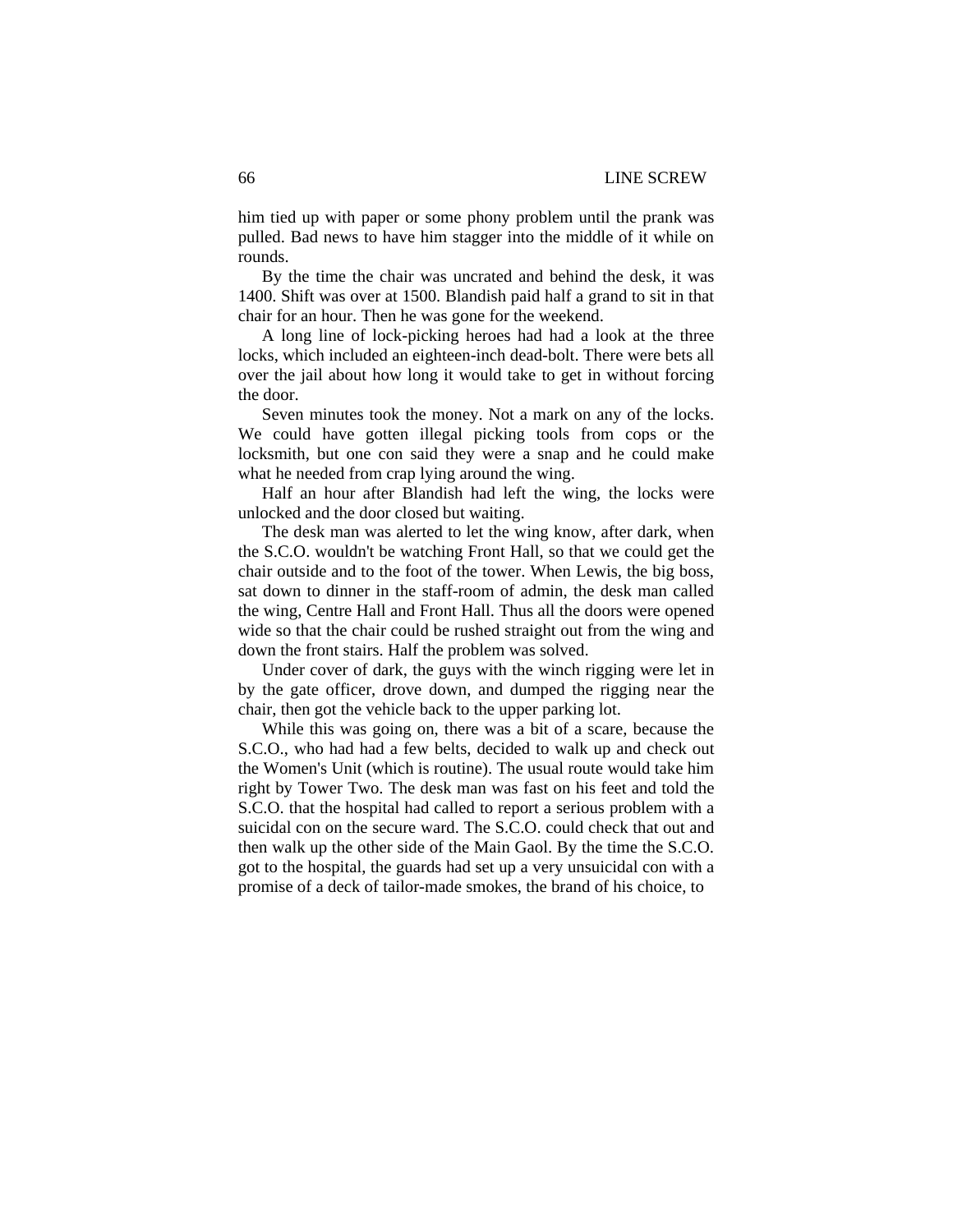act like he was going to off himself at first opportunity. Later we learned that the S.C.O. had almost knocked the con over with his breath and had given the poor bastard a long repetitive homily on why life was so profoundly worth living. This was truly cruel and unusual punishment so the guards gave the con three decks instead of one for his Oscar-winning performance and job-like forbearance.

Meanwhile, the riggers had scampered up the ladder to the roof and anchored the blocks, trussed up the chair, hauled it up to the door, and swung it into the tower. The prowl truck gave them a ride to the upper lot and they left for a local bar to drink and howl the rest of the night, anticipating Blandish's expression on Monday morning.

Moments after the chair was out the office door, the con relocked the doors without putting so much as a scratch on the brass facings.

If all capers were as well-planned as this, there would be no cons in jail and guards would be out of jobs.

 On Monday it took Blandish several minutes to open all the new locks. When he swung the door open, he looked thunderstruck. The chair was so big that you couldn't have hidden it behind the desk even if you had pushed it over sideways. Blandish was so disbelieving that he actually walked around the desk and looked under it. The P .O. in the outer office was stone-faced because he knew nothing about it. The S.C.O. was still in the staff room brewing up.

Blandish began to bellow. The PO. rushed in. The S.C.O. doubletimed it up the stairs. The desk man, who knew all about it, charged in; he was looking for an excuse to see Blandish's reaction anyway. The cleaners (trustee cons) lined up outside the door in their white jackets to check out whatever the matter might be. There wasn't a con or a line screw in the entire institution (including the Women's Unit) who didn't know exactly where that chair was, how it got there, and who put it there. But not one person so much as blinked that he might know anything.

After shouting at everyone standing around him, Blandish screamed at the Centre Hall man to crack him through to admin. He stomped upstairs and straight into Charlie Bessasson's office and demanded that the warden call the horsemen, Inspection and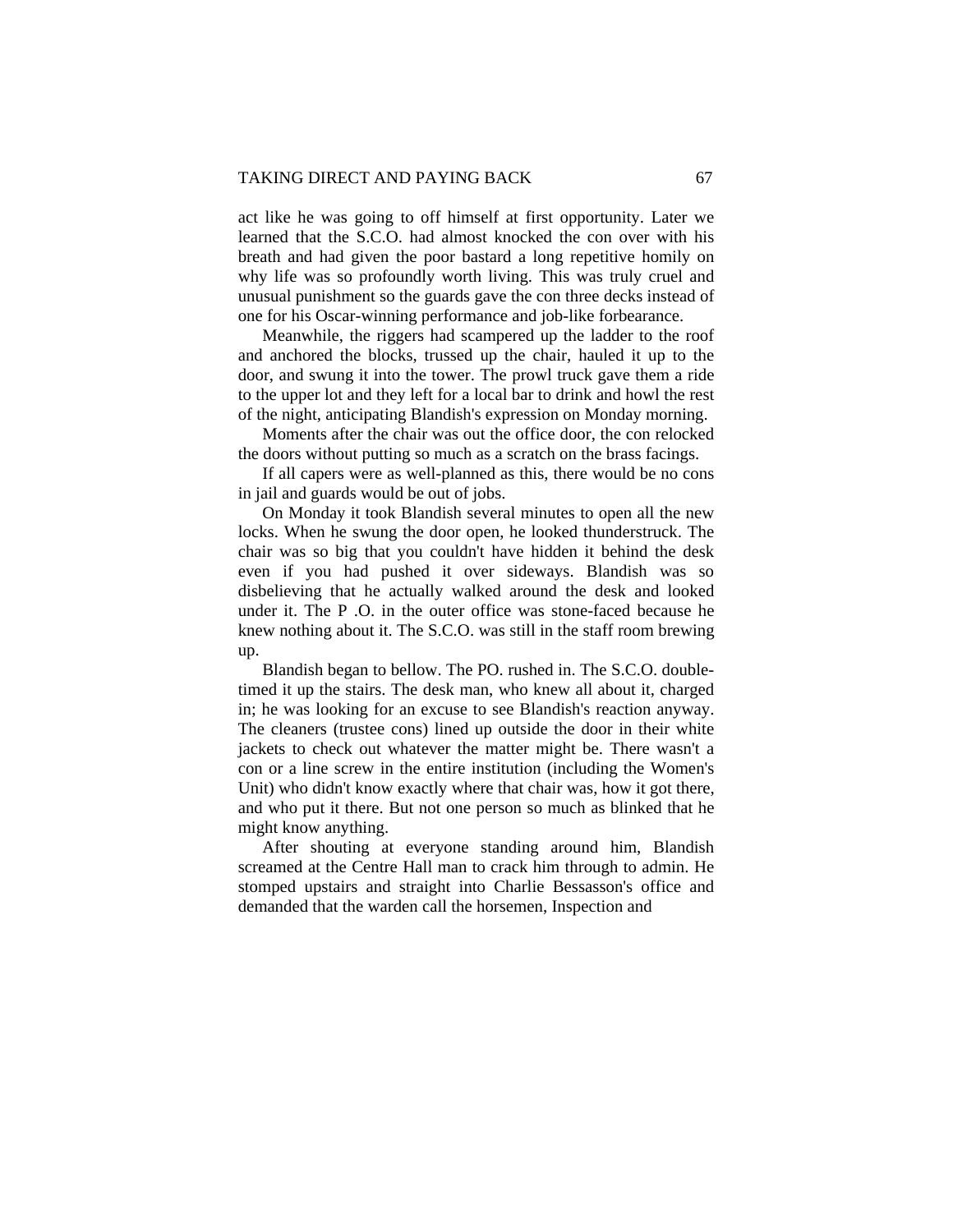Standards, and, if necessary, God in the service of retrieving his chair and punishing by firing or corporal punishment those responsible for its disappearance.

Charlie asked whether the locks had been japped.

No, not visibly.

Was this provincial government property?

No.

Then Charlie couldn't possibly set a dangerous precedent by calling in the cops every time the personal property of staff disappeared. This was a place where people who steal live. It would be unusual if they didn't steal. Staff should know better than to tempt them.

A huge five-hundred-dollar chair? Where the fuck would they put a five-hundred-dollar chair in a wing?

Had he searched all the tiers?

No.

Charlie suggested he start there.

Blandish knew intuitively it wasn't in West Wing.

Charlie was having a terrible time keeping a straight face. He asked Blandish whether he was sure he had actually taken delivery of the chair.

That tore it. Blandish stomped back down to the wing and ordered a "roust" (a search of every cell including its occupant, whose personal property frequently gets damaged in the process. There are searches - lift up things carefully and put them back; frisks - go over everything including the high cross-members of the bars and mess things up, but don't break anything; then rousts).

Cons, for obvious reasons, dislike rousts. This one was expected, but never happened. The guards simply hung around on their landings and came down and reported the entire wing had been rousted. No chair.

Blandish interrogated every staff-person who had been on every shift between Friday afternoon and Monday morning.

The look in his eyes began to resemble something I couldn't place. Ahh . . . Wile E. Coyote in the "Roadrunner" cartoons. He then called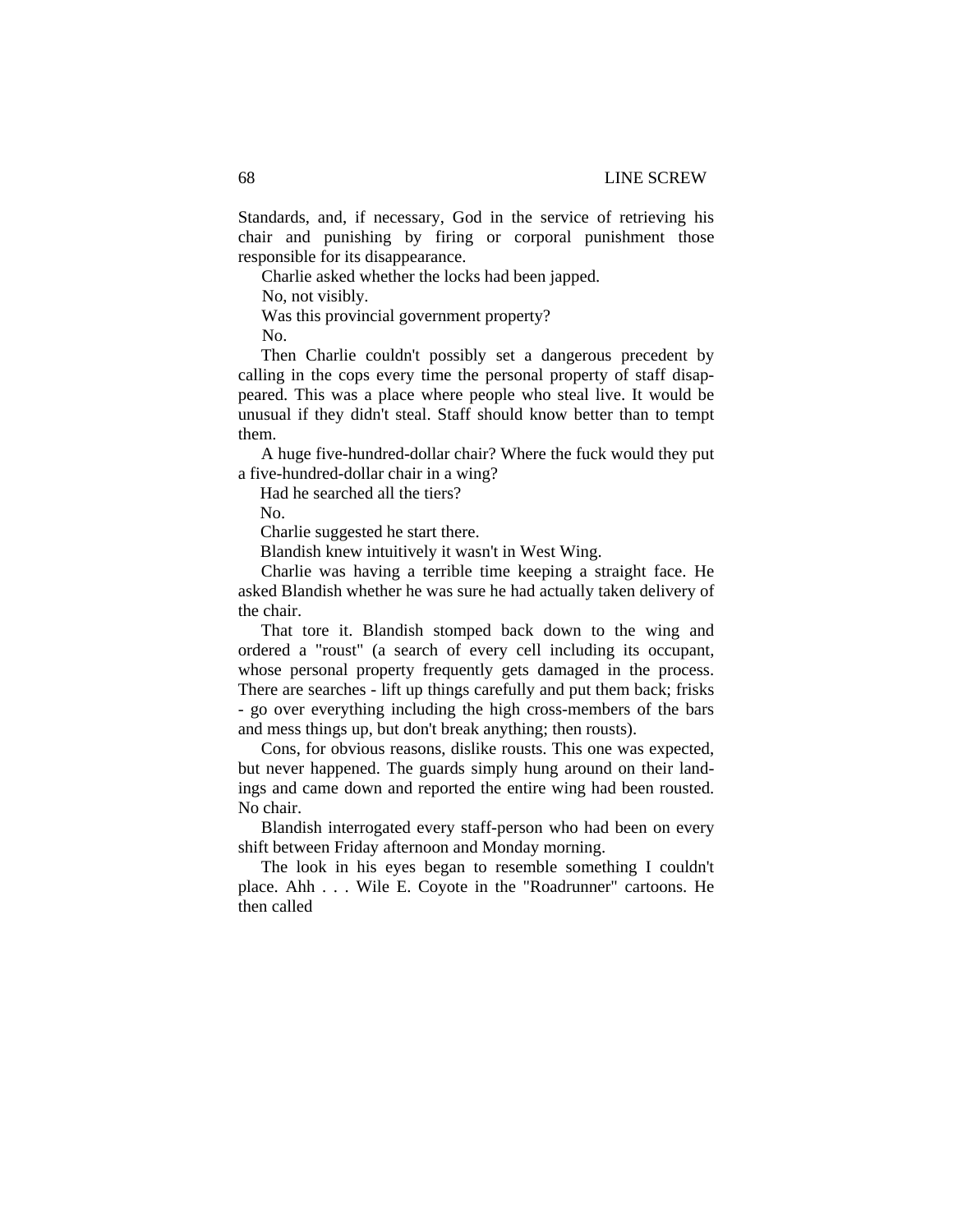the Burnaby detachment of the RCMP; they weren't sure about jurisdiction and kept asking whether the chair was government property.

By the end of the week, all the line staff and cons of the 154 provincial jails in British Columbia, and even those who had gone on to the federal system in B.C. and Kingston, Ontario, knew about the great Chair in the Tower caper. It could scarcely have been more widely known if Lloyd Robertson had reported it on CTV News.

Over the course of the next month or two, Blandish personally searched every tier and every cell of every active and abandoned unit, the dilapidated shops and barns left over from the days of Oakalla Prison Farms. He never found the chair.

He was obsessed with finding those responsible for his loss of chair until the moment he walked out the gate for the last time in 1991. I saw a friend recently who had seen Blandish not long before. Early in their conversation Blandish brought up the chair. He still didn't know any more than he did that Black Monday in September 1982 when he opened the door to his office.

One could argue that, like convicts, guards have too much time on their hands - to dream up pranks as cons dream up escapes.

After the West Wing was closed and all of us folk-heroes of the Old West were scattered on the winds of paper to other wings, Bside, hospital, admin, and segregation, I was transferred to B-side (Westgate B). B-side is the training unit where all the rookies are weeded out and, therefore, is never really out of prank gear.

A daft S.C.O. was transferred in and took one look at that dungeon and decided that order was in order.

If there was anything that Oakie could resist better than any institution on earth, it was systems analysis and streamlining. Selfappointed and formal efficiency experts were reduced to dingleberries by Oakiefenoakie Swamp staff and inmates. I was still in West Wing when the jail switched from manual to electronic records. The computer was japped several times a day by records personnel who resented having change thus thrust upon them. Oakie ran by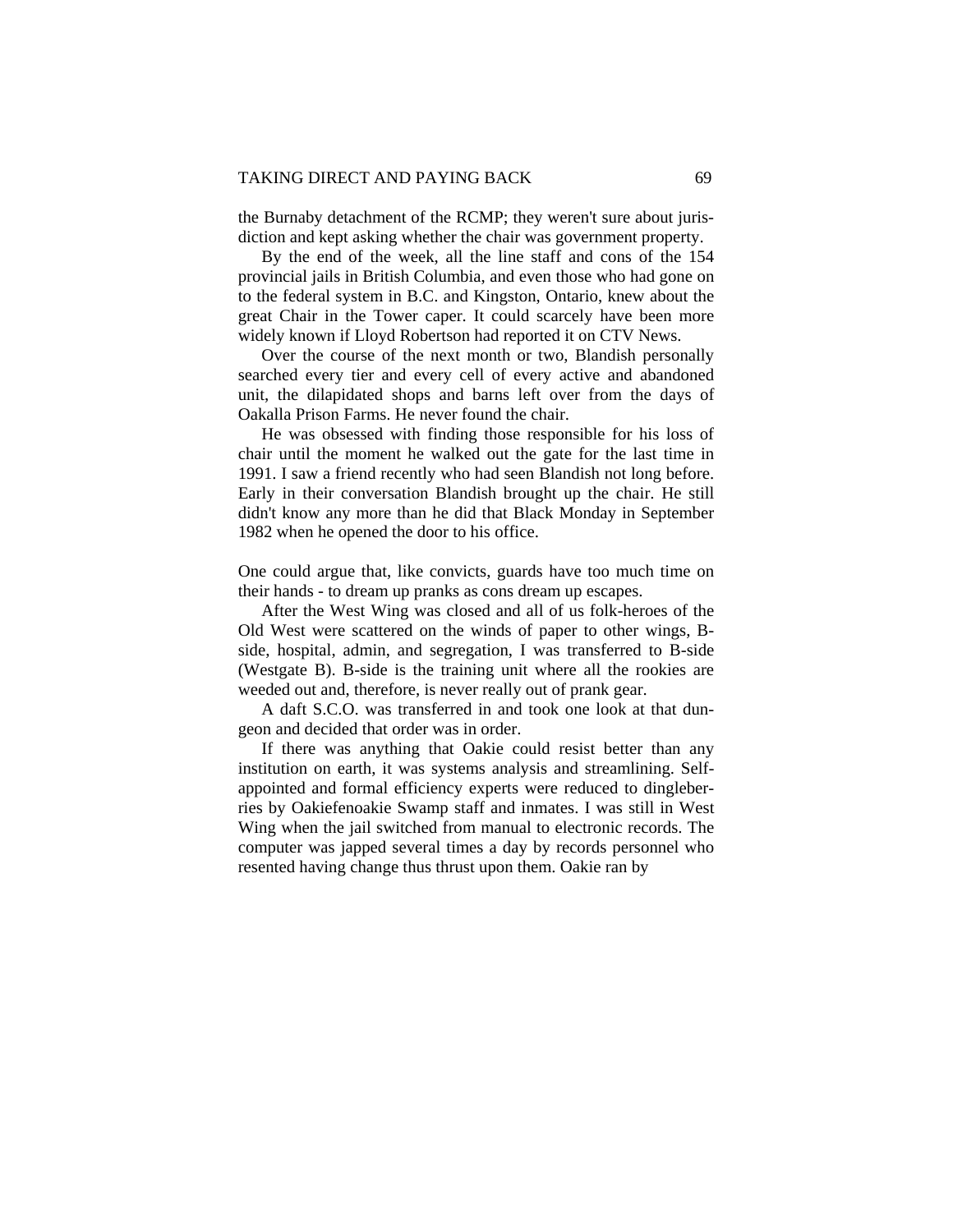tradition, what was comfortable, and what kept cons and line staff happy - not by any logic.

This didn't stop the new S.C.O., of course. He spent several days arranging and rearranging the furniture in his office and making brief sorties out to tell the P.O.s who had been there since the Pleistocene Age to hand out forms according to his new criteria. They ignored him.

Finally, he decided that the rest of the hell-hole could do what it wanted, but his office would be a model of efficiency. He had only one job: to put together work-gangs and assign security levels to the gangs, and designate staff to them. This he could do in half an hour at the top of the shift and have the rest of the day to turn his office into a paragon of efficiency.

A real guard would have organized gangs in the morning, and then closed his door and read or slept or carried on moonlight business by telephone for the rest of the day.

Not him. After he arranged his desk and chair and wastebasket in a configuration of supreme effectiveness, he commanded the carpentry gang to put up new fake-grained wall-board on the wall next to his desk. He then screwed a handful of brass cup-hooks into the board. From these hooks he hung clipboards labelled in the order that he sent out the gangs: metal-shop, tailor-shop, carpentry, brew (coffee) truck, landscape, and so forth. He arranged these clipboards, which hung on the walls like degrees in a doctor's office, so that each could be reached with an absolute economy of movement - without his having to push back his chair or stand up. Even the farthest clipboard could be reached without his having to do anything but reach back with his left arm and grab it. He checked the board, handed the gang boss officer his gang list with his right hand and the dude was outa there. Next. Our new S.C.O. was in his late thirties. This idea was his achievement of a lifetime.

The vibes of that office - this guy was more impersonal and mechanical than the mainframe computer up in records - were so bad that just going into the office could wreck your whole morning. Also he was very "professional" (this word would gain incredible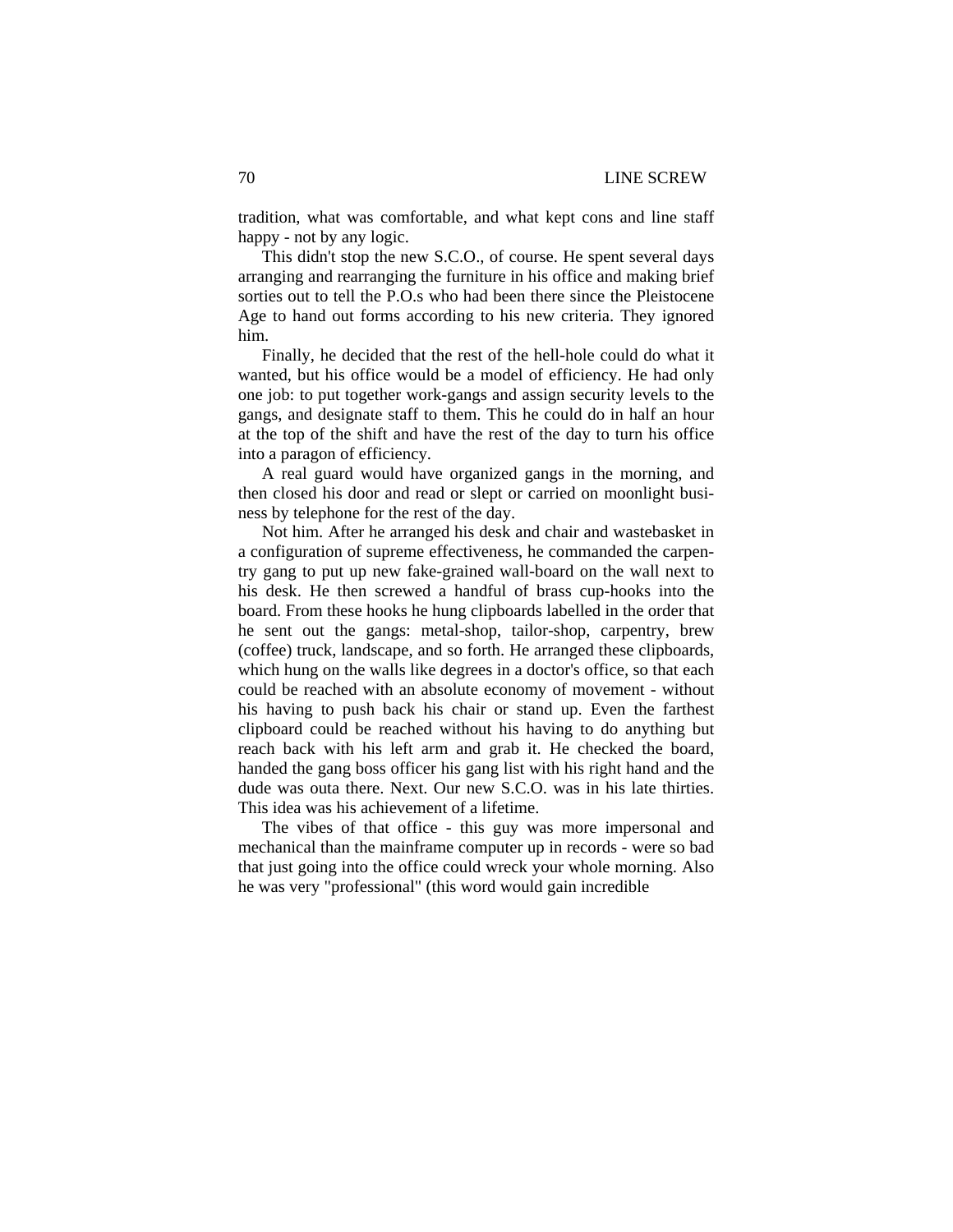meaning at Pretrial), extremely fastidious about his uniform and person, and entirely too clean.

One weekend we came up with the perfect prank. We would break into his office and saw the legs off his chair so that he couldn't reach any of his damned clipboards and thereby blow his brain.

Easy compared to the Chair in the Tower number.

Damn, were we wrong.

It was easy enough to send a rookie up to the carpentry shop with a key and a list of tools. We chose a guy who swore he was the same height and wore the same size clothes as our Kommandant. Now we could check out just how much we needed to take off the legs.

We wanted him out of the unit. We wanted him taken away to the rubber ranch. Nobody liked this non-smoking, non-drinking, nonswearing jerk.

The door to his office was a snap to open, and we thought fixing the legs of the chair would be easy. Just cut a few inches off, tap the metal sliders back onto the bottoms and rub some dirt on the leg ends to hide the fresh saw-cuts.

With the first cut we had the height approximately right, but when we sat our ersatz Kommandant in the chair we made two terrifying discoveries. The legs looked and measured the same length, but one or more was shorter and now the damned thing rocked. It had been solid before we began tampering. It would be an instant tip-off. And no one had calculated that when we lowered the height of the chair, its relationship with the desk-top would change, which would be another tip-off - and the desk was one of those ancient eight-legged wooden monsters.

Talk about hard work. It took three shifts of guards and cons filing and tapping and trying for size beginning late afternoon shift on Fri-day and ending Sunday graveyard (Monday morning) to get it right.

We could hardly wait. My gang was about mid-way through the line-up on Monday morning. Apparently, when the S.C.O. made his first grab for a clipboard and turned up about two inches short, he couldn't believe it. He jumped up and ran over to examine the wall for holes. Nothin' shakin' in that department. He sat down again and

1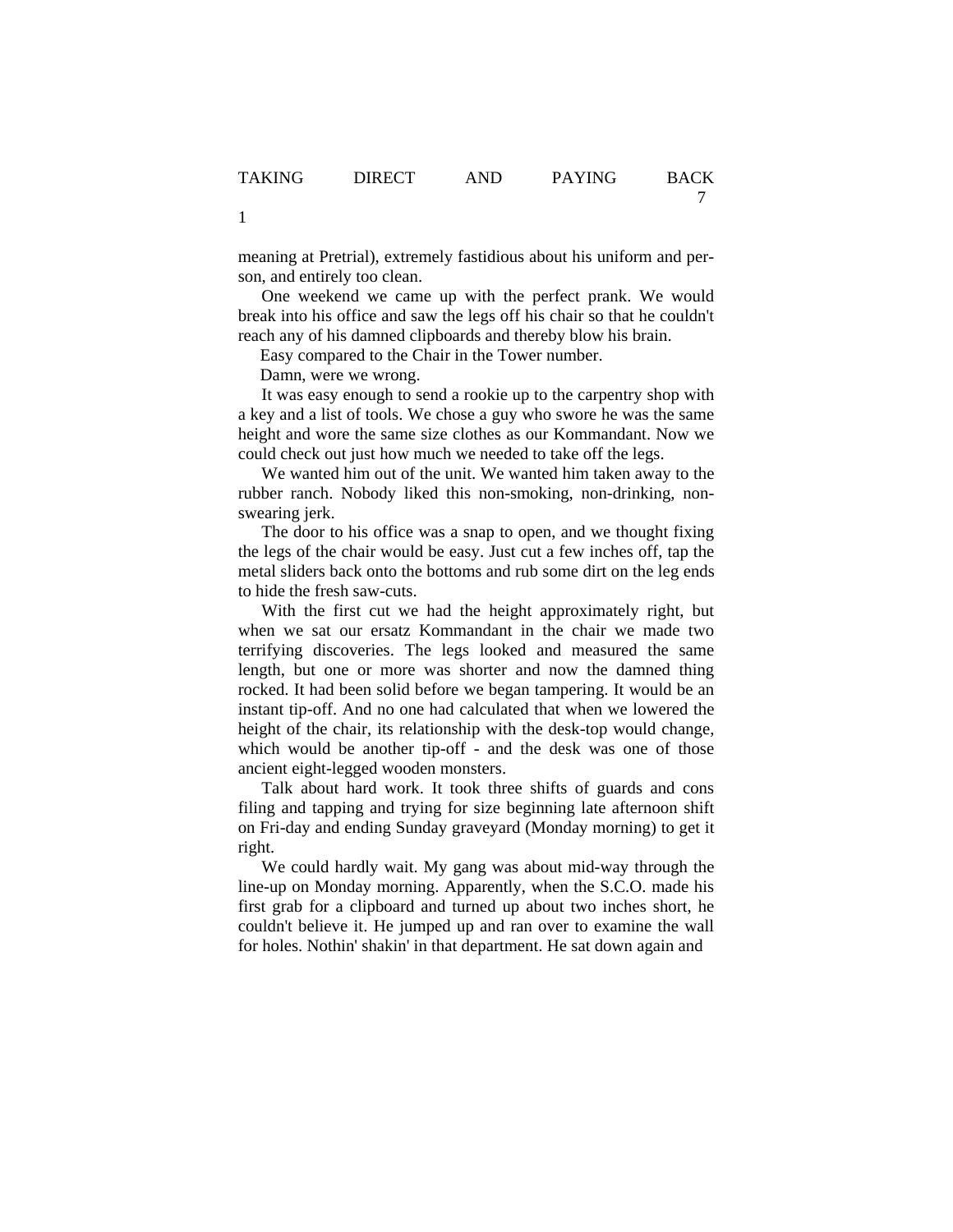pulled his chair into the desk to the usual distance between his gut and the desk edge. He tried another grab. Missed again. Finally he stood, slid the chair into the nook where the knees go, and stood by the wall taking down each clipboard as needed. He then walked over to the desk and picked up the gang list and handed it to the gang boss. Then walked back and replaced that clipboard on its hook, called for the next gang, grabbed the wrong clipboard, and gave the gang boss the wrong list, which the gang boss was obliged to call to his attention.

By the time he had the gangs out on the grounds, our good Kommandant was really rattled. He headed for the staff-room. He wasn't a coffee drinker either, but he poured himself one and vanished back into his office when other staff entered to coffee-up.

All day the staff who remained in the unit made excuses to go to his office and ask questions about the gangs, which would occasion his checking his clipboards, just to keep him cooking. By lunchtime, he looked ready to lose it. By the end of the day he was standing at attention beside the clipboard wall attempting to look nonchalant.

The next day, he unscrewed all the hooks and reinserted them so that he could grab the clipboards as before. There was no way we were going to attempt to level all those legs again. But I guess we had altered his life forever. He requested transfer that day, claiming that he just couldn't handle the B-side experience. They found a corner for him in admin and there he remained until he transferred out.

It was a lot like swatting a fly with a sledgehammer.

The Oakalla Hospital was a thing of beauty and would annoy forever. At Oakalla, any con who couldn't make it in population because he was little or weak or pretty, or couldn't even make it on the protective-custody tier because he had ratted out someone on the tier, or because he was a dirty judge, lawyer, Mountie, guard, sheriff, or cop -did his time in the hospital.

The wars were between the medical brass and the security brass. The cons and line staff simply wanted entertainment.

Things were a little dull. I don't know who cooked up the scam, but a guard and a con were cast in the lead roles to put one over on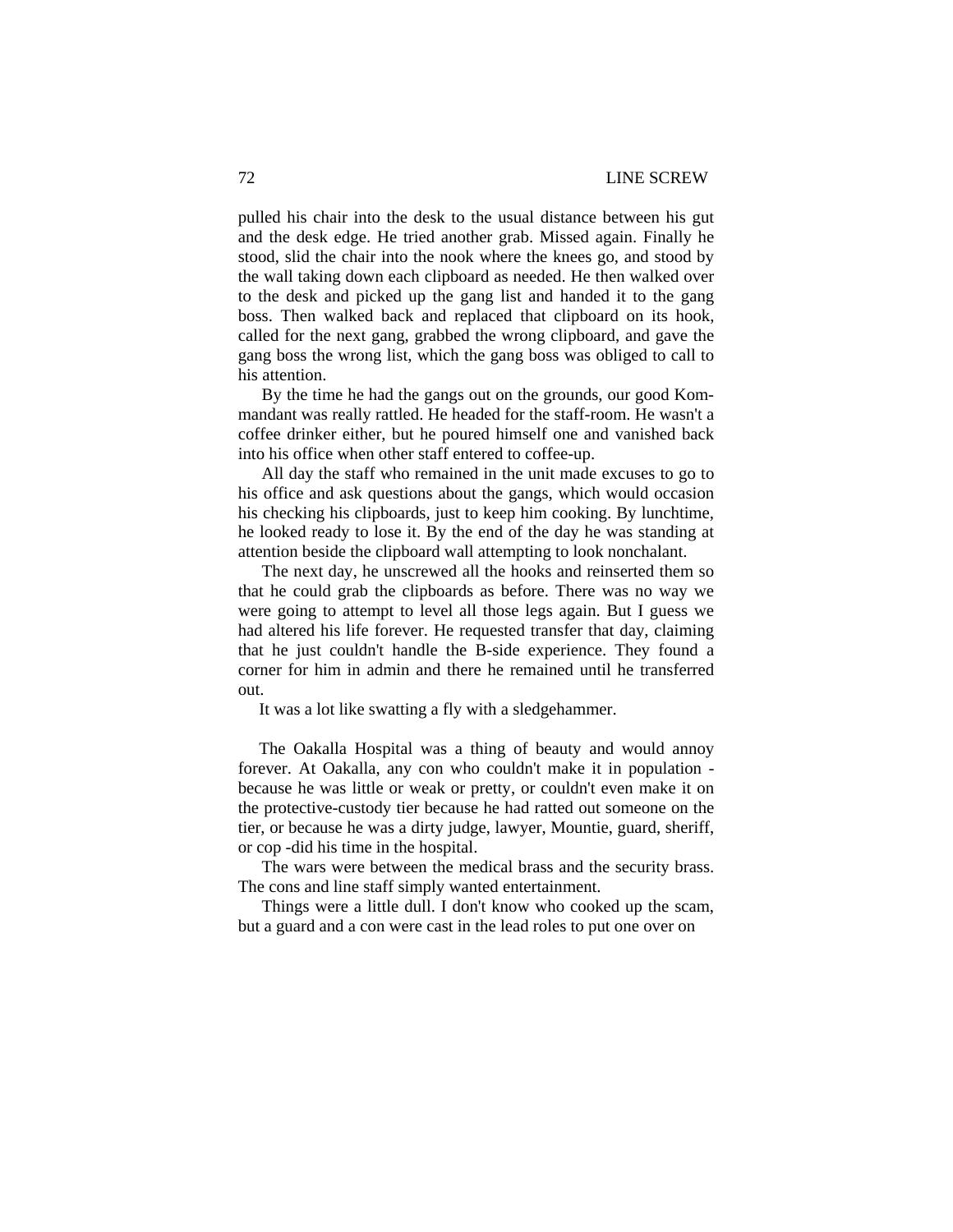our security-hating Boss Docteur Sutherland. The con was legitimately recovering from some injury or surgery and was due to be released back to his unit.

This was the script: The con would mouth off to the screw. The screw would order him upstairs to his drum. The two would continue arguing up the stairwell, ascertaining that the doctor was watching. Then the con would swing wide on the guard. The guard would appear to deck the con, who would go down on the stairs. The guard would then grab his collar and apparently whack the hell out of the con while he was down. These two guys could have joined a stunt team. Because the stairwell was narrow, no one would be able to see any actual contact because the angle was wrong. The guard would pull the punch and the con would slap his own chest, making it sound as if the blow had landed. The guard would yell, "Staff up!" and security staff would rush up and escort the con to his cell where they would all collapse laughing.

The plan was executed and the doctor freaked.

 Ping. Did Sutherland ever ping (ping and spin are terms for flying into a rage). He stood and stormed about the brutal slime in uniform. The local director rushed out and almost collided with the doctor at the door. They called one another everything in the book. The logical thing would have been for the doctor to demand to examine the victim, but he was too busy screaming at the local director. The P.O. rushed up and averred he had seen the whole thing and the con had assaulted the guard. Not true, screeched the doctor, he had seen the whole thing. All the brass in the hospital dashed out the door and up the stairs of the terrace toward the Main Gaol and Charlie's office.

The plan depended on the understanding that, per procedure, the guard would "lay paper" (charge under the *Correctional Centre Rules and Regs)* which would cause a Warden's Court trial; and that under Section 29, inasmuch as the con had apologized and neither guard nor con was physically damaged, the charge would be dropped.

But it went haywire. For entertainment value, it went haywire for the good. For the taxpayer, bad. The doctor, having failed to have all Oakalla hospital security staff fired for brutality, got in his car and drove down to the RCMP detachment and got them to press charges